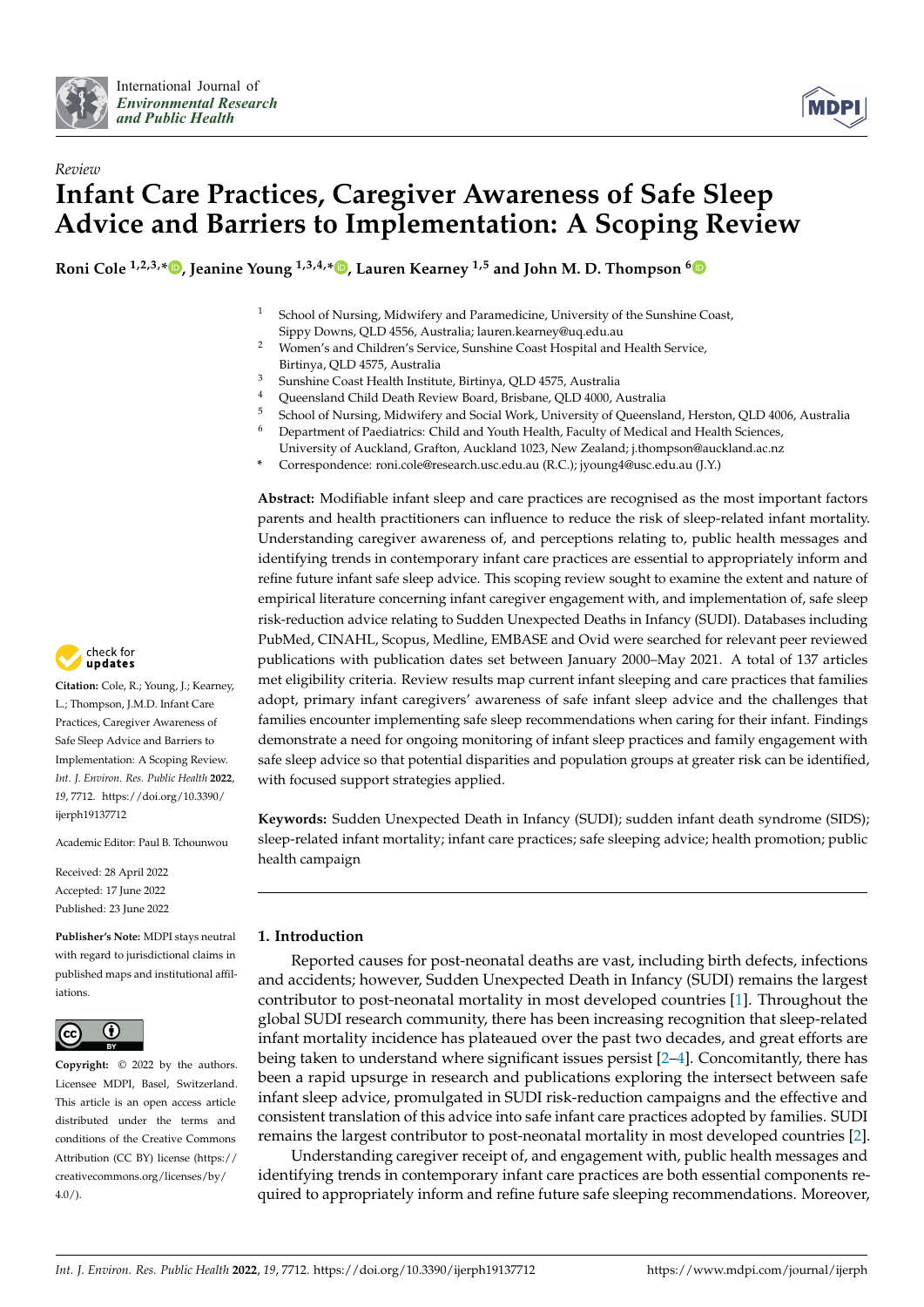understanding factors that influence caregiver choice and possible barriers encountered when implementing advice require innovative strategies that support families. Improving the uptake of safe sleep advice by families with young infants, especially those at greater risk, has potential to prevent infant deaths.

#### **2. Review Methodology**

A scoping review suitably examines the extent, range and nature of a research activity. It is a useful way of mapping fields of study where the area is complex and where it may be difficult to visualise the range of material available [\[5\]](#page-19-3). A scoping review requires a rigorous, structured and transparent methodological approach in order to maximise the capture of relevant information, while providing reproducible results and ensuring findings are trustworthy [\[6\]](#page-19-4). As scoping review methodology does not follow a formal process of methodological appraisal, or study quality critique [\[5\]](#page-19-3), identified gaps in research knowledge related to the topic of enquiry being explored may indeed be greater than relevant content identified.

To provide structure to the review, the scoping review approach described by Arksey and O'Malley [\[5\]](#page-19-3) and the Joanna Briggs Institute methodology for scoping reviews [\[7\]](#page-19-5) was used. This scoping review framework involves a five-step approach: (1) identifying the research question; (2) identify relevant studies; (3) study selection; (4) charting the data and (5) collating, summarising and reporting results, with an optional sixth-step, consultation [\[5\]](#page-19-3). This approach allows for the inclusion of varied methodologies in order to more fully and deeply understand what is known about a particular subject [\[7\]](#page-19-5). It is argued the scoping approach enhances rigour, thus reducing biased searches, and provides focus and boundaries for the review. The scoping review method has been used successfully for several recent healthcare literature reviews [\[8](#page-19-6)[–10\]](#page-19-7).

#### **3. Review Aim**

The purpose of this literature review was to explore the breadth and extent of literature that relate to family engagement with infant safe sleep public health messages, mapping and summarising the identified contemporary empirical primary research studies.

The following research question was formulated to address the literature review objectives and target outcomes of interest: What is known in the peer-reviewed literature about contemporary primary infant caregivers' awareness of current safe sleep public health messages, the challenges they encounter when implementing this advice and the prevalence of practices used in the home environment related to safe sleep advice?

#### **4. Search Strategy**

Search terms were developed by and agreed upon by the research team. Databases searched included Scopus, Medline, EMBASE, PubMed, CINAHL, Health Source: Nursing/Academic Edition and Maternity and Infant Care (Ovid), along with Google Scholar and secondary hand-searches of reference lists. Key search terms are presented in Table [1.](#page-2-0) Searches were limited to the English language and publication dates between January 2000 and May 2021.

# *Eligibility Criteria*

Literature that measured or focused on specific dimensions of infant safe sleep advice (e.g., implementation prevalence, awareness of current program messages) were included in the review. Peer-reviewed journal articles were included if they were published between the period of January 2000–May 2021. This timeframe was chosen as the incidence of sudden infant mortality largely began to plateau at the turn of the century among many western countries, with little change in rates since. While grey literature is often included in scoping reviews, due to the proliferation of safe sleep message evaluations from the caregiver perspectives since 2000, peer-reviewed literature was the focus for this review.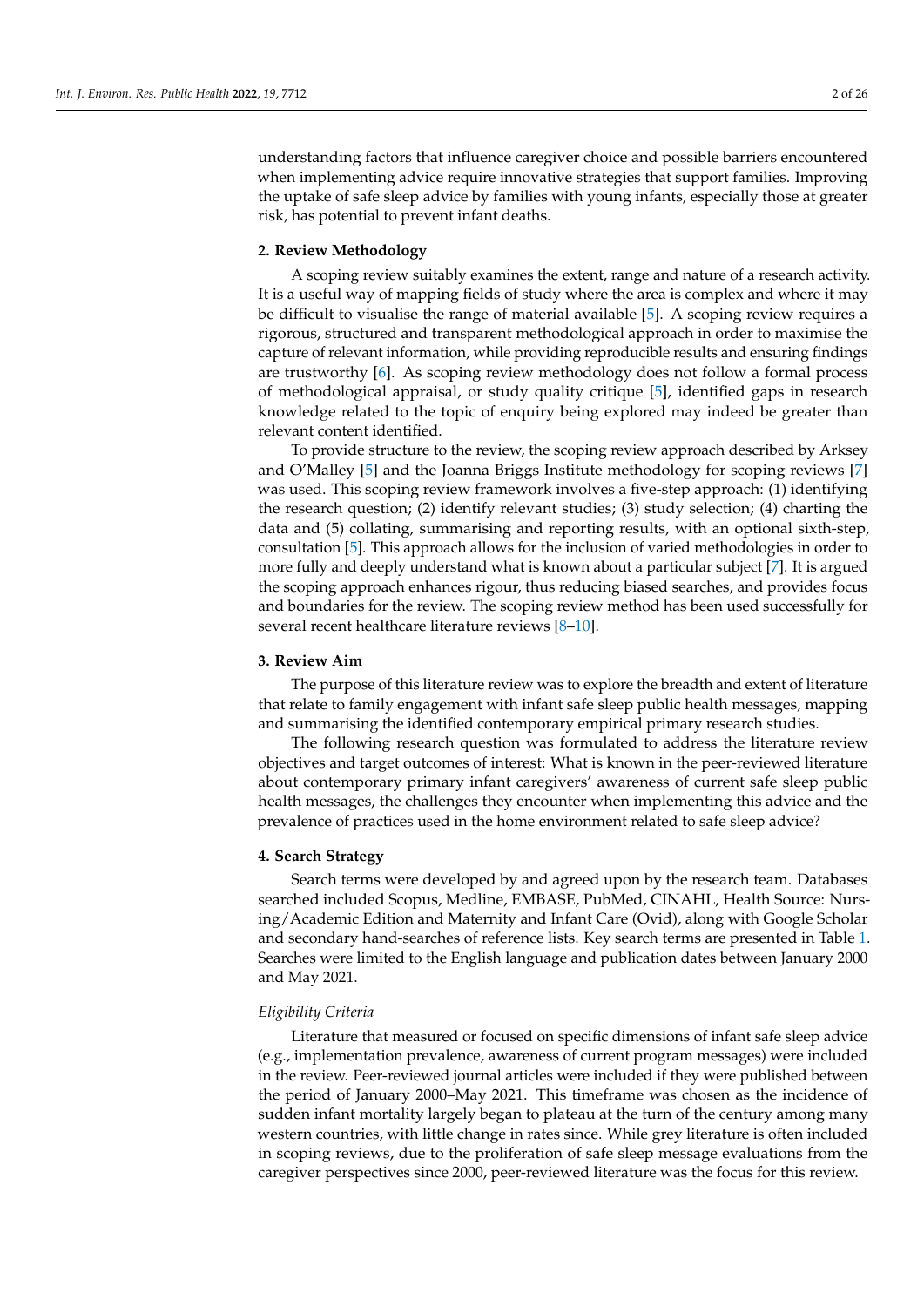|            | Sample cohort terms                                                                                                                                  | Caregiver* OR parent* OR mother* OR<br>maternal OR women                                                                                                                                                                             |  |  |  |  |  |
|------------|------------------------------------------------------------------------------------------------------------------------------------------------------|--------------------------------------------------------------------------------------------------------------------------------------------------------------------------------------------------------------------------------------|--|--|--|--|--|
|            |                                                                                                                                                      | <b>AND</b>                                                                                                                                                                                                                           |  |  |  |  |  |
| Population | Study type terms                                                                                                                                     | "cross-sectional" OR survey OR<br>questionnaire OR interview                                                                                                                                                                         |  |  |  |  |  |
|            |                                                                                                                                                      | <b>AND</b>                                                                                                                                                                                                                           |  |  |  |  |  |
| Context    | SUDI terms                                                                                                                                           | sids OR sudi OR suid OR "sudden infant<br>death" OR "unexplained infant death*" OR<br>"sleep-related death*" OR "cot death*" OR<br>"crib death*"                                                                                     |  |  |  |  |  |
|            |                                                                                                                                                      | <b>AND</b>                                                                                                                                                                                                                           |  |  |  |  |  |
| Concept    | Uptake and engagement with safe<br>sleep advice (i.e., prevalence of<br>care practices, awareness of<br>messages, challenges<br>implementing advice) | prevalence OR "infant care" OR practice* OR<br>knowledge OR awareness OR understand*<br>OR recommendation* OR advice OR<br>message* OR challeng* OR barrier* OR<br>difficult* OR facilitator* OR enabler* OR<br>concern <sup>*</sup> |  |  |  |  |  |

# <span id="page-2-0"></span>**Table 1.** Search strategy string.

Limits: Dates January 2000 to May 2021; Language English. N.B. \* represents truncation.

Broadly, eligibility criteria aimed to identify empirical literature that reported original peer-reviewed research exploring caregiver engagement with current SUDI risk reduction messages, describing at least one of the review's focused outcome measures (see Table [2\)](#page-2-1).

#### <span id="page-2-1"></span>**Table 2.** Eligibility criteria.

|                        |     | <b>Inclusion Criteria</b>                                                                                                                                                                                                                                                               |
|------------------------|-----|-----------------------------------------------------------------------------------------------------------------------------------------------------------------------------------------------------------------------------------------------------------------------------------------|
| $\bullet$              |     | Peer-reviewed original primary research                                                                                                                                                                                                                                                 |
| $\bullet$              |     | Participants and sample groups were <i>current primary infant caregivers</i> (e.g., mothers, fathers,<br>grandparents)                                                                                                                                                                  |
| $\bullet$              |     | Assessment of study outcomes occurred when the caregiver was caring for their infant within a home<br>environment                                                                                                                                                                       |
| $\bullet$<br>$\bullet$ |     | Study measures or outcomes were within the context of national public health campaigns targeted at reducing<br>sleep-related infant mortality through safe sleep messages and/or SUDI risk reduction advice<br>Studies which identified key outcomes of interest through intentions to: |
|                        | (a) | monitor and/or measure known key modifiable sleeping or care practices promulgated in current<br>SUDI risk-reduction messages;                                                                                                                                                          |
|                        | (b) | explore primary caregiver awareness or knowledge of the key safe sleeping messages or advice<br>and/or                                                                                                                                                                                  |
|                        | (c) | explore facilitators and challenges or barriers caregivers face when engaging with safe sleep advice<br>in their home environments.                                                                                                                                                     |
|                        |     | (NB: For the studies where multiple outcomes were examined, only barriers and facilitators, knowledge                                                                                                                                                                                   |

and awareness and/or prevalence data relating to key infant care practices associated with safe infant sleep messages were extracted and reported)

- Prospective, cross-sectional and/or longitudinal study designs, including both qualitative and quantitative data
	- Published between January 2000 and May 2021

#### **Exclusion Criteria**

- Irrelevant exposure, which was not measuring infant care practice in relation to sleep-related infant mortality, specifically SUDI risk-reduction campaigns or safe infant sleep messages
- No key outcomes of interest reported, i.e., the study examined caregiver intention of practice or assessed factors that may be associated with sleep-related infant mortality but did not measure any prevalence of usual or actual practice) (NB: where studies assessed multiple outcomes (for example, attitudes towards care practices, awareness of safe sleep advice and prevalence of infant care practices, then, where relevant, awareness and prevalence data were extracted from the paper for the purposes of this review; if studies only related to caregiver attitudes toward care practices or decision-making without any awareness measures, prevalence findings or possible barriers/facilitators, these studies were excluded)
- Full article not available in English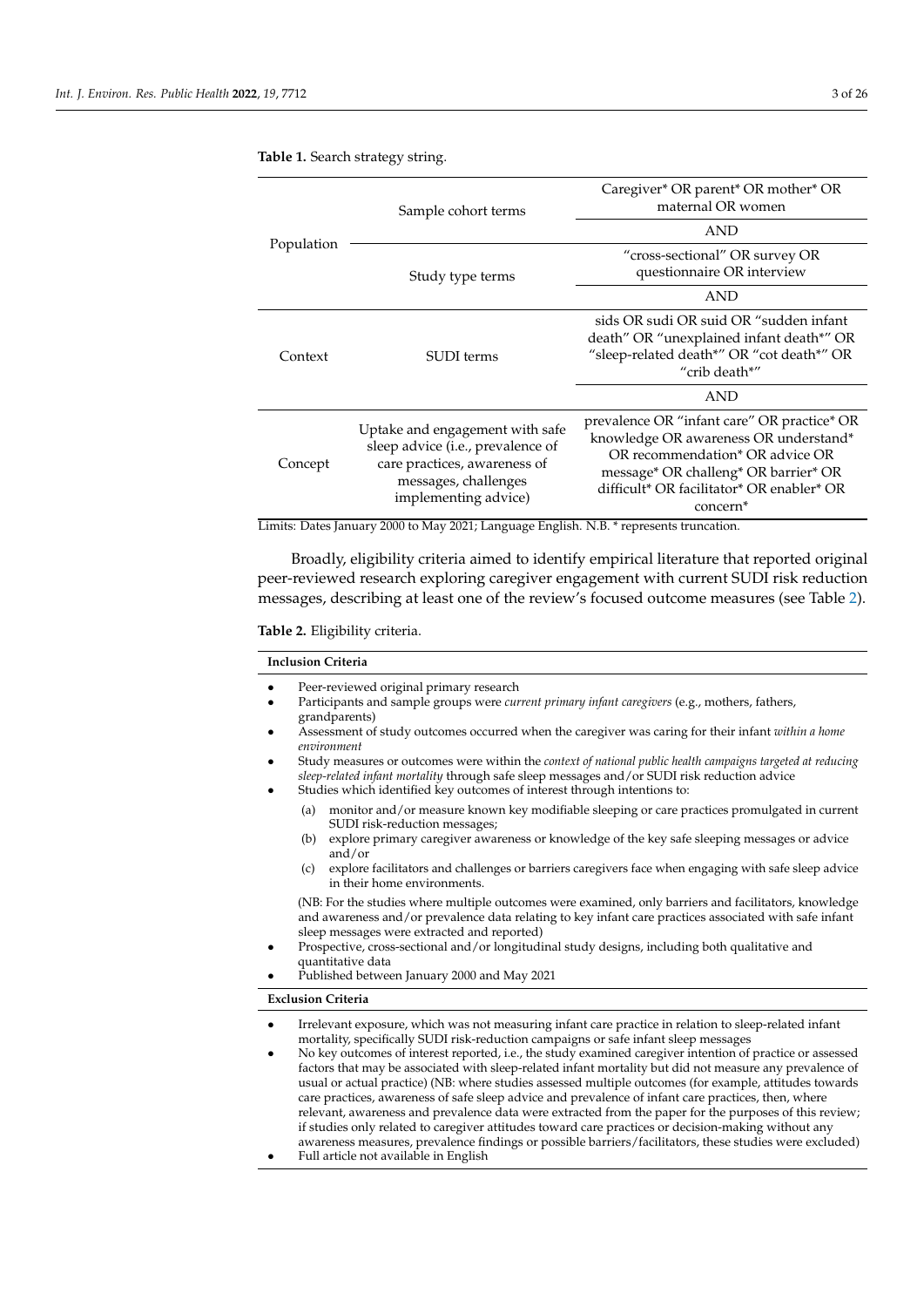# **5. Screening and Source Selection**

Following the search, all identified citations were collated and uploaded into EndNote (Clarivate Analytics, Philadelphia, PA, USA). Duplicates were removed. Titles and abstracts were screened against the established eligibility criteria. This was followed by the retrieval of the full-text article of any potentially relevant sources. These were assessed in detail to determine if papers met eligibility by two reviewers (R.C., J.Y.). A flow diagram outlining the selection process is provided in Figure [1.](#page-3-0)

<span id="page-3-0"></span>

**Figure 1.** Study selection (PRISMA Flowchart).

# **6. Data Extraction and Charting**

Data were extracted from included papers and entered into a Microsoft Excel spreadsheet. The following data items were extracted: title; journal; authors; year of publication; geographical location of study; study aim; sample size; study period; participant characteristics, such as infant age and type of caregiver(s) (e.g., mother, grandmother); study design/methods and key findings of target outcome variables. The data extraction form is provided in Supplementary Table S1: Overview of scoping review articles. The table provides an overview of the data extracted from each of the included papers that met eligibility criteria.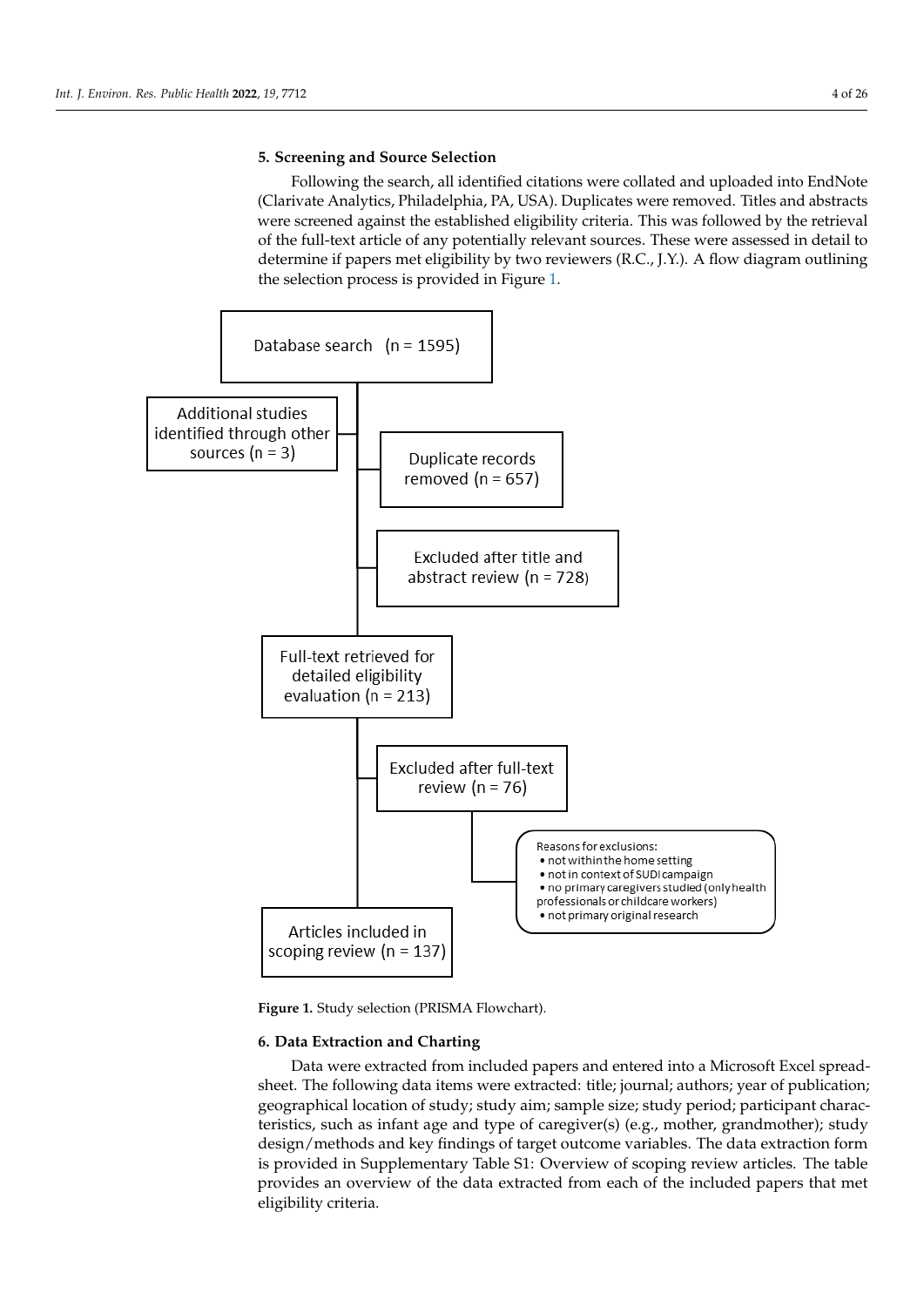#### **7. Findings and Analysis**

*7.1. Eligible Study Characteristics*

# 7.1.1. Study Designs

Most studies (*n* = 98, 72%) utilised an observational study design, with cross-sectional surveys the most often used method, being administered either online, via paper questionnaire or via telephone (*n* = 78). Some observational studies also reported using a prospective  $(n = 14)$  or retrospective  $(n = 5)$  approach. Interviews or focus groups collecting qualitative data were common data collection methods (*n* = 21). Longitudinal study designs using either surveys or interviews were reported for 22 studies. The remaining papers reported using mixed methods (*n* = 12), a two-stage clustered design (*n* = 2), a qualitative descriptive social media content analysis study design, focused ethnography, a retrospective electronic medical records chart review or a sentinel data collection design.

# 7.1.2. Study Country of Origins

Papers reported data from a total of 26 countries, with three papers reporting data collected internationally. The United States (US) had the greatest representation, with 48% (*n* = 66) of papers reporting findings from participants living in the US, followed by Australia (*n* = 12), New Zealand (*n* = 10), the United Kingdom (UK) (*n* = 9), Canada (*n* = 4) and Sweden (*n* = 4). Israel, Turkey and Brazil were represented in three papers each. Japan, Saudi Arabia and Iran had two papers each. The remaining countries (Croatia, Germany, India, Ireland, Jordan, Malaysia, Mexico, Netherlands, Norway, Portugal, Russia, Spain, Thailand and the United Arab Emirates (UAE)) were represented in only one study each. There was one paper where the country demographics were not recorded, as the sample participants were from a Facebook mother's group.

#### 7.1.3. Study Data Collection Periods

All articles included in this review were published between 2000 and 2021. Of the 137 papers, 21 did not report the time period in which data collection occurred. For the remaining 116 papers, findings were reported on data collected between 1993 and 2019. According to the final collection date reported, only 48 papers (35%) analysed any data collected during the last decade.

#### 7.1.4. Study Participants

Eligibility criteria for inclusion of studies for this review specified participants were to be primary infant caregivers. Papers reported data from caregivers who were mostly mothers; however, for 36 papers, some fathers were also reported as informants, and 10 papers indicated that some infant caregiver participants included grandmothers. The majority of studies collected data from caregivers whose infants were less than 6-months (*n* = 83, 61%). Ten papers included data where some participant infants were older than 12-months, and a further five papers did not state the ages of the child.

#### *7.2. Analysis and Discussion of Target Outcome Measures*

Key data for each of the review's target outcome measures were extracted. Summaries of notable findings from key papers are presented below. Table [3](#page-8-0) presents an overview of the target review outcome measures (studies that measured prevalence data related to key modifiable infant sleep practices associated with SUDI risk, safe sleep campaign message awareness and knowledge and caregiver challenges and barriers with advice implementation). Infant sleep position was the most investigated modifiable safe sleep prevalence outcome measure ( $n = 105$ , 77%). This was closely followed by surface sharing  $(n = 85, 62\%)$ . Only six studies  $[11–16]$  $[11–16]$  reported findings on all the target prevalence outcome measures identified to be explored in this review. An additional nine studies [\[17–](#page-19-10)[25\]](#page-20-0) reported prevalence findings for all except one of the target prevalence outcome measures ('bed type/sleep surface' or 'items in sleep space' were the two target outcome measures not reported in these nine studies). Ten papers [\[26](#page-20-1)[–35\]](#page-20-2) did not report any measured prevalence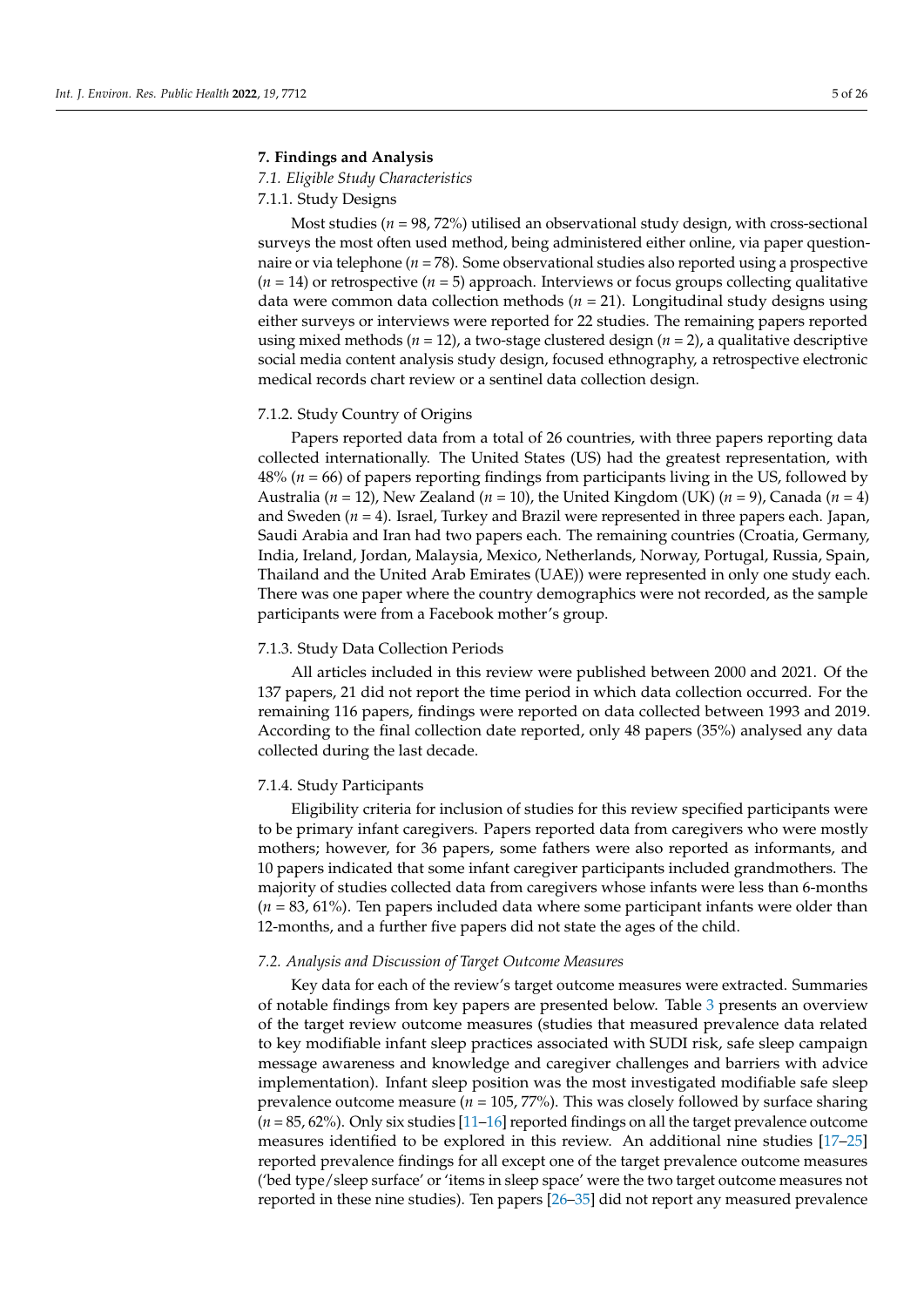data, with the primary aim of these papers being to explore caregiver knowledge or awareness of current safe sleep advice messages or challenges families encounter when implementing safe sleep advice.

**Table 3.** Target outcome measures charted.

| Article                        | <b>Sleep Position</b> | Smoking   | Items in Sleep Area | Bed Type or Surface | Room Location | Surface Sharing | <b>Breast Feeding</b> | Other Practice | Awareness | Challenges |
|--------------------------------|-----------------------|-----------|---------------------|---------------------|---------------|-----------------|-----------------------|----------------|-----------|------------|
| Abdulrazzaq et al. (2008) [36] | $\bullet$             | $\bullet$ | $\bullet$           |                     | $\bullet$     | $\bullet$       |                       |                |           |            |
| Aitken et al. (2016) [37]      | $\bullet$             |           |                     | ٠                   |               |                 |                       |                |           |            |
| Ajao et al. (2011) [26]        |                       |           |                     |                     |               |                 |                       |                |           |            |
| Alahmadi et al. (2020) [11]    | $\bullet$             | $\bullet$ | $\bullet$           | $\bullet$           | $\bullet$     | $\bullet$       | $\bullet$             | $\bullet$      | $\bullet$ |            |
| Alzahrani et al. (2020) [27]   |                       |           |                     |                     |               |                 |                       |                | $\bullet$ |            |
| Anderson et al. (2002) [38]    | $\bullet$             | $\bullet$ |                     |                     | $\bullet$     | $\bullet$       | $\bullet$             | $\bullet$      |           | $\bullet$  |
| Anuntaseree et al. (2008) [39] | $\bullet$             |           |                     |                     | $\bullet$     | ٠               |                       |                |           |            |
| Ateah and Hamelin (2008) [40]  |                       |           |                     |                     |               | $\bullet$       | $\bullet$             |                |           |            |
| Austin et al. (2017) [41]      |                       |           |                     |                     |               | $\bullet$       |                       |                |           |            |
| Baeis et al. (2015) [17]       | $\bullet$             | $\bullet$ | $\bullet$           |                     | $\bullet$     | ٠               | $\bullet$             |                |           |            |
| Bailey (2016) [42]             |                       |           |                     |                     |               |                 | $\bullet$             |                |           |            |
| Bailey et al. (2020) [43]      |                       |           |                     |                     |               | $\bullet$       | $\bullet$             |                |           |            |
| Ball et al. (2012a) [12]       | $\bullet$             | $\bullet$ |                     |                     | $\bullet$     | $\bullet$       | $\bullet$             |                |           |            |
| Ball et al. (2012b) [44]       |                       |           |                     |                     |               |                 | $\bullet$             | $\bullet$      |           |            |
| Barbir et al. (2020) [45]      | $\bullet$             | $\bullet$ | $\bullet$           |                     |               | $\bullet$       |                       |                | $\bullet$ |            |
| Beck et al. (2002) [46]        |                       |           |                     |                     |               |                 |                       |                |           |            |
| Bombard et al. (2018) [47]     |                       |           | $\bullet$           | ٠                   |               | $\bullet$       |                       |                |           |            |
| Brenner et al. (2003) [48]     | $\bullet$             | $\bullet$ |                     |                     | Ō             |                 |                       |                |           |            |
| Broussard et al. (2012) [49]   | $\bullet$             | $\bullet$ |                     |                     |               | $\bullet$       | $\bullet$             |                |           |            |
| Caraballo et al. (2016) [50]   |                       | $\bullet$ |                     |                     |               | $\bullet$       |                       |                | $\bullet$ | $\bullet$  |
| Cesar et al. (2018) [51]       | ٠                     |           |                     |                     |               |                 |                       |                | $\bullet$ |            |
| Cesar et al. (2019) [52]       |                       |           |                     |                     |               |                 |                       |                |           |            |
| Chung et al. (2003) [53]       | $\bullet$             | $\bullet$ |                     |                     |               |                 | $\bullet$             |                |           |            |
| Chung-Park (2012) [54]         |                       |           |                     |                     |               |                 |                       |                | $\bullet$ |            |
| Cole et al. (2020) [16]        | $\bullet$             | $\bullet$ | $\bullet$           |                     | ٠             | $\bullet$       | $\bullet$             | $\bullet$      |           |            |
| Cole et al. (2020) [55]        | $\bullet$             | $\bullet$ |                     |                     | $\bullet$     | $\bullet$       | $\bullet$             |                |           |            |
| Cole et al. (2021) [24]        | $\bullet$             |           | $\bullet$           |                     | $\bullet$     |                 | $\bullet$             |                | $\bullet$ |            |
| Cole et al. (2021) [25]        | $\bullet$             | $\bullet$ | $\bullet$           |                     | $\bullet$     | $\bullet$       | $\bullet$             |                |           |            |
| Colson et al. (2000) [56]      | ٠                     |           |                     |                     |               |                 |                       |                | $\bullet$ |            |
| Colson et al. (2001) [57]      | $\bullet$             |           |                     |                     |               |                 |                       |                | $\bullet$ |            |
| Colson et al. (2006) [58]      | $\bullet$             |           |                     |                     |               |                 |                       |                |           |            |
| Colson et al. (2009) [59]      | ٠                     |           |                     |                     |               |                 |                       |                |           |            |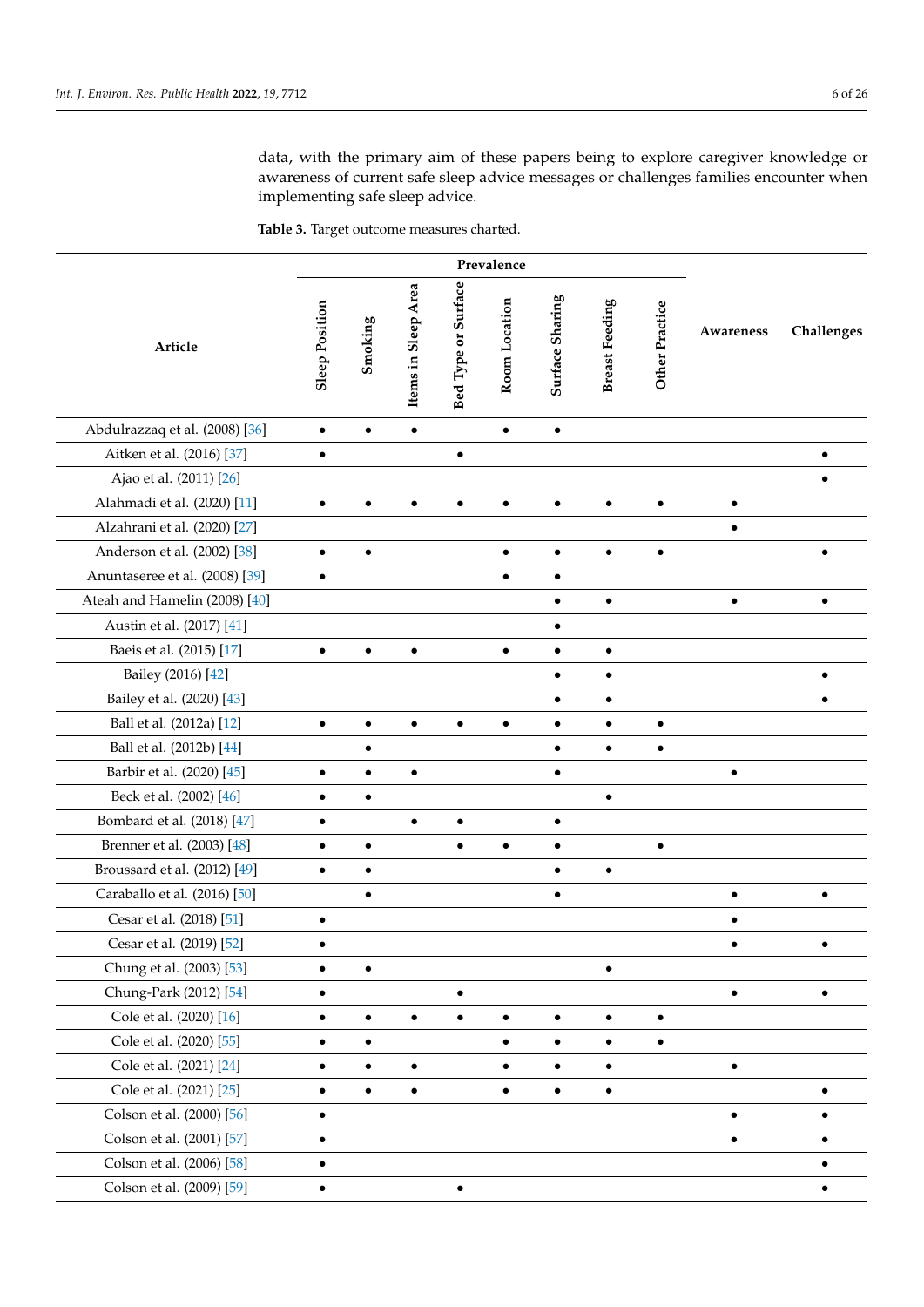**Table 3.** *Cont*.

| Article                         | <b>Sleep Position</b> | Smoking   | Items in Sleep Area | Bed Type or Surface | Room Location | Surface Sharing | <b>Breast Feeding</b> | Other Practice | Awareness | Challenges |
|---------------------------------|-----------------------|-----------|---------------------|---------------------|---------------|-----------------|-----------------------|----------------|-----------|------------|
| Colson et al. (2013) [60]       |                       |           | $\bullet$           |                     | $\bullet$     | $\bullet$       |                       |                |           |            |
| Colson et al. (2017) [61]       |                       |           |                     |                     |               |                 |                       |                | $\bullet$ |            |
| Cornwell et al. (2021) [62]     | $\bullet$             |           |                     |                     |               | $\bullet$       |                       |                |           |            |
| Corwin et al. (2003) [63]       | $\bullet$             |           |                     |                     |               |                 |                       |                |           |            |
| Crane and Ball (2016) [64]      |                       |           |                     | $\bullet$           | $\bullet$     |                 | $\bullet$             |                |           |            |
| Cullen et al. (2000) [65]       | $\bullet$             | $\bullet$ | $\bullet$           |                     | $\bullet$     |                 |                       |                | $\bullet$ |            |
| Cunningham et al. (2018) [66]   | ٠                     |           |                     |                     |               | $\bullet$       | $\bullet$             |                |           |            |
| da Silva et al. (2019) [67]     | $\bullet$             |           |                     |                     |               | $\bullet$       |                       |                |           | $\bullet$  |
| Damato et al. (2016) [13]       | ٠                     |           |                     | $\bullet$           | $\bullet$     | $\bullet$       | $\bullet$             |                |           |            |
| Douglas et al. (2001) [68]      |                       | $\bullet$ |                     |                     |               | $\bullet$       | $\bullet$             |                |           |            |
| Duzinski et al. (2013) [69]     | $\bullet$             |           | $\bullet$           | $\bullet$           |               | $\bullet$       |                       |                |           |            |
| Efe and Ak (2012) [70]          | $\bullet$             | $\bullet$ |                     |                     |               | $\bullet$       |                       |                |           |            |
| Eisenberg et al. (2015) [71]    |                       |           |                     |                     |               | $\bullet$       | $\bullet$             |                | $\bullet$ |            |
| Epstein and Jolly (2009) [72]   | $\bullet$             | $\bullet$ |                     |                     | $\bullet$     | $\bullet$       |                       |                |           | $\bullet$  |
| Erdoğan and Turan (2018) [73]   | $\bullet$             | $\bullet$ |                     | $\bullet$           |               | $\bullet$       |                       |                |           |            |
| Erick-Peleti et al. (2007) [74] |                       | $\bullet$ |                     |                     |               |                 |                       |                |           |            |
| Fernandes et al. (2020) [28]    |                       |           |                     |                     |               |                 |                       |                |           |            |
| Ford et al. (2000) [75]         |                       |           |                     |                     |               | $\bullet$       |                       |                |           |            |
| Fowler et al. (2013) [76]       | $\bullet$             |           | $\bullet$           | $\bullet$           |               | $\bullet$       |                       |                | $\bullet$ |            |
| Galland et al. (2014) [77]      | ٠                     | ٠         |                     |                     |               | $\bullet$       |                       | $\bullet$      |           |            |
| Gaydos et al. (2015) [78]       |                       |           |                     |                     |               |                 |                       |                |           |            |
| Gibson et al. (2000) [79]       | $\bullet$             | ٠         |                     | $\bullet$           |               |                 | ٠                     |                |           |            |
| Goodstein et al. (2015) [80]    | $\bullet$             |           |                     |                     |               |                 |                       |                |           |            |
| Haas et al. (2017) [18]         | $\bullet$             | $\bullet$ | $\bullet$           |                     | $\bullet$     | $\bullet$       | $\bullet$             | $\bullet$      |           |            |
| Hamadneh et al. (2016) [81]     |                       |           |                     |                     |               | $\bullet$       |                       |                |           |            |
| Hannan et al. (2020) [82]       | $\bullet$             | $\bullet$ |                     |                     |               |                 | $\bullet$             |                |           |            |
| Hauck et al. (2008) [83]        | $\bullet$             |           |                     | $\bullet$           | $\bullet$     | $\bullet$       |                       |                |           | $\bullet$  |
| Hauck et al. (2015) [84]        | ٠                     |           |                     |                     |               | $\bullet$       |                       | $\bullet$      | $\bullet$ |            |
| Hirabayashi et al. (2016) [85]  |                       | $\bullet$ |                     |                     |               |                 | $\bullet$             |                |           |            |
| Homer et al. (2012) [86]        |                       |           |                     |                     |               | $\bullet$       |                       |                |           | $\bullet$  |
| Hussain et al. (2018) [87]      | $\bullet$             | $\bullet$ |                     |                     |               | $\bullet$       | $\bullet$             |                |           |            |
| Hutchison et al. (2006) [88]    |                       |           |                     |                     | $\bullet$     | $\bullet$       | $\bullet$             | $\bullet$      | $\bullet$ |            |
| Hutchison et al. (2007) [89]    |                       |           |                     |                     |               |                 |                       |                |           |            |
| Hutchison et al. (2010) [90]    |                       |           |                     |                     |               | $\bullet$       | $\bullet$             |                |           |            |
| Hutchison et al. (2015) [19]    | $\bullet$             |           |                     |                     |               | $\bullet$       | $\bullet$             | $\bullet$      |           |            |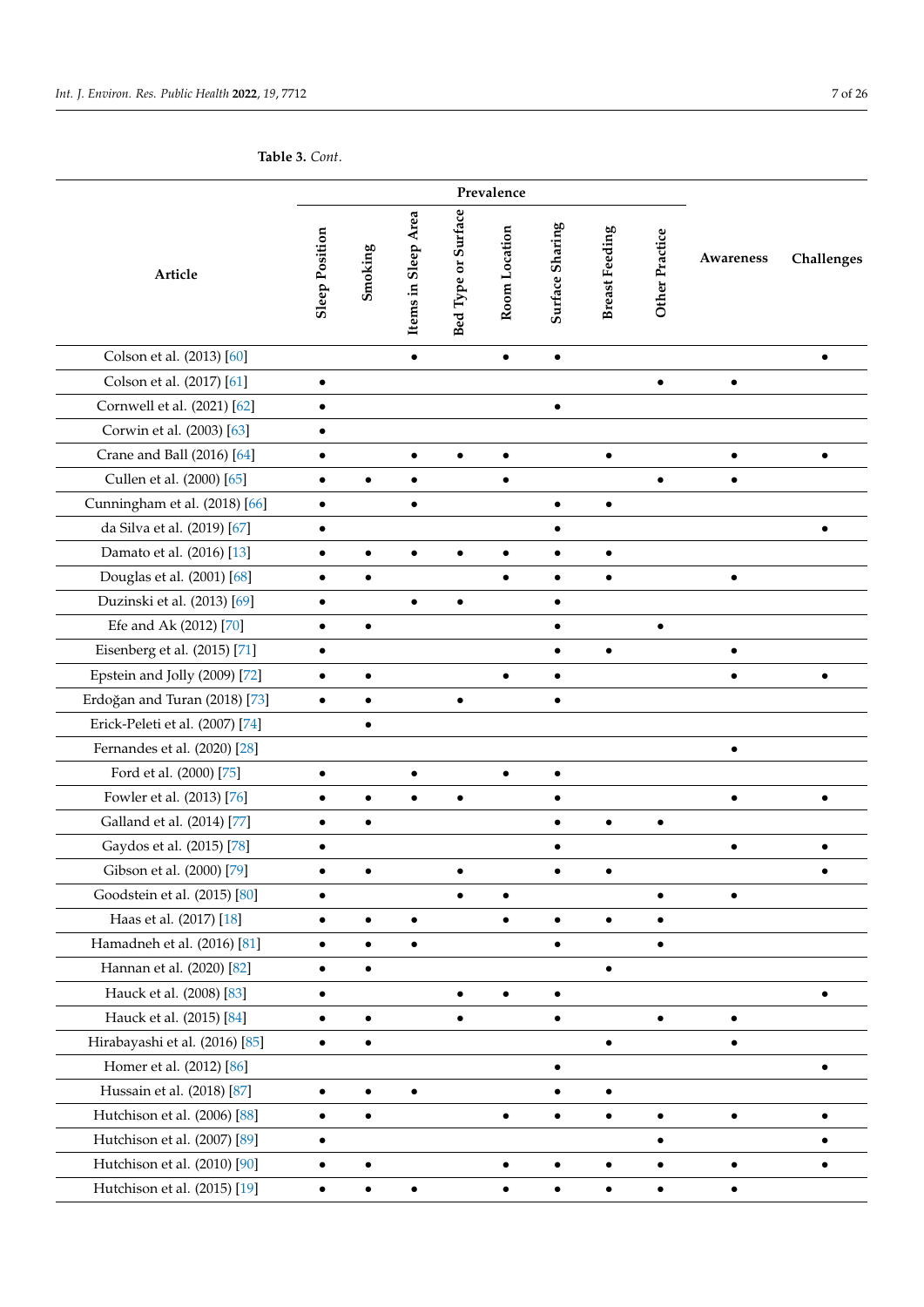**Table 3.** *Cont*.

| Article                             |           | Smoking   | Items in Sleep Area | Bed Type or Surface | Room Location | Surface Sharing | <b>Breast Feeding</b> | Other Practice | Awareness | Challenges |
|-------------------------------------|-----------|-----------|---------------------|---------------------|---------------|-----------------|-----------------------|----------------|-----------|------------|
| Hwang et al. (2013) [91]            | $\bullet$ | $\bullet$ |                     |                     |               |                 | $\bullet$             |                |           |            |
| Hwang et al. (2016) [92]            |           |           |                     | $\bullet$           |               |                 | $\bullet$             |                |           |            |
| Inbar et al. (2005) [93]            |           |           |                     |                     |               |                 |                       |                |           |            |
| Joyner et al. (2016) [94]           |           |           |                     |                     |               |                 |                       | $\bullet$      | $\bullet$ | $\bullet$  |
| Kelmanson (2013) [95]               | $\bullet$ |           |                     | $\bullet$           |               |                 |                       |                |           |            |
| Kihlström et al. (2020) [35]        |           |           |                     |                     |               |                 |                       | $\bullet$      |           | $\bullet$  |
| Konstat-Korzenny et al. (2019) [96] | $\bullet$ |           |                     |                     |               | $\bullet$       |                       |                |           |            |
| Krouse et al. (2012) [97]           |           |           |                     |                     |               | $\bullet$       |                       |                | $\bullet$ | $\bullet$  |
| Kuhlmann et al. (2016) [29]         |           |           |                     |                     |               |                 |                       |                |           |            |
| Lahr et al. (2005a) [98]            |           |           |                     |                     |               | $\bullet$       |                       |                |           |            |
| Lahr et al. (2005b) [99]            | $\bullet$ |           |                     |                     |               |                 |                       |                |           |            |
| Lahr et al. (2007) [100]            |           |           |                     |                     |               |                 |                       |                |           |            |
| Lau and Hall (2016) [30]            |           |           |                     |                     |               |                 |                       |                | $\bullet$ | $\bullet$  |
| Martiniuk et al. (2016) [101]       | $\bullet$ |           |                     |                     |               |                 |                       |                |           |            |
| Mathews et al. (2015) [102]         | $\bullet$ | ٠         |                     |                     |               | $\bullet$       |                       |                |           |            |
| Miladinia et al. (2015) [103]       | $\bullet$ | $\bullet$ |                     |                     |               | $\bullet$       | $\bullet$             |                |           |            |
| Möllborg et al. (2011) [104]        |           |           |                     |                     |               | ٠               |                       | $\bullet$      |           |            |
| Moon et al. (2010) [105]            | $\bullet$ | $\bullet$ |                     |                     |               | $\bullet$       | $\bullet$             |                |           |            |
| Moon et al. (2019) [31]             |           |           |                     |                     |               |                 |                       |                |           | $\bullet$  |
| Moon and Omron (2002) [106]         | $\bullet$ |           |                     |                     |               | $\bullet$       |                       | $\bullet$      |           | ٠          |
| Nelson et al. (2001a) [107]         |           | $\bullet$ |                     |                     |               |                 |                       |                |           |            |
| Nelson et al. (2001b) [108]         |           |           |                     |                     | $\bullet$     | ٠               |                       |                |           |            |
| Nelson et al. (2005) [109]          |           |           |                     |                     |               |                 |                       |                |           |            |
| Norton and Grellner (2011) [110]    |           |           |                     |                     |               | $\bullet$       | $\bullet$             |                |           |            |
| Nongkynrih et al. (2017) [111]      | $\bullet$ |           |                     | $\bullet$           |               | $\bullet$       |                       |                | $\bullet$ |            |
| Oden et al. (2012) [112]            |           |           |                     |                     |               |                 |                       |                |           |            |
| Osberg et al. (2021) [113]          | $\bullet$ | $\bullet$ |                     |                     |               | $\bullet$       | $\bullet$             |                |           |            |
| Panaretto et al. (2002) [114]       |           |           |                     |                     |               |                 |                       |                |           |            |
| Paterson et al. (2002) [115]        |           |           |                     |                     |               |                 | $\bullet$             |                |           |            |
| Pease et al. (2017) [116]           |           |           |                     |                     |               |                 |                       |                | $\bullet$ |            |
| Pease et al. (2018) [117]           |           |           |                     |                     |               |                 | $\bullet$             |                |           |            |
| Phares et al. (2004) [118]          |           |           |                     |                     |               |                 |                       |                |           |            |
| Pretorius et al. (2020) [32]        |           |           |                     |                     |               |                 |                       |                |           |            |
| Provini et al. (2017) [119]         |           |           |                     |                     |               |                 |                       |                |           |            |
| Raines (2018) [33]                  |           |           |                     |                     |               |                 |                       |                |           | $\bullet$  |
|                                     |           |           |                     |                     |               |                 |                       |                |           |            |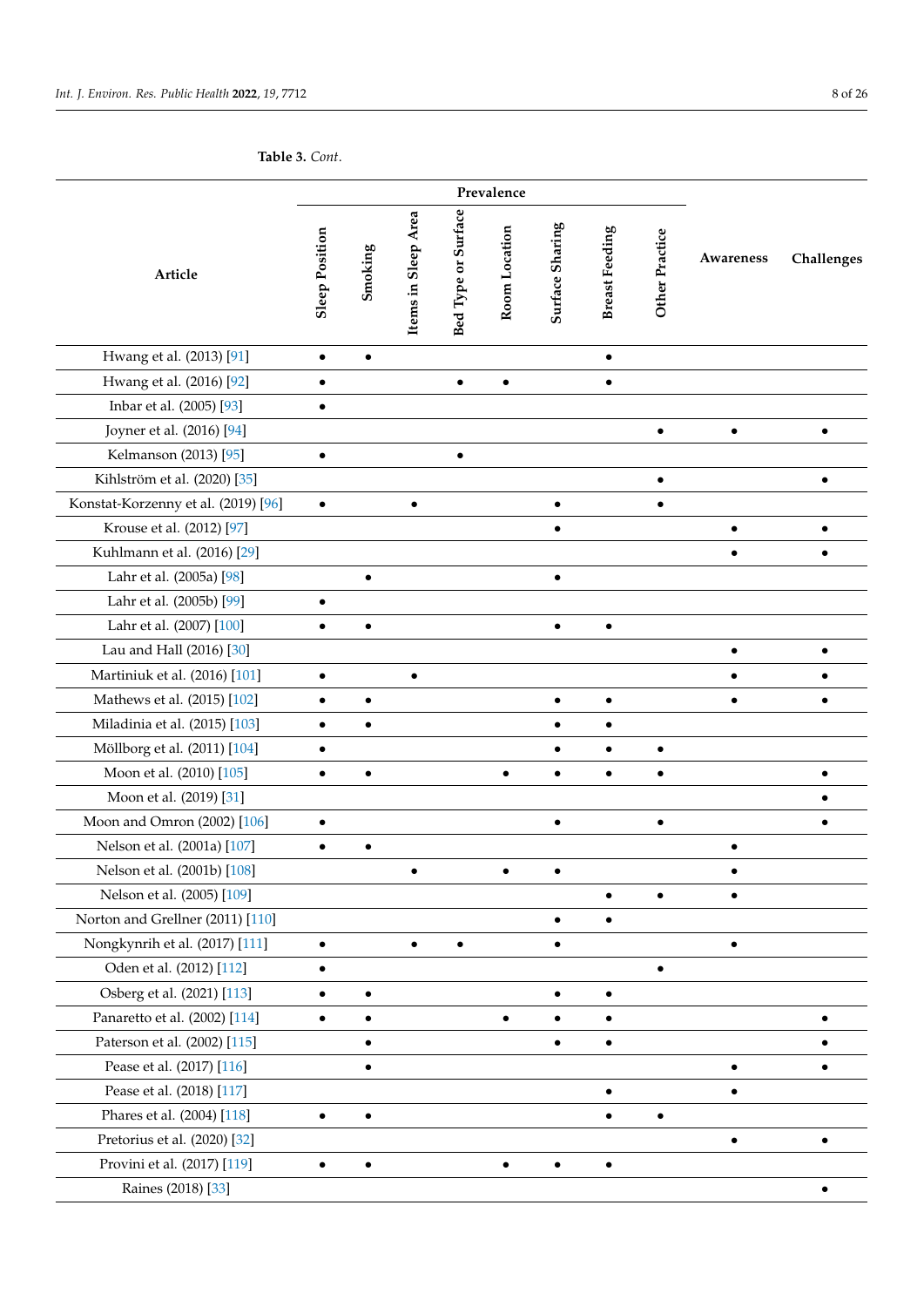<span id="page-8-0"></span>**Table 3.** *Cont*.

| Article                              |           | Smoking   | Items in Sleep Area | Bed Type or Surface | Room Location | Surface Sharing | <b>Breast Feeding</b> | Other Practice | Awareness | Challenges |
|--------------------------------------|-----------|-----------|---------------------|---------------------|---------------|-----------------|-----------------------|----------------|-----------|------------|
| Roberts and Upton (2000) [120]       | $\bullet$ | $\bullet$ |                     |                     |               |                 |                       |                | $\bullet$ |            |
| Robida and Moon (2012) [121]         | $\bullet$ |           |                     |                     |               |                 |                       |                |           |            |
| Rohana et al. (2018) [122]           | $\bullet$ |           |                     |                     |               | $\bullet$       |                       |                | $\bullet$ |            |
| Ruiz Botia et al. (2020) [123]       | $\bullet$ | $\bullet$ |                     |                     |               | $\bullet$       | $\bullet$             | $\bullet$      |           |            |
| Salm Ward and Ngui (2015) [124]      | $\bullet$ |           |                     |                     |               | $\bullet$       | $\bullet$             |                |           | $\bullet$  |
| Salm Ward et al. (2018) [125]        | $\bullet$ |           |                     |                     |               | $\bullet$       | $\bullet$             |                |           |            |
| Salm Ward et al. (2016) [126]        |           |           |                     |                     |               | $\bullet$       |                       |                |           |            |
| Sawaguchi et al. (2002) [20]         | $\bullet$ | $\bullet$ | $\bullet$           |                     | $\bullet$     | $\bullet$       | ٠                     | $\bullet$      |           |            |
| Schluter et al. (2007) [14]          | $\bullet$ | ٠         |                     | $\bullet$           | ٠             | $\bullet$       | $\bullet$             | $\bullet$      |           |            |
| Schluter and Young (2002) [15]       | $\bullet$ | $\bullet$ | $\bullet$           | $\bullet$           | $\bullet$     | $\bullet$       | $\bullet$             | $\bullet$      |           |            |
| Shapiro-Mendoza et al. (2015) [127]  | $\bullet$ |           | $\bullet$           | $\bullet$           |               | $\bullet$       |                       |                |           |            |
| Shields et al. (2005) [21]           | $\bullet$ | $\bullet$ |                     | $\bullet$           |               | $\bullet$       | $\bullet$             |                |           |            |
| Sivan et al. (2004) [128]            | $\bullet$ |           |                     |                     |               |                 |                       |                |           |            |
| Smith et al. (2012) [129]            |           | $\bullet$ |                     |                     |               |                 |                       |                |           |            |
| Smith et al. (2016) [130]            |           |           |                     |                     |               | $\bullet$       |                       |                |           |            |
| Smylie et al. (2014) [131]           | $\bullet$ | $\bullet$ |                     |                     |               |                 |                       |                |           | $\bullet$  |
| Specker et al. (2020) [23]           | ٠         |           |                     |                     |               | $\bullet$       |                       |                |           |            |
| Sperhake et al. (2009) [132]         | $\bullet$ |           |                     |                     |               |                 |                       |                | $\bullet$ |            |
| Strömberg Celind et al. (2017) [133] | $\bullet$ | $\bullet$ |                     |                     |               | $\bullet$       | $\bullet$             | $\bullet$      |           |            |
| Tipene-Leach et al. (2010) [134]     | $\bullet$ | ٠         |                     |                     | $\bullet$     | $\bullet$       | ٠                     | $\bullet$      | $\bullet$ | $\bullet$  |
| Tirosh et al. (2000) [135]           | $\bullet$ |           |                     |                     |               | ٠               |                       |                |           |            |
| Tully et al. (2015) [136]            |           |           |                     | ٠                   | ٠             | $\bullet$       |                       |                | ٠         |            |
| van Sleuwen et al. (2003) [137]      |           |           |                     |                     |               |                 |                       |                |           |            |
| Vernacchio et al. (2003) [138]       | $\bullet$ |           |                     |                     |               |                 |                       |                |           |            |
| Varghese et al. (2015) [34]          |           |           |                     |                     |               |                 |                       |                |           |            |
| Vilvens et al. (2020) [139]          | $\bullet$ |           |                     |                     |               | $\bullet$       |                       |                |           |            |
| Von Kohorn et al. (2010) [140]       | $\bullet$ |           |                     |                     |               |                 |                       |                |           |            |
| Walcott et al. (2018) [141]          | $\bullet$ |           |                     |                     |               | $\bullet$       | $\bullet$             |                |           |            |
| Wennergren et al. (2021) [142]       | $\bullet$ |           | $\bullet$           |                     |               | $\bullet$       |                       | $\bullet$      |           |            |
| Willinger et al. (2000) [143]        | $\bullet$ |           |                     |                     |               |                 |                       |                |           | $\bullet$  |
| Wilson (2000) [22]                   | $\bullet$ |           |                     |                     |               | $\bullet$       | $\bullet$             |                |           |            |
| Woods et al. (2015) [144]            |           |           |                     |                     |               | $\bullet$       |                       |                |           |            |
| Wright et al. (2014) [145]           |           |           |                     |                     |               |                 |                       |                |           |            |
| Yikilkan et al. (2011) [146]         |           |           |                     |                     |               |                 | $\bullet$             |                |           |            |
| Zoucha et al. (2016) [147]           |           |           |                     |                     |               | $\bullet$       |                       |                |           |            |

NB. Outcome measures reported in papers are indicated with a  $\bullet.$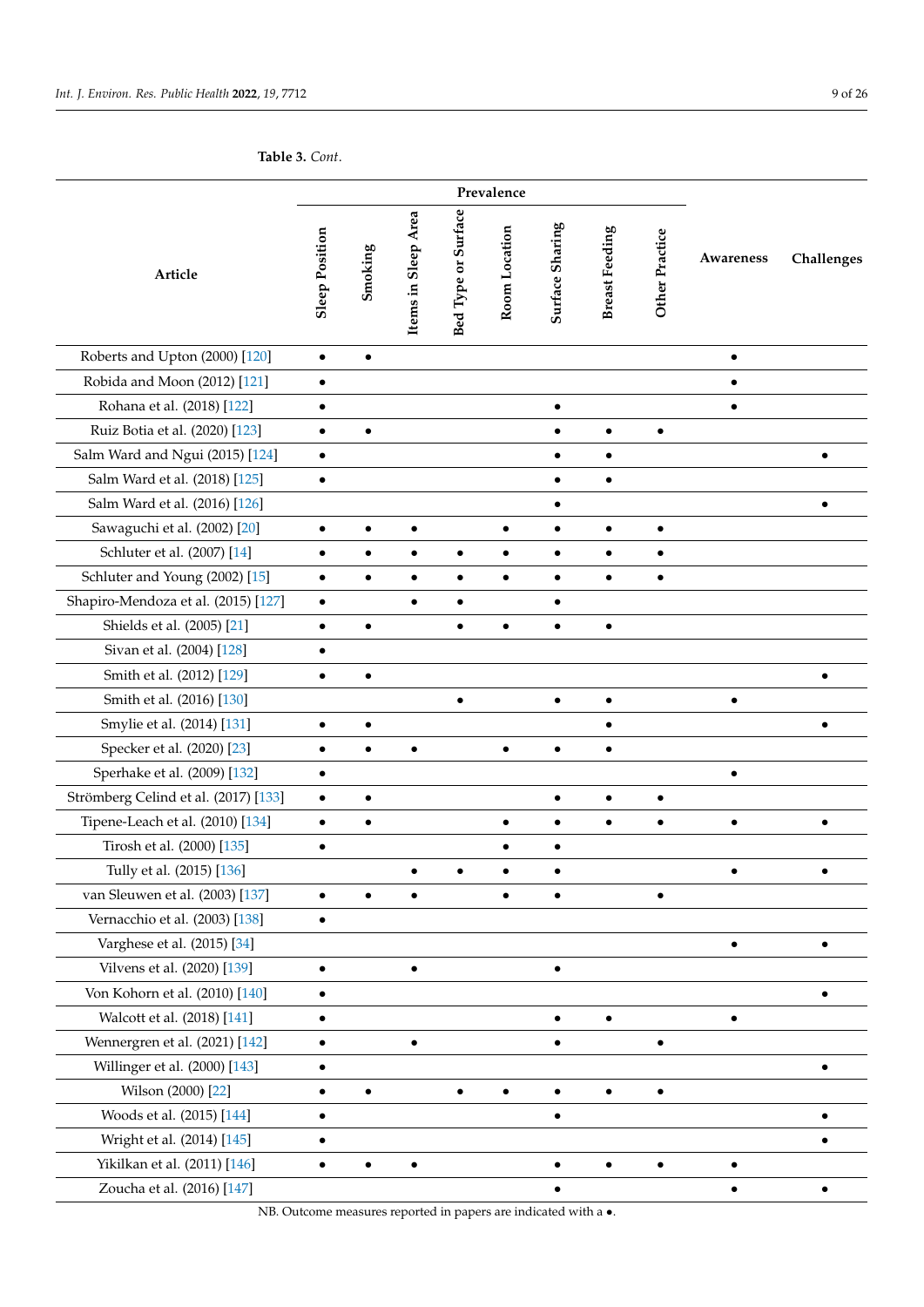#### *7.3. Prevalence of Key Modifiable Practices*

Findings have been structured using the current Australian Safe Sleep campaign messages [\[148\]](#page-24-17), which are supported internationally [\[149\]](#page-24-18) and focus on a synthesis of key findings, consistent with the aims of a scoping review [\[5\]](#page-19-3). Please refer to Supplementary Material Table S1 for detailed study information, including study population, sample size, study design and key target outcome findings.

# 7.3.1. Position Infant Placed to Sleep

The substantial reduction in SUDI incidence in the early 1990s has been directly associated with the widespread 'Back to Sleep' campaigns adopted by many countries [\[150](#page-24-19)[–152\]](#page-24-20). Avoiding all non-supine sleep positions continues to be strongly advised throughout safe sleeping and risk reduction campaigns internationally [\[153–](#page-24-21)[155\]](#page-24-22). Despite this advice and the known increased risk of SUDI, non-supine sleep positioning continues to be employed by caregivers with young infants.

The most common modifiable infant care practice explored was the position parents used for placing baby to sleep (*n* = 101 studies). Prevalence changed markedly within population groups sampled. Rates were reported as high as 96.7% from a Japanese cohort [\[85\]](#page-22-8) of parents who reported that they exclusively used the supine position, to only 48.9% within a US cohort [\[125\]](#page-23-22).

The incidence of non-supine sleep positioning among infants in studies that measured and compared prevalence as infants grew reported an increase in prone sleeping over time. Corwin et al. [\[63\]](#page-21-14) found that at one-month-old, 12% of infants were placed prone, increasing to 20% at three-months-old. A recent Swedish study reported similar findings, where 16% of infants were placed in a non-supine position; by 3 to 5 months of age, this had risen to 26% [\[133\]](#page-24-2). Hutchison et al. [\[90\]](#page-22-13) and Shields et al. [\[21\]](#page-20-25) also both reported 0% of infants placed prone at 6 weeks and 4 weeks, respectively; however, Hutchison and colleagues [\[90\]](#page-22-13) found that by 4 months, 3.3% of infants were placed prone, increasing to 5.6% by 8-months-old, and Shields et al. [\[21\]](#page-20-25) reported the prevalence of prone sleeping rising to 11.6% by 6 months of age. Inbar et al. [\[93\]](#page-22-16) also found the incidence of prone sleeping to increase from 12.4% for infants aged 0–3 months to 17.6% by 3–6 months of age.

Bombard and colleagues [\[47\]](#page-20-15) compared the prevalence of a non-supine sleep positioning of 2- to 6-month-old infants over the period from 2009 to 2015, reporting a decrease in incidence from 27.2% to 19.4%, respectively. Similar findings were reported by Sperhake et al. [\[132\]](#page-24-1) within a German population, where the rate of prone positioning declined from 8.1% in 1996 to 3.5% in 2006 among infants approximately 14-weeks-old. Hutchinson et al. [\[19\]](#page-19-14) also found more mothers usually used the supine sleep position in 2013 compared with 2005. Salm Ward et al. [\[125\]](#page-23-22), however, found that from 2004 to 2013, there was a decrease in the proportion of mothers, with babies aged 2- to 6-months, who were reporting that they most often put their infant to sleep on their back (59.7% in 2004 to 48.9% in 2013).

Several studies examined the prevalence of caregivers using a non-supine sleeping position when it was not usual or regular practice for their infant; that is, the position was used some of the time, occasionally, infrequently, or never. Smylie et al. [\[131\]](#page-24-0) found that 23% of mothers reported putting their infant in a non-supine sleep position at some time during the first 4 months. Colson et al. [\[58\]](#page-21-9) had similar findings, with 34% reporting 'ever' placing their infant prone. Two studies [\[49](#page-21-0)[,69\]](#page-21-20) assessed caregivers who reported not always, or infrequently, using the supine sleep position, reporting a prevalence of 41.7% and 42.3%, respectively. Anderson and colleagues [\[38\]](#page-20-6) reported disparities among two geographically contrasting social classes, a socioeconomically deprived inner-city estate compared to an affluent suburban estate, when assessing infant sleeping position, finding that at 6 to 8-weeks postpartum, 29% of inner-city infants occasionally slept prone compared to 19% of suburban infants. A study investigating the difference in infant care practices between preterm and term infants found infants who are at an increased risk of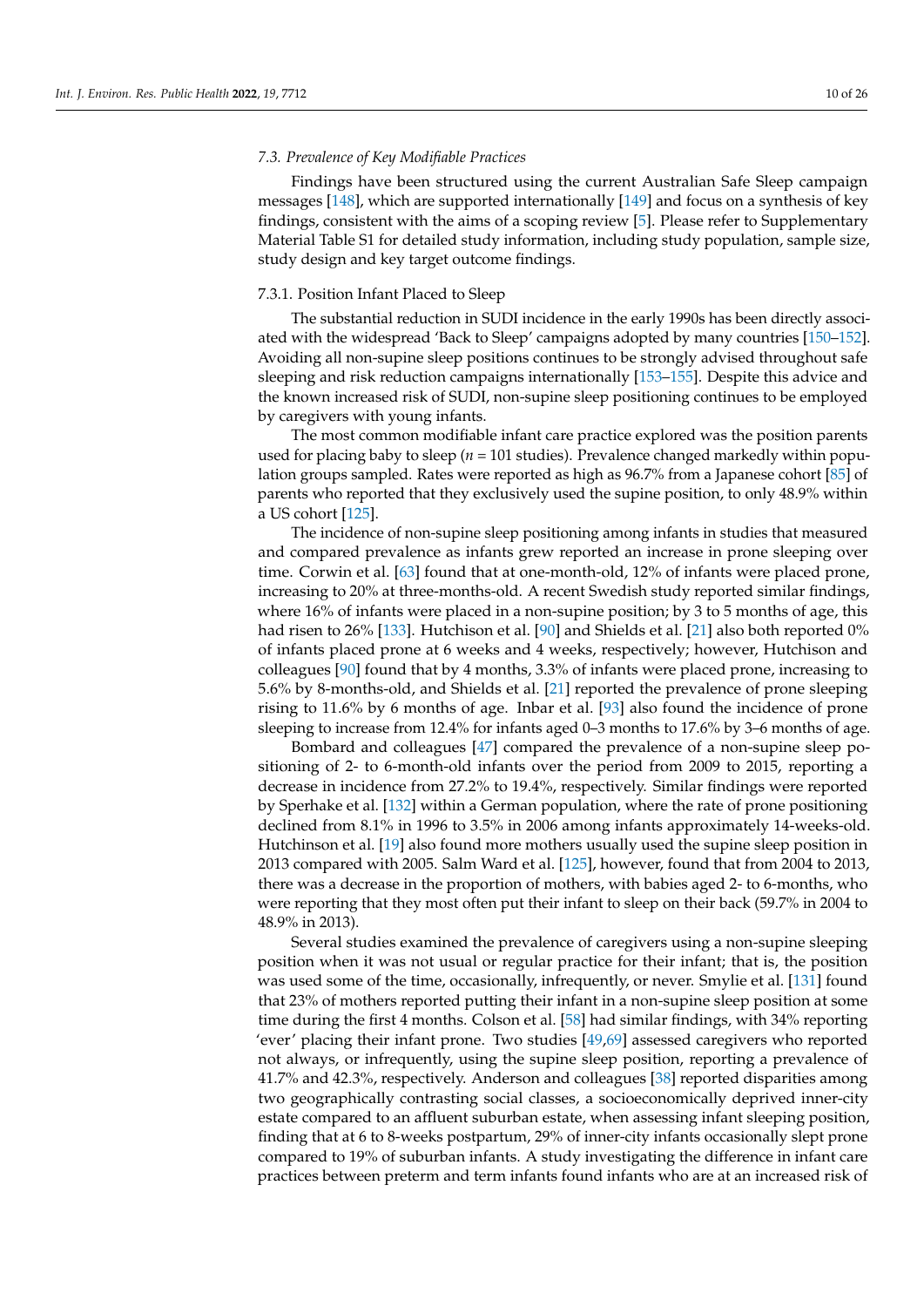SUDI due to infant factors, such as premature birth, very low birthweight and in-utero smoke exposure, are less likely to be placed supine to sleep [\[156\]](#page-24-23).

#### 7.3.2. Infant Smoke Exposure

Tobacco smoke exposure continues to be one of the most important modifiable risk factors in reducing the risk of SUDI [\[150\]](#page-24-19). Globally SUDI risk reduction campaigns advise to keep a baby in a smoke-free environment [\[153](#page-24-21)[–155,](#page-24-22)[157\]](#page-24-24). However, findings from this review indicate that maternal smoking and smoke exposure both during pregnancy and postpartum continues to remain high among many sampled cohorts, despite the advice to avoid infant smoke exposure, before birth and after.

Sixty-two papers reported data examining the prevalence of infant smoke exposure within their sampled population cohorts. Studies reported in-utero smoke exposure and/or environmental smoke exposure. Environmental exposure included either maternal postpartum smoking or exposure from other household member(s) who smoked. Several studies found that maternal smoking rates are often lower than paternal or household smoking rates, with studies reporting maternal smoking rates between 2–4-times lower than paternal or household smoking rates (18.4% of fathers compared to 9.8% of mothers [\[12\]](#page-19-11); 19.2% of fathers compared to 10.2% of mothers [\[44\]](#page-20-12); 34% of other household members versus 17% of mothers [\[79\]](#page-22-2); 12.4% of fathers compared to 5.8% of mothers [\[16\]](#page-19-9); 7.6% of fathers compared to 3.5% of mothers smoked and 31.6% of fathers versus 10.2% of mothers used moist tobacco [\[113\]](#page-23-10)). In a sample of Japanese infant caregivers, Sawaguchi et al. [\[85\]](#page-22-8) found that the incidence of fathers smoking (47.9%) was much higher than mothers who smoked (9.4%). This finding was consistent among a more contemporary Japanese cohort, where paternal and maternal smoking habits at one-month postpartum were 41.7% and 2.1%, respectively [\[85\]](#page-22-8). These authors also found that mothers who smoked tobacco were more likely to feed their infant formula rather than breastmilk and that the absence of paternal smoking habits was a significant predictive factor for maternal smoking cessation [\[85\]](#page-22-8).

Some studies also evaluated the proportion of infants who shared a sleeping surface with a mother who smoked, a practice reported to significant increase in the risk of infant death, as demonstrated in a meta-analysis with an odds ratio of 6.27 (95% CI: 3.94–9.99) [\[158\]](#page-25-0). A recent US study [\[87\]](#page-22-10) found that households with tobacco exposure compared to smokefree households were more likely to adopt practices which could place infants at a greater risk of sudden infant death, with supine positioning used less (75% vs. 88%), and bedsharing (62% vs. 44%) and soft bedding more likely (50% vs. 32%). A study investigating bed-sharing practices among postpartum smoking mothers demonstrated 18.8% reported always bed-sharing; 12.6% almost always bed-share and 45.1% reported sometimes bedsharing, with only 23.6% never bed-sharing [\[99\]](#page-22-22). A recent Norwegian study found that more than half (51.4%) of mothers who smoked routinely bed-shared at night [\[113\]](#page-23-10).

#### 7.3.3. Items in an Infant's Sleeping Space

Internationally safe sleep advice recommends avoiding soft, bulky or loose bedding or items in an infant's sleeping space as they could inadvertently occlude an infant's airway [\[153](#page-24-21)[–155](#page-24-22)[,157\]](#page-24-24). To reduce the risk of SUDI, suffocation, strangulation and entrapment, it is advised that pillows, cot bumpers, sheepskins, soft toys and doonas should not be used in young infants' sleep environments [\[154](#page-24-25)[,157\]](#page-24-24). Further, the use of sleep positioners or sleep aids is also not recommended due to these practices or products potentially intensifying rather than reducing the risk of SUDI [\[154](#page-24-25)[,159\]](#page-25-1). However, despite these recommendations, many papers in this review found that a considerable proportion of infants were reported by their caregivers to sleep with such items or bedding.

Maintaining a sleep space free of loose or soft bedding and items was explored in 35 of the included review papers. The prevalence of soft items or bedding, in particular, pillow use, varied greatly across studies, with caregiver ethnicity having a strong influence on use. A study investigating practices among population groups internationally demonstrated that families in Hungary (0%), Scotland (4%), Canada (8%) and NZ (9%) reported the lowest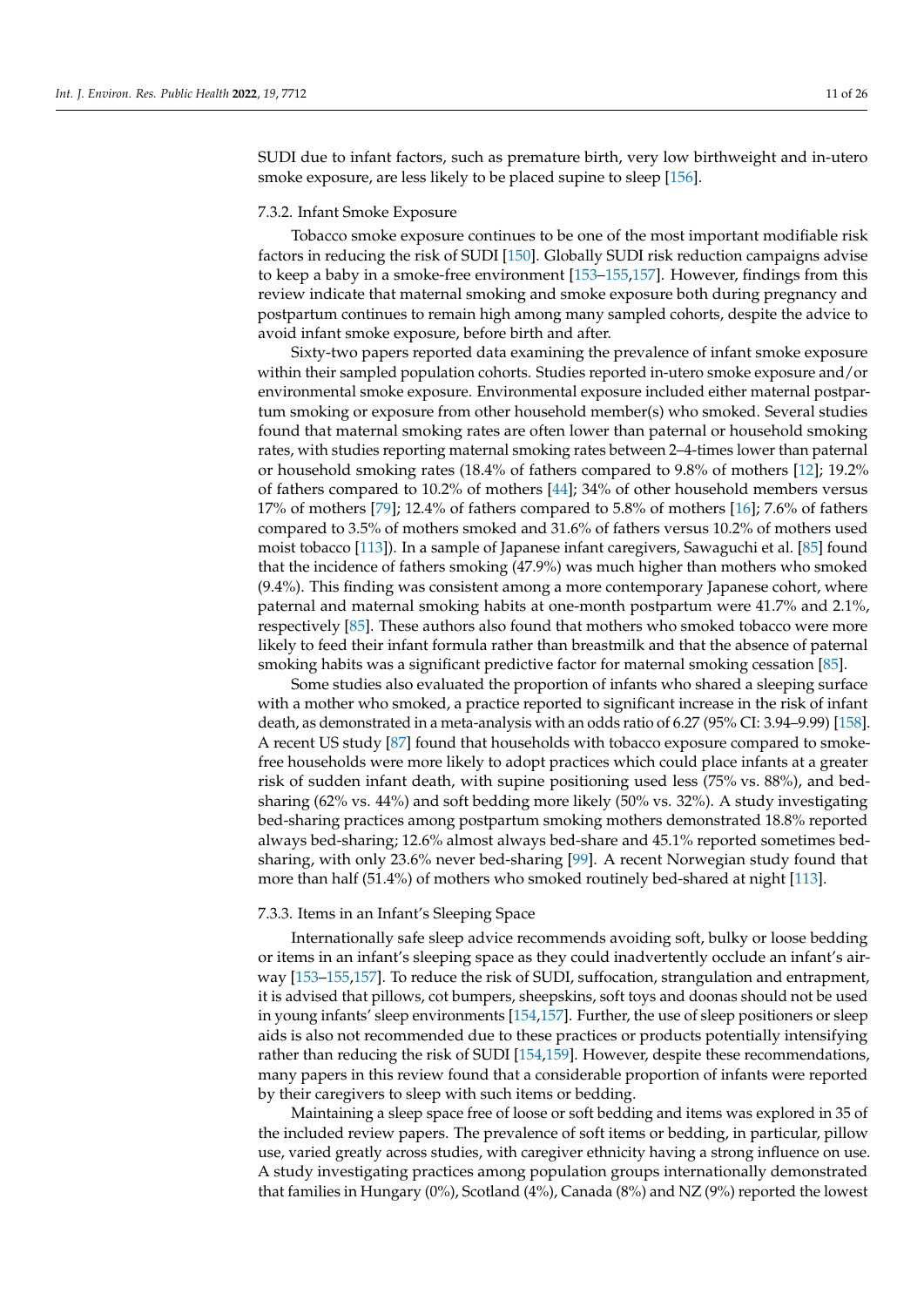incidence of pillow use, with the Chinese sample groups (Hong Kong 80%, Beijing 95% and Chongqing 95%) reporting the highest prevalence [\[108\]](#page-23-5). Other studies exploring the use of pillows within an infant's sleep space reported a prevalence of 14% among an Australian sample [\[16\]](#page-19-9); 18% among a UK sample [\[12\]](#page-19-11); 19% in an Iranian sample [\[17\]](#page-19-10); 21% among an Irish sample [\[65\]](#page-21-16); 64% among a Mexican sample [\[96\]](#page-22-19); 66% among a UAE sample [\[36\]](#page-20-3); 77.3% among a Turkish sample [\[146\]](#page-24-15). In a recent Croatian study [\[45\]](#page-20-13), it was found that 86% of infants slept with a pillow or stuffed toy, whereas in a US study [\[139\]](#page-24-8), 14% were reported to place their infants to sleep sometimes or always with cot bumpers, pillows or blankets. Many of these studies did not report if pillow type or application was explored, and therefore, it remains unknown if the pillows used within these samples were adult or infant pillows and how these were used (e.g., under the baby's head or whole body).

An Australian study sought to better understand caregiver views of prevention, treatment and costs of plagiocephaly [\[101\]](#page-22-24). Authors found that once the concern or discovery of a flat spot occurred, the majority of parents stopped adhering to the safe sleeping guidelines, with many who were concerned about positional plagiocephaly purchasing various pillows marketed as products to reduce a flat head, frequently initiating use around one-month postpartum. Parents reported that plagiocephaly was more concerning than placing their infant on their back to reduce SUDI risk, as plagiocephaly was more of a reality [\[101\]](#page-22-24).

Some studies exploring the use of bulky bedding, such as quilts, duvets, comforters and thick blankets, to cover infants during sleep demonstrated that over time, their use has decreased. Colson et al. [\[60\]](#page-21-11) reported among a cohort of US infants that bulky item use decreased between 1993 and 2000 from 41.2% to 21.6% and again between 2001 and 2010 from 15.9% to 7.8%. Shapiro-Mendoza et al. [\[127\]](#page-23-24) also reported similar findings, with thick blanket use declining from 56.0% to 27.4% and quilt/comforter coverings declining from 39.2% to 7.9% (using three-year moving averages comparing 1993–1995 to 2008–2010). However, in two recent US studies, it was reported by 39% [\[47\]](#page-20-15) and 36% [\[87\]](#page-22-10) of caregivers that they used soft bedding in their infant's sleep environment. Bombard and colleagues described that the most frequently reported types of soft bedding were bumper pads (19%), plush or thick blankets (18%), pillows (7%), positioners (6%) and stuffed toys (3%). Among a cohort of English infants [\[12\]](#page-19-11), it was reported that 18% slept under a duvet, and in a sample of UAE caregivers [\[36\]](#page-20-3), more than 80% used bedding duvets for their infants both in summer and winter. Yikilkan et al. [\[146\]](#page-24-15) reported that 32% of Turkish infants were placed down to sleep with soft bedding. A recent Australian study found that 21.1% of infants were placed to sleep with soft bedding or items in their sleep environments with items including pillow(s) (8%), doonas/duvets (6.6%), toys (3.5%), sheepskins (2.3%), cushions (1.5%) and bumpers (1.3%) [\[66\]](#page-21-17).

# 7.3.4. Infant's Bed Type or Sleeping Surface

Twenty-seven papers examined the different beds, sleeping places or sleep surfaces babies are placed on during infant sleep. Cots, cribs and bassinets were the most commonly reported bed type. Adult beds were the second most common sleep surface, typically while bed-sharing with an adult caregiver. Other common sleeping surfaces and places were reported to include, but were not limited to, portable or carry cots; Moses baskets; prams or strollers; car seats or baby capsules; bouncers, swings or rockers; co-sleepers, infant nests and snuggle beds; clip-on or side cots; in baby carriers or slings and hammocks and beanbags.

An American study [\[130\]](#page-23-27), which explored all the sleep surfaces caregivers reported using for their infant at least once during the prior 2 weeks, described findings of 55.2% crib; 38.2% bassinet; 8.7% cradle; 33.2% pack and play; 39.1% adult bed/mattress; 8.0% co-sleeper; 10.2% sofa. A recent study in Victoria, Australia, reported the usual sleep surfaces used in the first 8 weeks postpartum [\[66\]](#page-21-17). Bassinets were the most frequently reported sleep location (69.7%), followed by cots (33%), adult beds (17%) and sofas/couches (2.8%); for 6.7% of infants, other sleep surfaces were reported, which included prams, bouncers/rockers, co-sleepers/side beds, being held, car capsules, infant carriers, swings,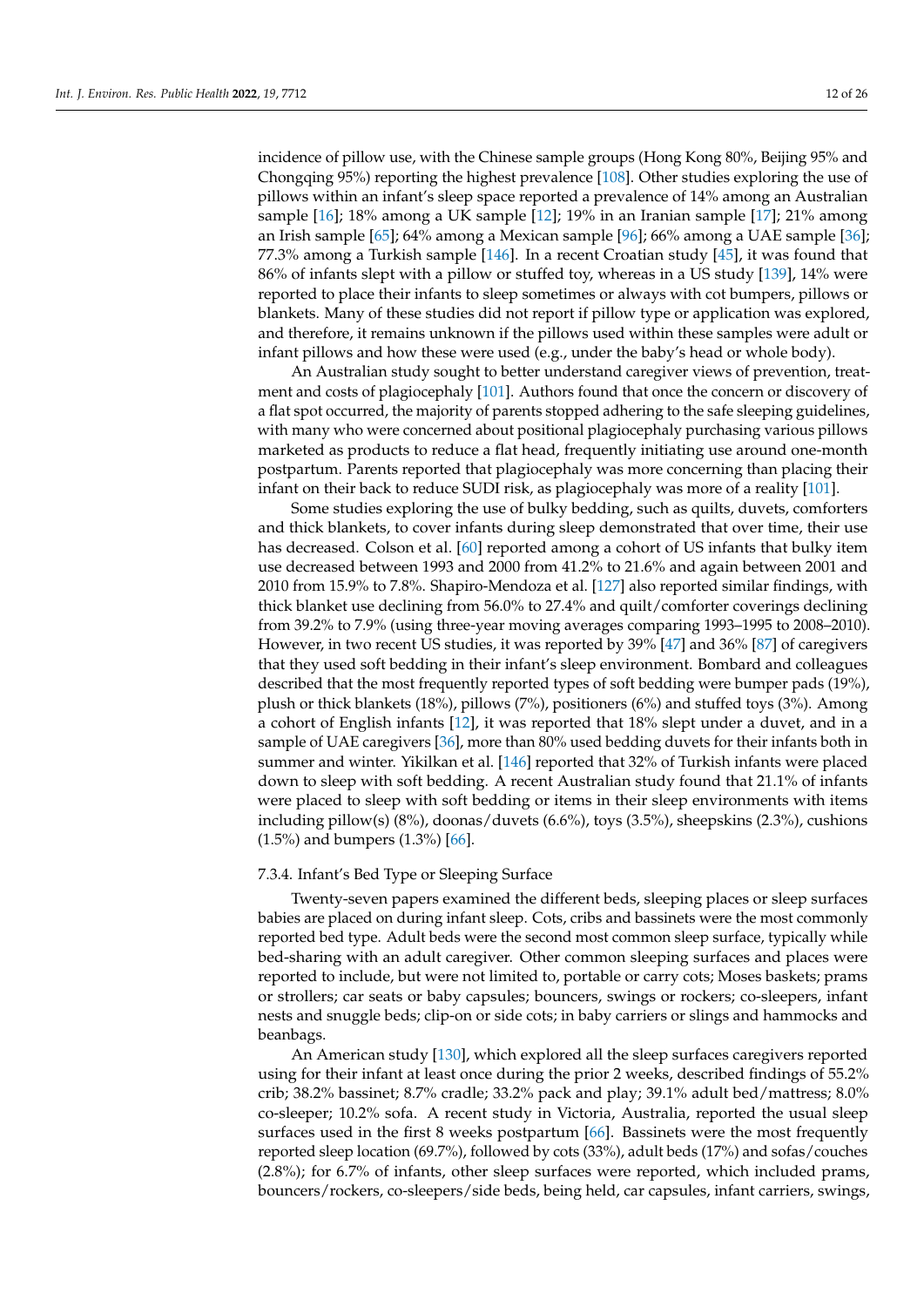hammocks, snuggle beds and bean bags [\[66\]](#page-21-17). Similar findings were also found among caregivers in Saudi Arabia: 69.8% used a designated baby bed; 9.1% adult bed (alone); 33.8% adult bed (with parents); 6.7% ground; 8.9% car seat; 4.2% couch; 6.7% swing; 5.1% child carrier [\[11\]](#page-19-8). Hauck and colleagues [\[83\]](#page-22-6) measured the proportion of infants aged less than 3 months ever sleeping in an attached co-sleeper (a separate sleep surface adjacent to adult bed) and found the prevalence to be between 3.3 to 5.1%. Shapiro-Mendoza et al. [\[127\]](#page-23-24) explored the prevalence of soft surfaces or bedding placed under an infant, finding that 29.2% were placed on blankets, 3.7% on cushions, 0.9% pillows, 0.9% waterbed, 0.8% rug, 0.8% sheepskin and 0.3% on a beanbag surface. Shields et al. [\[21\]](#page-20-25) reported that 10.3% of infants at 1 month were described by their caregivers to sleep only in the parent's bed and found no real change in this sleeping arrangement by 6 months postpartum (10.2%). The practice of an infant sleeping on an adult bed or mattress was often associated with sharing the sleep surface. The prevalence of bed-sharing and related findings will be further explored in the subsequent section.

#### 7.3.5. Infant Sleep Location: Room-Sharing and Surface Sharing

Eighty-nine papers included in this review explored infant sleep location, measuring the prevalence of infants who room-share and/or bed-share. The proportion of infants who sleep in the same room as their parents or an adult caregiver but did not share a sleep surface (i.e., sleep in their own infant bed) was not always clearly measured or reported. Many papers reporting room-sharing prevalence also included infants who usually bed-shared [\[20](#page-20-24)[,21](#page-20-25)[,23](#page-20-26)[,45](#page-20-13)[,48](#page-20-16)[,65](#page-21-16)[,72](#page-21-23)[,81](#page-22-4)[,83](#page-22-6)[,135\]](#page-24-4). Möllborg et al. [\[104\]](#page-23-1) reported that within a Swedish cohort, 65.7% of infants slept in their own separate bed in the parent's room. Hutchison et al. [\[19\]](#page-19-14) reported similar findings from a New Zealand cohort, with 61.3% of infants usually sleeping in the parent's room in their own bed. Among Thai infants, the incidence of room-sharing but not bed-sharing was 39.3% [\[39\]](#page-20-7). A recent American study found that 70.0% of infants room-shared without bed-sharing [\[119\]](#page-23-16).

Of the 89 papers, 38 described the prevalence of infants who were reported to sleep in a room alone. The prevalence of infants who did not room-share (that is, slept in a room separate to their parents or adult caregiver) varied greatly across included studies, between 0–57%. Hispanic (0%) and Thai (0.14%) infants were reported as the least likely to sleep in a room alone [\[39](#page-20-7)[,102\]](#page-22-25). Ford et al., Hutchison et al., Wennergren et al., Barbir et al. and Schluter and Young reported the highest incidence of infants sleeping in a room alone, with a prevalence of 43%, 46%, 46%, 50% and 57%, respectively [\[15](#page-19-16)[,45](#page-20-13)[,75](#page-21-26)[,88](#page-22-11)[,142\]](#page-24-11). Among New Zealand infants, Hutchison et al. [\[19\]](#page-19-14) reported that the prevalence of infants usually sleeping alone in their own room has decreased from 44.6% in 2005 to 30.4% in 2013. An American longitudinal study found that room-sharing fell from 91.9% at hospital discharge to 68.2% by 4 months postpartum [\[80\]](#page-22-3).

For infants who were reported to bed-share, those that regularly or usually shared a sleep surface ranged from 7.2% within a UK population sample to 89% from an Indian population sample, with 100% of these reporting that their baby had slept beside them on the same bed at one point since birth [\[44,](#page-20-12)[111\]](#page-23-8). A recent Malaysian study found that only 47.5% of parents, either always or often, placed their infants to sleep in their own infant bed [\[122\]](#page-23-19). For the majority (68.8%) of Malay families, bed-sharing was practiced, with the common reasons for doing so being for ease of breastfeeding and attending to infant needs [\[122\]](#page-23-19). A longitudinal study, which examined maternal intention and actual practice at 1 month postpartum, found significantly more mothers reported that they had bed-shared with their infant during the first postpartum month (47.7%) than had said that they planned to (10.7%) [\[136\]](#page-24-5). Soothing night-time infant fussiness was reported as the primary reason for the unplanned bed-sharing [\[136\]](#page-24-5). Another American longitudinal study reported similar findings, where only 8% intended to bed-share when asked prenatally; however, when asked postnatally, 38% had bed-shared the prior night [\[84\]](#page-22-7). In Victoria, Australia, it was found that the bed-sharing prevalence within their sample was 44.7% [\[66\]](#page-21-17).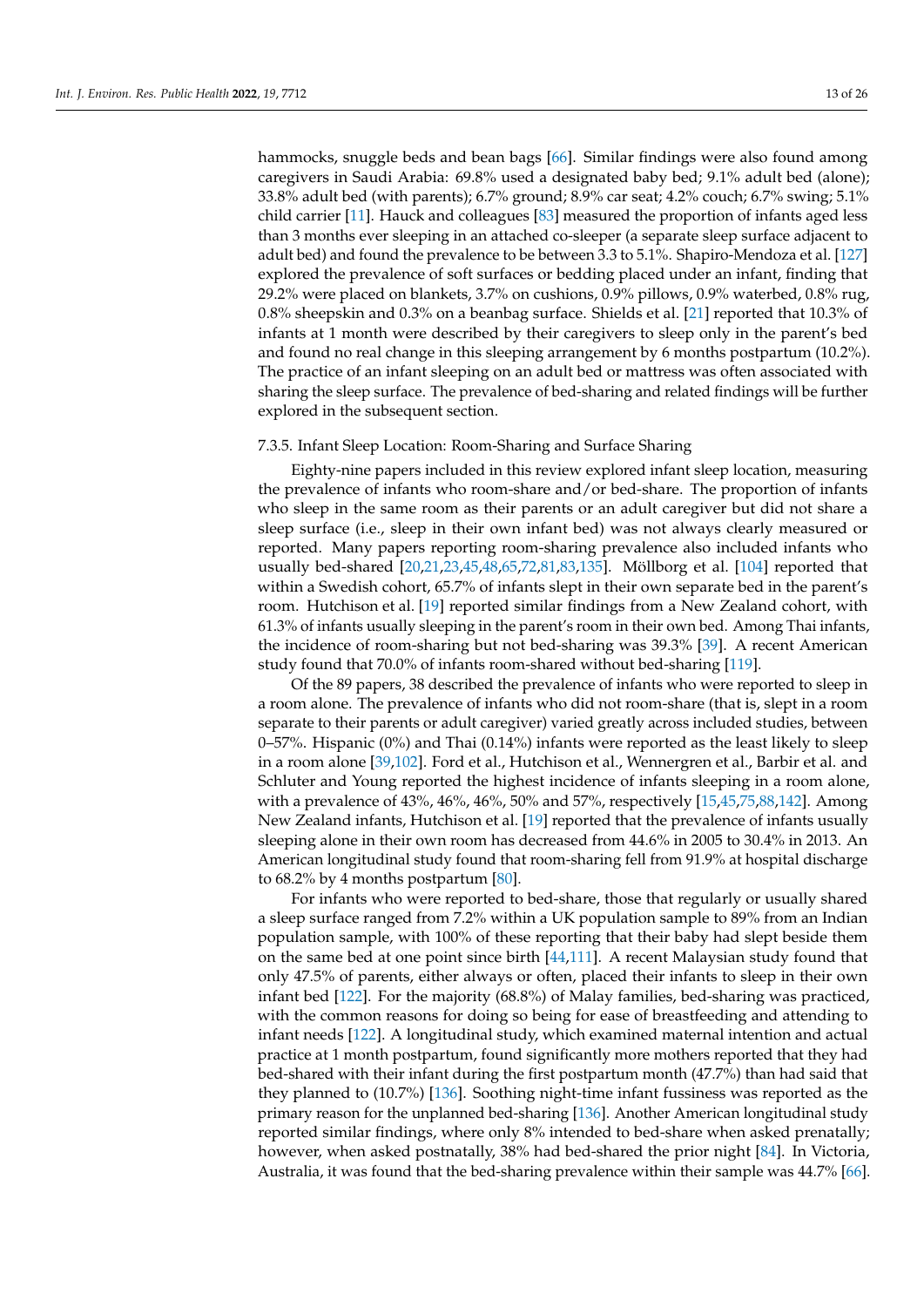Of these, 77.5% reported that they had not planned to bed-share, with explanations for doing so centred on a need to get some sleep and falling asleep by accident [\[66\]](#page-21-17).

A large Swedish longitudinal population-based study found that the tendency to bed-share correlated with an increased tendency to breastfeed; further, there was a negative association between dummy use and bed-sharing [\[142\]](#page-24-11). Similar findings were reported in an Australian study, where it was found infants were approximately twice as likely to still be breastfeed if bed-sharing occurred most or some nights/week and four times more likely if it was 'normal' routine [\[55\]](#page-21-6). Osberg and colleagues also reported similar findings from a Norwegian study, where 62.7% routinely bed-shared, and of these, 77.2% indicated that bed-sharing was linked to breastfeeding [\[113\]](#page-23-10).

A recent Australian study found that 33% of participants reported bed-sharing at 0–1 month; however, by 6–12 months, the prevalence of surface sharing had increased to 58% [\[43\]](#page-20-11). Conversely, Krouse and colleagues [\[97\]](#page-22-20) reported that in their longitudinal descriptive study of an American cohort, bed-sharing with an adult caregiver decreased from 47% at one-month-old to 17% at three-months-old, while no mothers had intended to bed-share. The authors further reported that a lack of infant bed was not a factor in bed-sharing among this sample group with all infants having their own bed at 3 months postpartum [\[97\]](#page-22-20).

Studies differentiating between types of surface-sharing have indicated increasing concern for infants who sofa-share with the risk of SUDI being 67-times that of infants who sleep in their own safe sleeping place [\[160\]](#page-25-2). Whether sofa-sharing is intended or not, co-sleeping with an infant on a couch or sofa can be extremely dangerous. Several papers explored the prevalence of infant sleep on a sofa or couch, with the incidence of sofa-sharing found to be as high as 20% among some groups. Crane and Ball [\[64\]](#page-21-15) reported that 12% of White British mothers stated they had sofa-shared at least once, with 20% stating that they had sofa-shared more than once. Another UK study [\[12\]](#page-19-11) reported similar findings, with 9.1% of infants 'ever sofa-sharing' and four times as many White British mothers (15.8%) reporting falling asleep with their infant on a sofa than Pakistani mothers (4%). Other papers, which also explored sofa-sharing, described findings of 24% of infants ever sharing a sofa or armchair with a caregiver for night-time sleep [\[16\]](#page-19-9), 10.2% ever sleeping on a sofa in the prior 2 weeks [\[130\]](#page-23-27), between 12.3% and 17.8% of 2-weeks- to 3-months-old infants ever sleeping on a couch [\[83\]](#page-22-6) and 19% occasionally sleeping on a couch [\[79\]](#page-22-2). Anderson et al. [\[38\]](#page-20-6) found that occasionally 'sleeping on a settee' was reported among 71% of caregivers from a socioeconomically deprived inner-city estate compared to 52% of caregivers from an affluent suburban estate population.

Several studies highlighted caregivers reporting that while they do not usually bedshare, they have admitted to falling asleep on a sofa or recliner while feeding in an effort to adhere to the advice not to bed-share [\[44,](#page-20-12)[64,](#page-21-15)[130,](#page-23-27)[136\]](#page-24-5). Tully and colleagues [\[136\]](#page-24-5) described one mother who reported that she did not bed-share; however, she reported that she routinely co-slept with her infant on a recliner when feeding her baby at night; she recounted that she would fall asleep in the armchair and then wake again there for the next feed. This mother stated 'I heard about squashing him, [but] if I thought he were in any danger of that, I would lay him back down [in his bassinet]' [\[136\]](#page-24-5). An Australian study reported that 5.8% of mothers reported sofa/couch-sharing with their infants, with the majority (89.7%) of these mothers stating it was not intended to share [\[66\]](#page-21-17).

#### 7.3.6. Breastfeeding

The World Health Organisation recommends infants are exclusively breastfed for the first 6 months of life to achieve optimal health, growth and development [\[161\]](#page-25-3). A recent individual pooled-data meta-analysis concluded that breastfeeding must continue for a minimum of two months to be protective against sudden infant death, with an almost halving of the risk [\[162\]](#page-25-4). The longer breastfeeding was preserved, either exclusive or partial, the greater the protective effect for sudden infant death [\[162\]](#page-25-4). In total, 59 papers in this review explored breastfeeding practices within the context of safe infant sleep advice.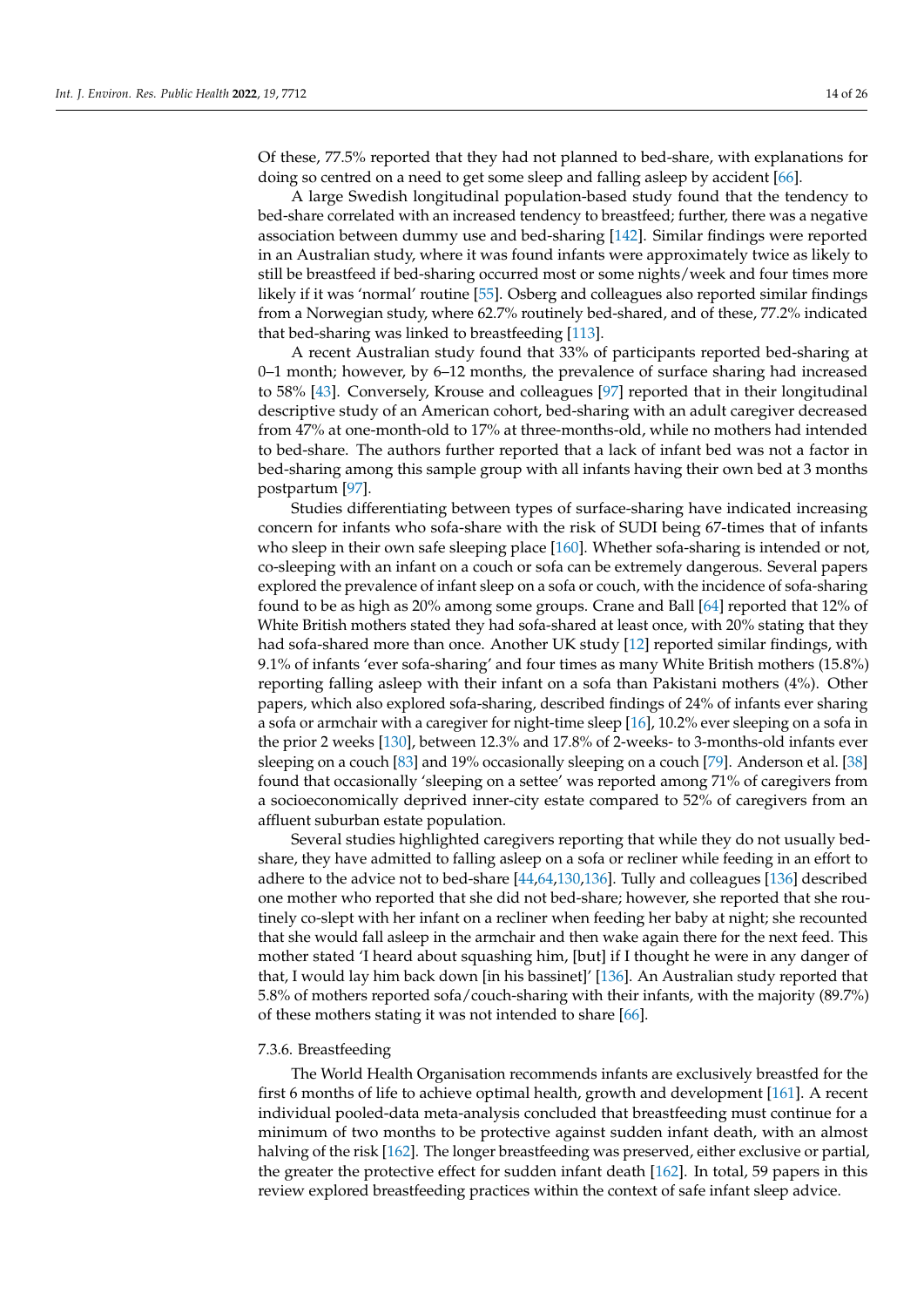Between 2–4 months of age, the proportion of infants still receiving any breastmilk was as low as 34.3% in a sample of UK infants to as high as 89% in a New Zealand cohort, with the majority (71%) of these New Zealand infants being exclusively breastfed [\[44,](#page-20-12)[77\]](#page-22-0). A recent Spanish study found that a third (34%) of infants aged less than 6 months were no longer breastfed at all [\[123\]](#page-23-20). Both Ball et al. [\[44\]](#page-20-12) and Moon et al. [\[105\]](#page-23-2) assessed the proportion of infants who never breastfed or did so for less than one week postpartum, with findings reported as 43.6% in the UK cohort and 33.7% in the US cohort, respectively. Norton and Grellner [\[110\]](#page-23-7) who also measured the proportion of infants in an American cohort who never received any breastmilk or did so for less than one-week postpartum found the prevalence to be as high as 57%.

An Iranian study noted that parent's education status had a significant association with breastfeeding rates [\[17\]](#page-19-10). Similarly, in Australia, Bailey et al. [\[43\]](#page-20-11) and Cole et al. [\[55\]](#page-21-6) reported predictors for breastfeeding included maternal education, as well as maternal wellness during pregnancy, birth type, maternal age, marital status, smoking status, inhospital formula supplementation, admission to a neonatal nursery, dummy use, lack of confidence, lack of knowledge and conflicting advice. Further, they found that infant sleep location had a significant association with breastfeeding. Five studies reported that infants who co-slept were more likely to be exclusively breastfeed at 6 months [\[43,](#page-20-11)[66](#page-21-17)[,103](#page-23-0)[,104,](#page-23-1)[142\]](#page-24-11). As described in the previous section, many studies found a significant relationship between bed-sharing and breastfeeding [\[43,](#page-20-11)[55](#page-21-6)[,66](#page-21-17)[,103](#page-23-0)[,104](#page-23-1)[,133,](#page-24-2)[142\]](#page-24-11).

#### 7.3.7. Summary of Prevalence Findings

Findings demonstrate marked disparities across *all* the key modifiable infant care safe sleeping guidelines and the practices employed by caregivers. Furthermore, findings reveal how diverse the infant care practices being employed by infant caregivers may be across different population groups. These prevalence findings, however, do not provide any understanding as to whether caregivers have received or are aware of the public health safe sleep guidelines and if such advice is therefore being translated into practice.

# *7.4. Awareness of Infant Safe Sleep Messages*

Emerging literature suggest that explanations for suboptimal implementation of SUDI risk reduction advice may include ineffective dissemination of current national public health safe sleep messages to parents with a new baby; the large volumes of information received antenatally; culturally inappropriate or insensitive messaging for priority population groups and practical difficulties implementing advice into family routines [\[116,](#page-23-13)[139,](#page-24-8)[163\]](#page-25-5). Of papers which met eligibility criteria, 50 explored caregiver awareness of messages promulgated in infant safe sleep campaigns. Many studies also investigated the source from where their information was received.

The extent of caregiver awareness or knowledge varied largely across studies and sample cohorts. The majority, however, reported relatively poor awareness of *all* of the safe sleep advice. For example, in a US study [\[54\]](#page-21-5) only 40% of caregivers were fully aware of safe sleep facts; in a Malaysian study [\[122\]](#page-23-19) 44% were categorized as having 'good knowledge' (>5 correct out of 9) of SIDS and safe sleeping; a UK study [\[117\]](#page-23-14) reported that 6.3% did not name any correct SIDS risk reduction strategies, and only 54.3% named three or more; an Australian study [\[24\]](#page-20-17) found 26% could not correctly identify the six current national safe sleeping messages and a Portuguese cohort [\[28\]](#page-20-18) of parents found that only seven questions (out of 13) were correctly answered by the majority of respondents.

A New Zealand study, which compared safe sleep message awareness between 2005 and 2013, described an increased awareness among the 2013 caregivers with more 2013 mothers compared with 2005 mothers citing avoiding bed-sharing, keeping the face clear and avoiding soft bedding and room-sharing as SUDI prevention factors [\[19\]](#page-19-14). A large Japanese study found that parental awareness of smoke exposure, as a risk factor, and breastfeeding, as a protective factor, were both significantly lower (*p* < 0.001) than awareness of a supine sleep positioning to reduce risk of sudden infant death [\[85\]](#page-22-8). In a recent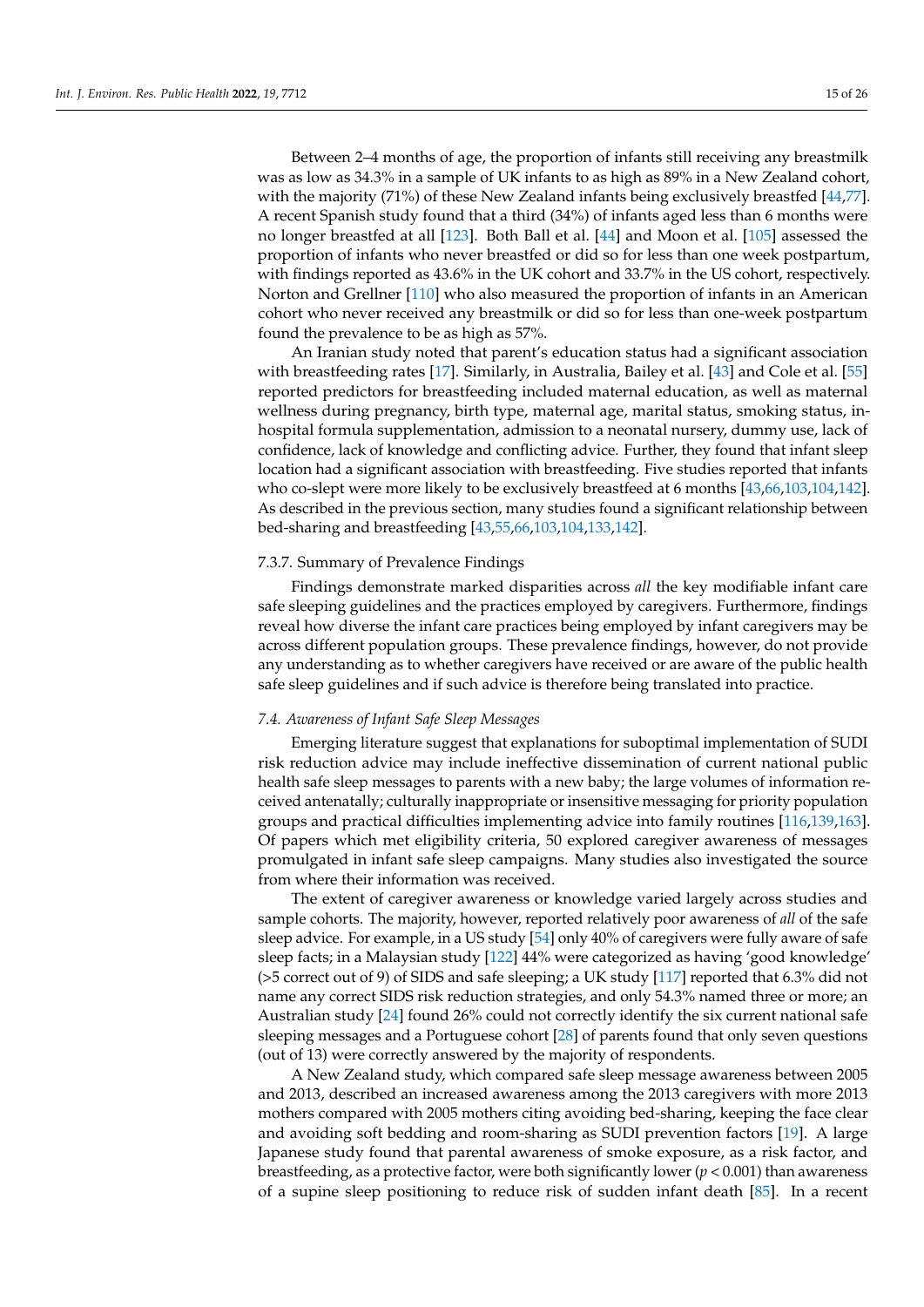Saudi Arabian study, 64% of caregivers reported not having heard of any SIDS prevention messages; however, despite this, 53.2% correctly stated that babies should be placed on their backs, with only 5.5% stating that babies should be laid on their stomachs [\[27\]](#page-20-5).

The most common safe sleep advice that papers reported and measured was caregiver awareness of infant sleep position. Of these, the percentage of caregivers reporting correct knowledge of supine sleep ranged between 99.8% at hospital discharge and 97.3% at 4 months post-partum in a US study [\[80\]](#page-22-3) to as low as 17.9% in a Brazilian study [\[52\]](#page-21-3). A recent Brazilian study reported that 82.1% of mothers stated that a baby should sleep in the lateral or ventral decubitus position, with 76.4% of participants indicating they acquired this knowledge from their mothers [\[52\]](#page-21-3).

The sources from which caregivers gathered or received information about safe infant sleep was varied across studies. In the UK, a qualitative study found that all mothers  $(n = 46)$  were aware of the UK SIDS-reduction guidelines from leaflets presented to them during their antenatal or postnatal interaction with their healthcare providers [\[64\]](#page-21-15). Another UK study ( $n = 400$ ) reported that most mothers recalled a conversation about safe sleep with either a health visitor (62.5%) or midwife (67.3%) [\[117\]](#page-23-14). In Portugal, parents (*n* = 204) declared that their main sources of information about SIDS were the internet (53.7%), nurses (34.5%) and doctors (25.9%) [\[28\]](#page-20-18). Among a Malay cohort (*n* = 80), it was reported that information was gathered mostly from social media (67.3%) [\[122\]](#page-23-19). An American hospitalbased safe infant sleep state-wide initiative in Georgia found that 95% of participants (*n* = 420), post-implementation, received their safe sleep information from the hospital [\[141\]](#page-24-10). Similarly, an Australian study (*n* = 3341) found that 94% of caregivers reported that they received safe sleep advice from their nurse or midwife [\[24\]](#page-20-17).

An American study [\[29\]](#page-20-19) that aimed to increase the promotion of safe sleep advice during antenatal care and conducted a repeated cross-sectional intervention study (*n* = 111, 56 pre- and 55 post intervention) reported only that 11% of pre-intervention women were able to identify all the safe sleep elements, with 32% that reporting their obstetric provider had discussed safe sleep at their 28- or 36-week gestation appointment. Post-intervention knowledge increased to 31% (all safe sleep elements identified), and 78% of women reported their obstetric provider had a discussion about safe sleep [\[29\]](#page-20-19). The authors reported that the other sources caregivers indicated receiving their information from were print media (55%), family or friends (45%), hospital staff (34%), online sources (30%), local programs (23%), television (20%), obstetrics provider/staff at previous visit (20%) and different doctor/staff (11%) [\[29\]](#page-20-19). Furthermore, they found that 18% reported hearing advice contrary to the American Academy of Pediatrics (AAP) safe sleep recommendations (for example, a grandmother advising prone positioning, a nurse suggesting blankets to prop a baby on its side). Similarly, Eisenberg and colleagues [\[71\]](#page-21-22) reported findings where the prevalence of any advice received from the family or media was 20–56% for nearly all care practices, with caregivers reporting that advice given was often inconsistent with recommendations. Findings from the analysis of posts in a mother's Facebook group also demonstrated inconsistency in healthcare provider communication about safe infant sleep [\[32\]](#page-20-22). A study of 43 adolescent mothers found that when faced with conflicting advice, many stated that they were most likely to listen to their own mothers over medical professionals [\[50\]](#page-21-1).

Some papers explored the association between knowledge or awareness of safe sleep advice and the practices implemented. Both Fowler et al. [\[76\]](#page-21-27) and Cole et al. [\[24\]](#page-20-17) reported a positive association between knowledge and implementation of safe sleep risk reduction measures. Similarly, Walcott et al. undertook logistic regression analyses, which found that the receipt of information was significantly correlated with the implementation of safe sleep behaviours [\[141\]](#page-24-10). However, a study by Caraballo and colleagues [\[50\]](#page-21-1) demonstrated the opposite, in that despite caregiver knowledge of safe sleep recommendations, adherence with advice was poor. Chung-Park [\[54\]](#page-21-5) reported similar findings, where 85% indicated that supine positioning was safest; however, of those, only 69% also practiced supine positioning. Further, they reported that it was found that parents' opinions of sleep position and their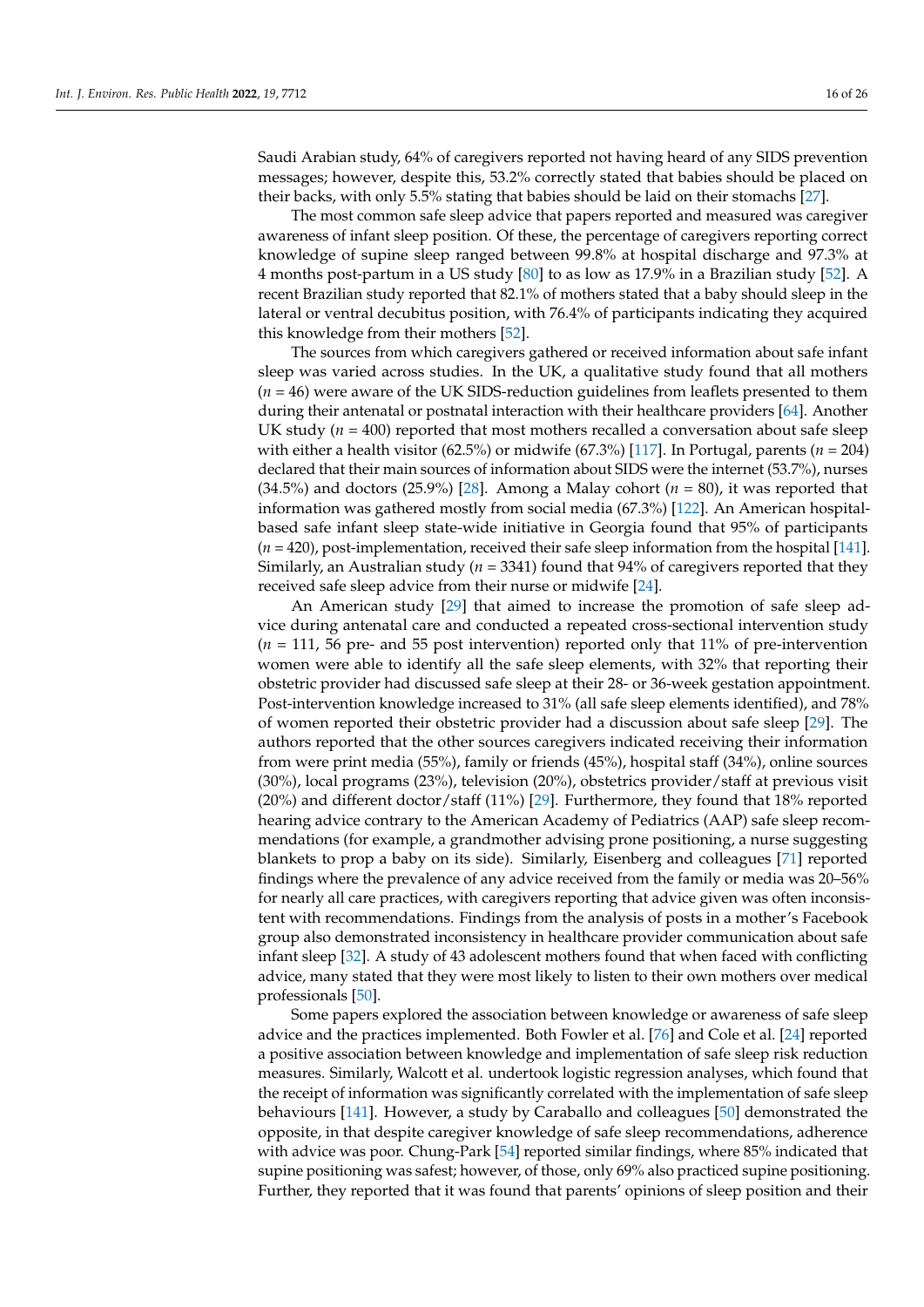practices were significantly associated (*p* < 0.001), whereas knowledge on safe sleep facts and their practices was not  $(p = 0.611)$ . Likewise, findings from a study by Raines [\[33\]](#page-20-23) indicated that although new parents may know about safe sleep recommendations, their actions and behaviours in the home are not consistently guided by that knowledge but, rather, by other influential factors, such as opinions and advice shared by grandmothers or fathers/husbands.

Findings in the 50 papers which were identified to have explored caregiver receipt and awareness of safe infant sleep advice demonstrate that knowledge of SUDI risk reduction is diverse internationally, and similar to findings in the prevalence data, they are largely dependent on the population group being sampled. These findings, however, do not explore or explain why there may be a disconnect between caregiver knowledge of safe sleep advice and the practices they adopt.

#### *7.5. Challenges Implementing Safe Sleep Advice*

Understanding common concerns, barriers and/or challenges families encounter when implementing safe sleep advice, together with facilitators that support consistent uptake of current guidelines, is essential for effective safe sleep messaging and to ultimately provide supportive and practical advice. This subject was explored by 52 articles included in this review. A mixed methods or qualitative design was utilised by the majority of studies that collected data exploring barriers and/or challenges, as well as the facilitators caregivers encounter when employing safe sleep advice. Bed-sharing practices; infant sleep positioning and soft sleep surfaces, bedding or pillow use were the most common infant care practices explored by these papers.

Some studies highlighted similarities and differences in perceptions for safe sleep practices amongst different cultural groups and how practices also differed across ethnicities. For instance, a study by Moon and colleagues [\[105\]](#page-23-2) found the African-American mothers in their cohort perceived the link between safe sleep practices and SIDS implausible. Conversely, a Canadian study [\[30\]](#page-20-20) found that mothers in their sample acknowledged infant sleep arrangements being related to SIDS risk. Mathews et al. [\[102\]](#page-22-25) found that although African-American and Hispanic parents had similar concerns, their adopted infant care practices differed. They suggest that this finding may help explain some of the racial/ethnic disparities seen in sleep-related infant deaths. Similarly, a study exploring the adoption of SIDS-reduction guidance in a UK bi-cultural community also found that cultural circumstances and values largely influenced parenting decisions and practices [\[64\]](#page-21-15). They reported that Pakistani mothers tended to prioritise their traditional practices and dismiss official guidance, and White British mothers consciously adapted or dismissed several aspects of the advice to suit their preferred parenting decisions and personal circumstances.

Recent studies have demonstrated that family social networks and social norms are associated with engagement in many infant care practices. Colson et al. [\[61\]](#page-21-12) reported that subjective social norms and attitudes were most strongly associated with behaviours heavily influencing practice. Moon and colleagues [\[31\]](#page-20-21) also found strong associations between social network norms and all the measures of sleep practices they examined. Further, they found that caregivers with more exclusive social networks (kin-centric) had a stronger influential role in terms of their effect on caregiver practices compared to caregivers with expansive (friend-based) social networks. A study by Cornwell et al. [\[62\]](#page-21-13), who also found that social networks play a significant role in infant sleep practices adopted during the first few months of an infants' life, reported that mothers will more likely change sleep practices when health professionals and/or family members advise them to and that for mothers who initially follow safe practices, their probability of change increased if their network members substantially espoused unsafe practices. One study, which utilised photovoice methodology, found that the main facilitators contributing to safe sleep practices were furnishing, knowledge, routines, social support and visual reminders [\[35\]](#page-20-2). Similarly, Lau and Hall [\[30\]](#page-20-20) described four factors that mothers reported experiencing regarding infant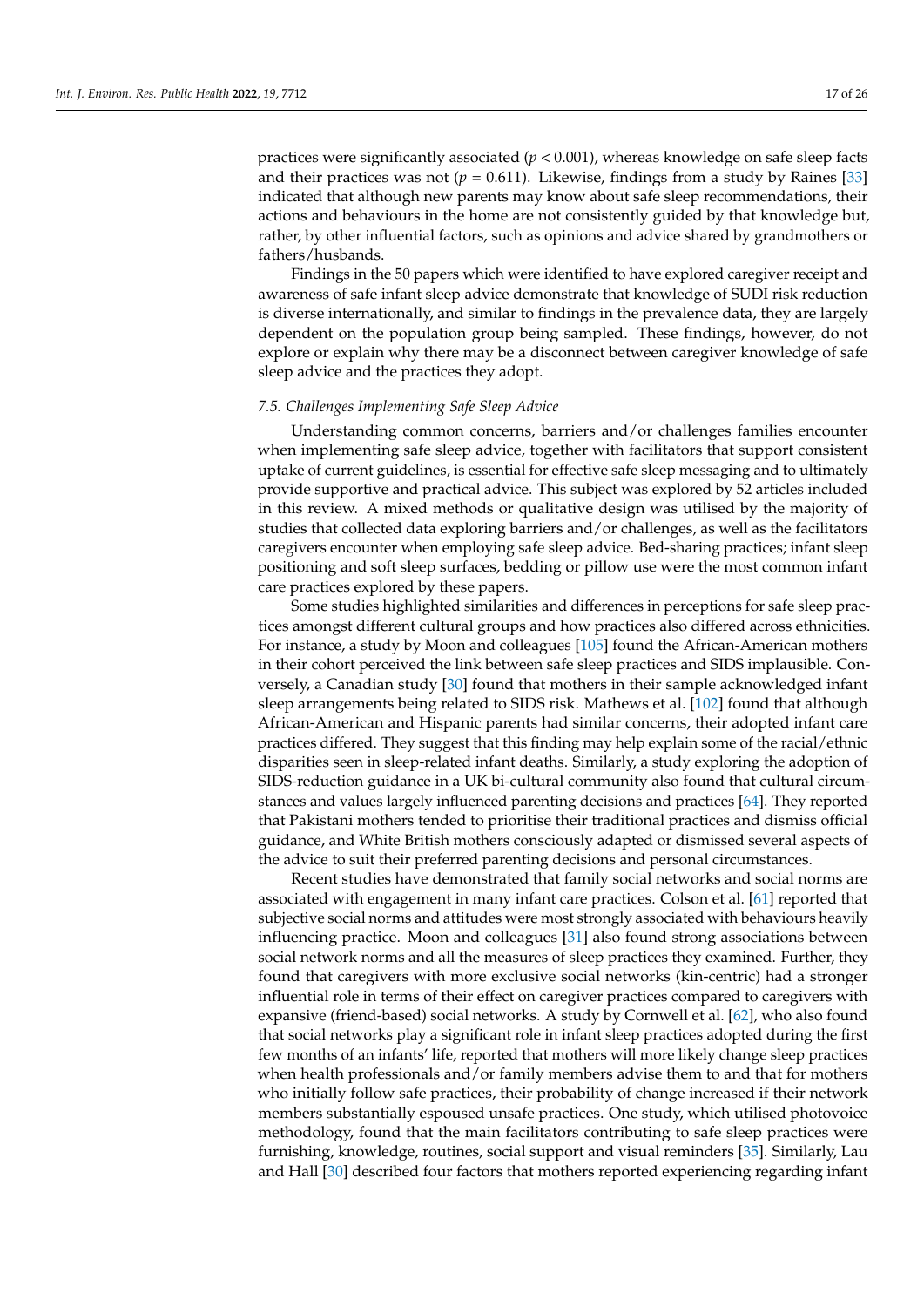sleep safety: perceptions of everyone's needs, familial influences, attitudes and judgements from outsiders and resource availability and accessibility.

The common facilitators, concerns or challenges reported in papers regarding the uptake of sleep position advice included safety reasons, fear of choking, plagiocephaly, infant preference, sleep quality and comfort [\[34](#page-20-27)[,37](#page-20-4)[,51](#page-21-2)[,54](#page-21-5)[,101\]](#page-22-24). The reasons reported for bed-sharing were consistent across the papers that explored this practice. Reasons centred around the mother–infant dyad getting the best possible sleep; enabling easier, more convenient feeding throughout the night; perceived safety and protection and being viewed as a cultural caring behaviour promoting comfort and closeness [\[41](#page-20-9)[,42](#page-20-10)[,78](#page-22-1)[,86,](#page-22-9)[147\]](#page-24-16). One study reported that a small number of parents practised bed-sharing as they did not have a cot [\[76\]](#page-21-27). Tully and colleagues [\[136\]](#page-24-5) explored reasons for unplanned bed-sharing and found that the primary reason was to soothe night-time infant fussiness. Factors influencing decisions by parents regarding the use of soft bedding and sleep surfaces for their infants have been examined [\[25](#page-20-0)[,26\]](#page-20-1). They reported that the primary reason for using soft surfaces and soft bedding (including bumper pads) was infant comfort, perceived safety and aesthetics. Pillow use was most often to make the sleep surface softer or more comfortable, followed by infant safety: when infants slept on beds or sofas, pillows were used to create a barricade to prevent falling [\[26\]](#page-20-1). Martiniuk et al. [\[101\]](#page-22-24) sought to understand caregiver views of plagiocephaly and found that parents were 'willing to do anything' to prevent plagiocephaly, including using products or sleeping positions that are contraindicated with SUDI risk reduction guidelines.

The 52 papers, which have provided some insight into caregiver engagement with safe sleep advice and the implementation of this advice, demonstrate that each individual family's experiences, circumstances and perspectives largely influences their infant care practices. Understanding the barriers and facilitators at a population-level presents a great challenge, as revealed by these studies.

#### **8. Discussion of Review Findings**

Understanding how families receive and adopt safe sleep public health advice, together with the contemporary infant sleep practices adopted by families with young infants, holds a strong global interest, as evidenced by the large number of studies conducted internationally. This review explored findings from 137 articles which investigated infant caregiver engagement with safe infant sleep recommendations. Research exploring how infants are cared for among the broader population in which most infants grow, develop and thrive provides vital information to better understand and contextualise circumstances in which infants die suddenly and unexpectedly.

The demographics of participants in the included articles varied across study populations by ethnicity, marital status, maternal age, infant age, education level and socioeconomic status. Studies that examined and analysed practices and behaviours employed by infant caregivers from various groups found a variety of disparities across population groups. Cultural values and ethnicity have a strong influence on practices employed and the adoption of safe sleep messages. For example, shared sleep with a caregiver is a culturally valued practice within many Australian First Nations families [\[164\]](#page-25-6). Risk minimisation approaches that provide practical strategies for creating safer shared sleeping environments relevant to family values and circumstances are more likely to engage caregivers than risk elimination messages that advise that caregivers should never bed-share [\[64](#page-21-15)[,66\]](#page-21-17). Caution should, however, be taken in generalising findings from one specific region or cohort of caregivers; rather, an intentional or targeted exploration of priority population groups or specific geographical locations experiencing higher infant mortality should be undertaken to better inform future campaigns and strategies.

Recent studies examining SUDI rates in Queensland, Australia, reported Aboriginal and Torres Strait Islander SUDI mortality rates to be over 3.5-times those of non-Indigenous Australian infants [\[164](#page-25-6)[,165\]](#page-25-7). Shipstone and colleagues [\[164\]](#page-25-6) advise that to redress the inequities between the two groups, a detailed understanding of Aboriginal and Torres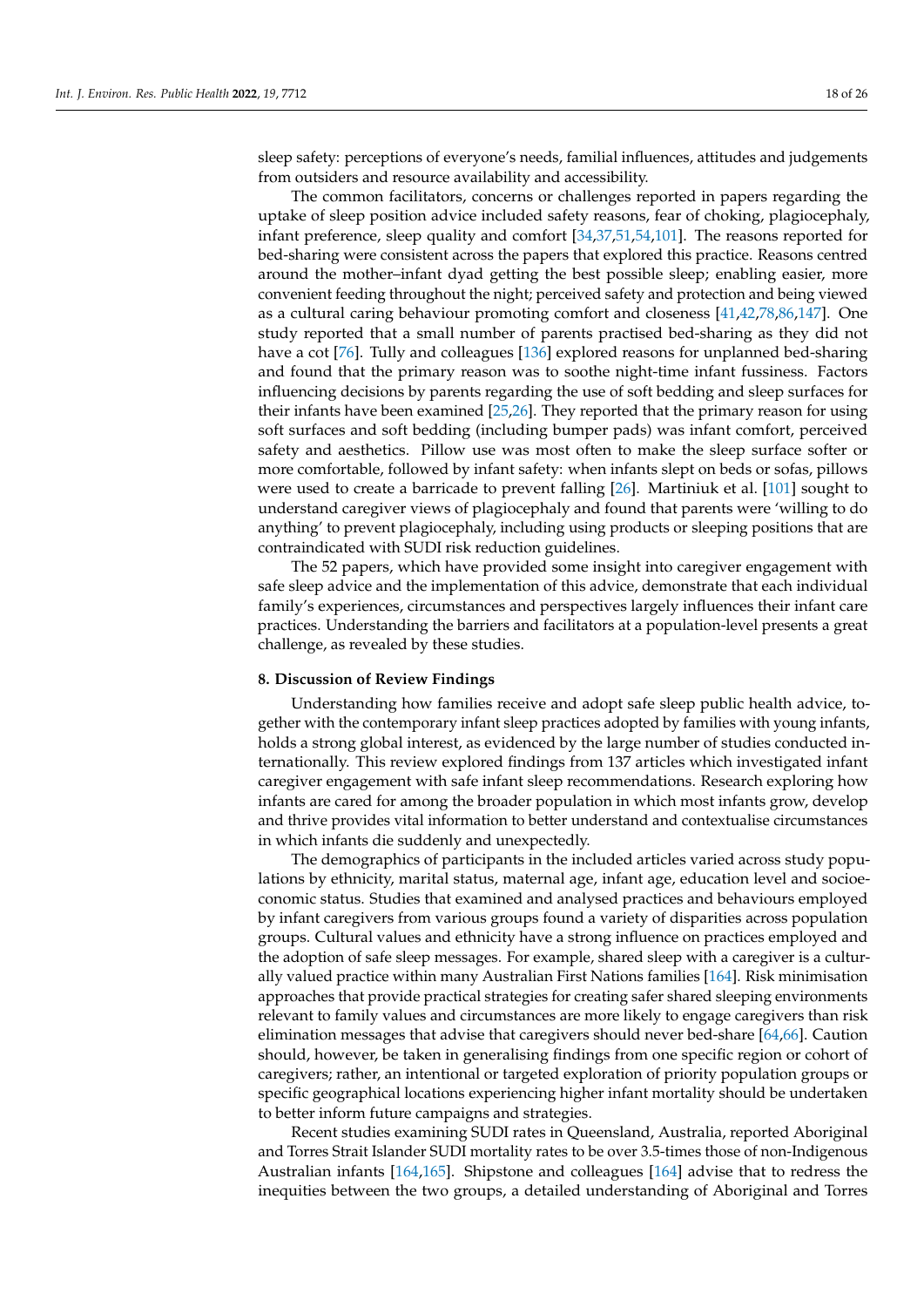Strait Islander populations is required to design and deliver appropriate initiatives, in collaboration with Aboriginal eldership and governance. Similarly, Crane and Ball [\[64\]](#page-21-15) described within their UK study that safe sleep information does not meet the needs of immigrant families and concluded that tailored information, acknowledging cultural differences in infant care practices, is vital. Such conclusions are likely relevant in other nations facing disparities in infant mortality outcomes for priority populations. It remains unknown how and if public health safe sleep campaign messages are being received among population groups at greater risk.

Infant age varied across included studies, with infants reported to be as young as days old through to 3 years of age, with some articles not reporting infant age at all. Comparing prevalence across this range is limited, due to changes and developmental milestones children experience as they grow, which significantly influence the practices caregivers adopt when providing care for their infant. Many of the included longitudinal studies identified shifts in caregivers' practices as their infants grew [\[21,](#page-20-25)[90,](#page-22-13)[93\]](#page-22-16). Consequently, when investigating infant care and sleep practices, care must be taken to closely consider the infants age and development due to the strong influence this may play in the practices employed and challenges families encounter.

While randomised controlled trials (RCT) are regarded the gold standard for causal inference, common limitations reported for the use of the RCT methodology for SUDI studies include ethical reasons, generalisability of findings and the infrequency of events within the population, thus requiring an impractically large sample size [\[166–](#page-25-8)[168\]](#page-25-9). Consequently, the majority of contemporary SUDI studies are observational [\[166\]](#page-25-8), consistent with this review, where most studies applied cross-sectional survey designs. Most studies used convenience or purposive sampling strategies; few studies defined robust sampling frames [\[16,](#page-19-9)[85,](#page-22-8)[131,](#page-24-0)[142\]](#page-24-11) in which the target population denominators were clearly defined.

Study data collection methods mostly relied on self-report data. Stigma around caregiver use of unsafe sleep practices may arguably influence caregiver reports, resulting in the underreporting of unsafe sleep practices [\[49](#page-21-0)[,64](#page-21-15)[,124,](#page-23-21)[151\]](#page-24-26). Crane and Ball [\[64\]](#page-21-15) described mothers reporting the use of unsafe sleeping environments despite being advised by health professionals against them. Cole and colleagues [\[25\]](#page-20-0) reported similar findings. When analysing prevalence data, this behaviour needs to be carefully considered, as the incidence of certain 'unsafe' practices could very well be greater than what is reported.

#### *Limitations*

This review holds several limitations. Firstly, the focus of the scoping review was to provide breadth rather than depth of information on a particular topic. As scoping review methods do not usually follow a formal process of methodological appraisal, in which study quality is critiqued [\[5](#page-19-3)[,7\]](#page-19-5), the interpretation of evidence is limited. Grey literature is also excluded. Given the volume of eligible studies identified by the search strategy, for pragmatic considerations, this review was limited to peer-reviewed empirical studies, which were also determined to address the aims of the review. Further, eligibility criteria limited publications to the English language; thus, potentially relevant studies in other languages were excluded. Eligibility criteria also did not define or limit the age of infants from when prevalence data were measured or collected.

#### **9. Conclusions**

This review has comprehensively scoped the peer-reviewed published literature on primary infant caregiver engagement with infant safe sleep campaign messages and practices related to caregiver infant sleep practice. Empirical literature, benchmarking the prevalence of infant care practices, together with studies that have investigated caregiver knowledge and awareness of current public health program messages and emerging concerns related to the implementation of infant safe sleep practices have been summarised. Findings from this review demonstrate a need for careful and ongoing exploration of infant sleep practices and the family's receipt of safe sleep advice. While prevalence data cannot ascertain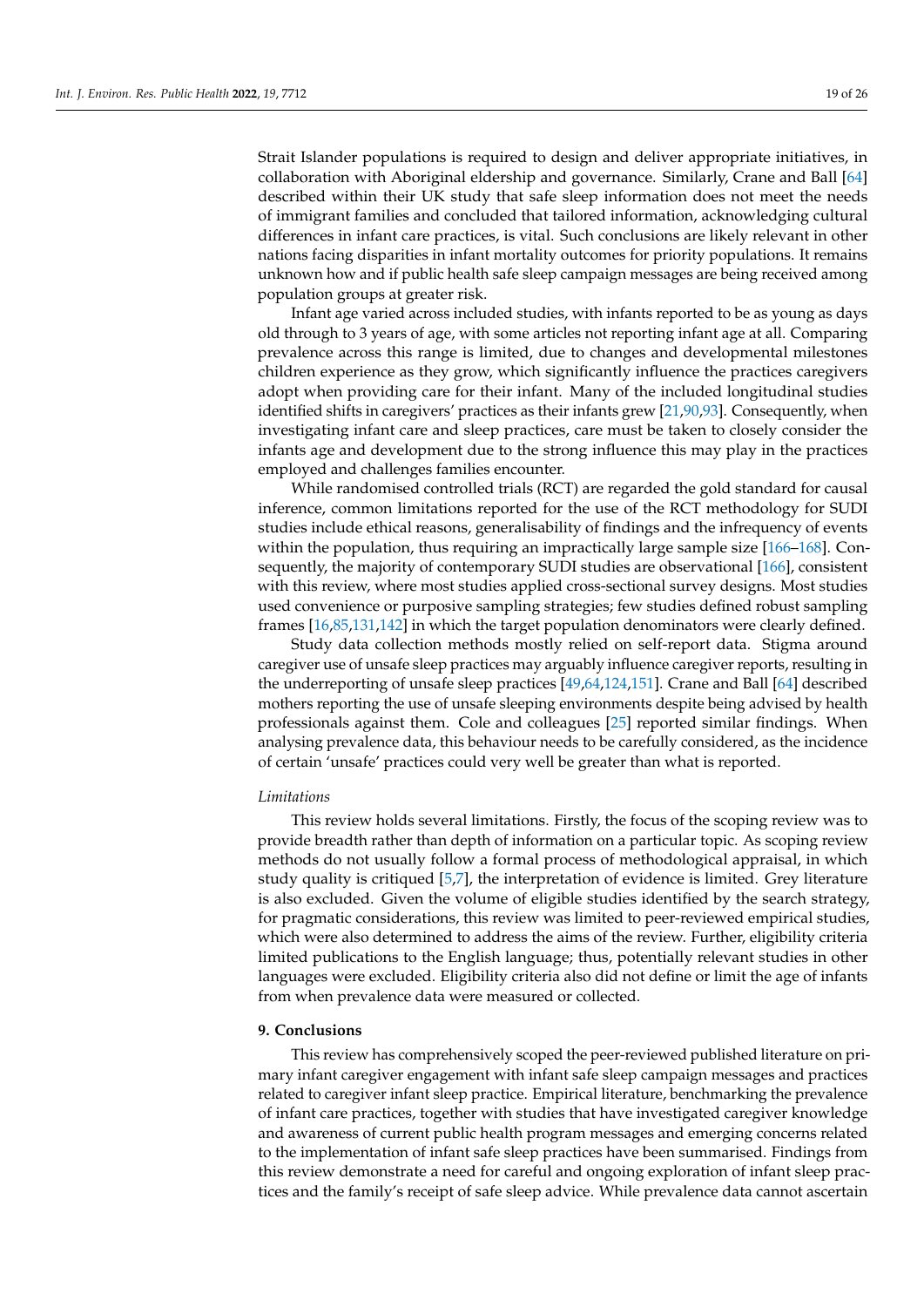interventions or strategies to reduce sudden infant death, they can identify disparities and reveal population groups that may need targeted education or support.

**Supplementary Materials:** The following supporting information can be downloaded at: [https:](https://www.mdpi.com/article/10.3390/ijerph19137712/s1) [//www.mdpi.com/article/10.3390/ijerph19137712/s1,](https://www.mdpi.com/article/10.3390/ijerph19137712/s1) Table S1: Overview of scoping review articles.

**Author Contributions:** Conceptualisation and Methodology, R.C., J.Y., L.K. and J.M.D.T.; Article search and screening, R.C. and J.Y.; Analysis, R.C. and J.Y.; Writing—original draft preparation, R.C.; Writing—review and editing, R.C., J.Y., L.K. and J.M.D.T.; Supervision, J.Y., L.K. and J.M.D.T. All authors have read and agreed to the published version of the manuscript.

**Funding:** This project received funding from Wishlist (RHD Scholarship 2016-24) and was supported by an Australian Government Research Training Program Scholarship for RC.

**Acknowledgments:** The authors are grateful to Lucinda Jones for her assistance with data extraction.

**Conflicts of Interest:** The authors declare no conflict of interest.

# **References**

- <span id="page-19-0"></span>1. Organisation for Economic Co-Operation and Development (OECD). CO1.1: Infant Mortality. Available online: [https://www.](https://www.oecd.org/els/family/CO_1_1_Infant_mortality.pdf) [oecd.org/els/family/CO\\_1\\_1\\_Infant\\_mortality.pdf](https://www.oecd.org/els/family/CO_1_1_Infant_mortality.pdf) (accessed on 9 September 2021).
- <span id="page-19-1"></span>2. Müller-Nordhorn, J.; Schneider, A.; Grittner, U.; Neumann, K.; Keil, T.; Willich, S.N.; Binting, S. International time trends in sudden unexpected infant death, 1969-2012. *BMC Pediatr.* **2020**, *20*, 377. [\[CrossRef\]](http://doi.org/10.1186/s12887-020-02271-x) [\[PubMed\]](http://www.ncbi.nlm.nih.gov/pubmed/32781989)
- 3. McEniery, J.; Cruice, D.; QPQC Members. Sudden Unexpected Death in Infancy. Available online: [https://www.childrens.health.](https://www.childrens.health.qld.gov.au/wp-content/uploads/PDF/qpqc/Sudden-unexpected-Death-in-infancy.pdf) [qld.gov.au/wp-content/uploads/PDF/qpqc/Sudden-unexpected-Death-in-infancy.pdf](https://www.childrens.health.qld.gov.au/wp-content/uploads/PDF/qpqc/Sudden-unexpected-Death-in-infancy.pdf) (accessed on 26 March 2019).
- <span id="page-19-2"></span>4. Australian Bureau of Statistics. 3302.0—Deaths, Australia, 2016. Available online: [http://www.abs.gov.au/AUSSTATS/abs@](http://www.abs.gov.au/AUSSTATS/abs@.nsf/DetailsPage/3302.02016?OpenDocument) [.nsf/DetailsPage/3302.02016?OpenDocument](http://www.abs.gov.au/AUSSTATS/abs@.nsf/DetailsPage/3302.02016?OpenDocument) (accessed on 26 March 2019).
- <span id="page-19-3"></span>5. Arksey, H.; O'Malley, L. Scoping studies: Towards a methodological framework. *Int. J. Soc. Res. Methodol.* **2005**, *8*, 19–32. [\[CrossRef\]](http://doi.org/10.1080/1364557032000119616)
- <span id="page-19-4"></span>6. Munn, Z.; Peters, M.D.J.; Stern, C.; Tufanaru, C.; McArthur, A.; Aromataris, E. Systematic review or scoping review? Guidance for authors when choosing between a systematic or scoping review approach. *BMC Med. Res. Methodol.* **2018**, *18*, 143. [\[CrossRef\]](http://doi.org/10.1186/s12874-018-0611-x) [\[PubMed\]](http://www.ncbi.nlm.nih.gov/pubmed/30453902)
- <span id="page-19-5"></span>7. Peters, M.D.J.; Marnie, C.; Tricco, A.C.; Pollock, D.; Munn, Z.; Alexander, L.; McInerney, P.; Godfrey, C.M.; Khalil, H. Updated methodological guidance for the conduct of scoping reviews. *JBI Evid. Synth.* **2020**, *18*, 2119–2126. [\[CrossRef\]](http://doi.org/10.11124/JBIES-20-00167) [\[PubMed\]](http://www.ncbi.nlm.nih.gov/pubmed/33038124)
- <span id="page-19-6"></span>8. Bradbury-Jones, C.; Isham, L.; Morris, A.J.; Taylor, J. The "Neglected" Relationship Between Child Maltreatment and Oral Health? An International Scoping Review of Research. *Trauma Violence Abus.* **2019**, *22*, 265–276. [\[CrossRef\]](http://doi.org/10.1177/1524838019841598)
- 9. Buckley, L.; Berta, W.; Cleverley, K.; Medeiros, C.; Widger, K. What is known about paediatric nurse burnout: A scoping review. *Hum. Resour. Health* **2020**, *18*, 9. [\[CrossRef\]](http://doi.org/10.1186/s12960-020-0451-8)
- <span id="page-19-7"></span>10. Gjærde, L.K.; Hybschmann, J.; Dybdal, D.; Topperzer, M.K.; Schrøder, M.A.; Gibson, J.L.; Ramchandani, P.; Ginsberg, E.I.; Ottesen, B.; Frandsen, T.L.; et al. Play interventions for paediatric patients in hospital: A scoping review. *BMJ Open* **2021**, *11*, e051957. [\[CrossRef\]](http://doi.org/10.1136/bmjopen-2021-051957)
- <span id="page-19-8"></span>11. Alahmadi, T.S.; Sobaihi, M.; Banjari, M.A.; Bakheet, K.M.A.; Modan Alghamdi, S.A.; Alharbi, A.S. Are Safe Sleep Practice Recommendations For Infants Being Applied Among Caregivers? *Cureus* **2020**, *12*, e12133. [\[CrossRef\]](http://doi.org/10.7759/cureus.12133)
- <span id="page-19-11"></span>12. Ball, H.L.; Moya, E.; Fairley, L.; Westman, J.; Oddie, S.; Wright, J. Infant care practices related to sudden infant death syndrome in South Asian and White British families in the UK. *Paediatr. Perinat. Epidemiol.* **2012**, *26*, 3–12. [\[CrossRef\]](http://doi.org/10.1111/j.1365-3016.2011.01217.x)
- <span id="page-19-12"></span>13. Damato, E.G.; Haas, M.C.; Czeck, P.; Dowling, D.A.; Barsman, S.G. Safe Sleep Infant Care Practices Reported by Mothers of Twins. *Adv. Neonatal Care* **2016**, *16*, E3–E14. [\[CrossRef\]](http://doi.org/10.1097/ANC.0000000000000332)
- <span id="page-19-15"></span>14. Schluter, P.J.; Paterson, J.; Percival, T. Infant care practices associated with sudden infant death syndrome: Findings from the Pacific Islands Families study. *J. Paediatr. Child Health* **2007**, *43*, 388–393. [\[CrossRef\]](http://doi.org/10.1111/j.1440-1754.2007.01085.x) [\[PubMed\]](http://www.ncbi.nlm.nih.gov/pubmed/17489830)
- <span id="page-19-16"></span>15. Schluter, P.J.; Young, J. Reducing the risk of SIDS: What infant care practices are being used by primary caregivers in Queensland? *Neonatal Paediatr. Child Health Nurs.* **2002**, *5*, 26–33.
- <span id="page-19-9"></span>16. Cole, R.; Young, J.; Kearney, L.; Thompson, J.M.D. Infant care practices and parent uptake of safe sleep messages: A cross-sectional survey in Queensland, Australia. *BMC Pediatrics* **2020**, *20*, 1–13. [\[CrossRef\]](http://doi.org/10.1186/s12887-020-1917-5) [\[PubMed\]](http://www.ncbi.nlm.nih.gov/pubmed/31964354)
- <span id="page-19-10"></span>17. Baeis, M.G.; Miladinia, M.; Talayian, M.; Vahedi, M.; Vafayi, S.; Tashvighi, M. Prevalence and the relationship between characteristics and parental conditions with risk factors for Sudden Infant Death Syndrome (SIDS). *Int. J. Pediatrics* **2015**, *3*, 1135–1143. [\[CrossRef\]](http://doi.org/10.22038/ijp.2015.5933)
- <span id="page-19-13"></span>18. Haas, M.C.; Dowling, D.; Damato, E.G. Adherence to Safe Sleep Recommendations by Families With Higher-order Multiples. *Adv. Neonatal Care* **2017**, *17*, 407–416. [\[CrossRef\]](http://doi.org/10.1097/ANC.0000000000000416)
- <span id="page-19-14"></span>19. Hutchison, L.; Thompson, J.M.D.; Mitchell, E.A. Infant care practices related to sudden unexpected death in infancy: A 2013 survey. *N. Z. Med. J.* **2015**, *128*, 15–22.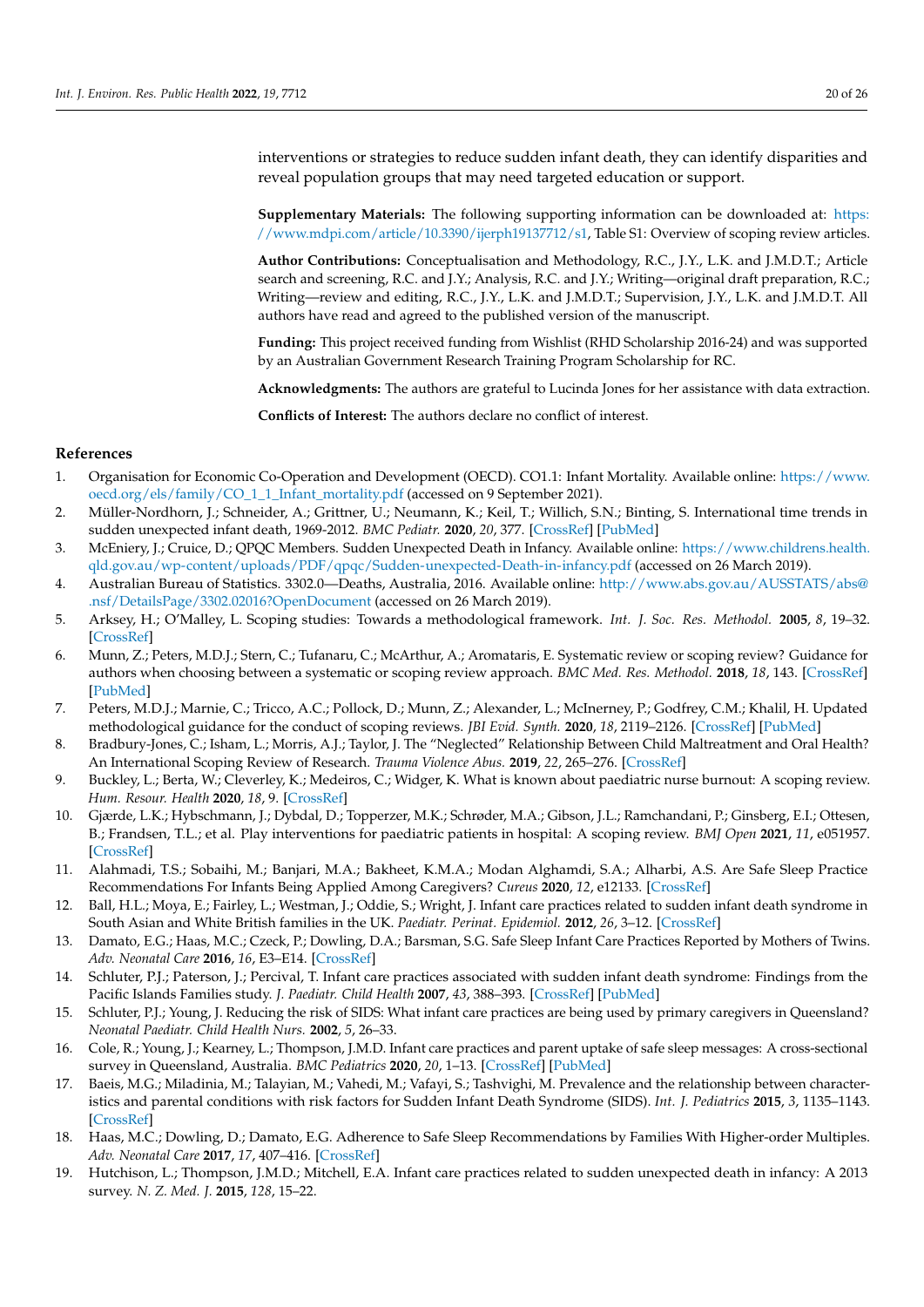- <span id="page-20-24"></span>20. Sawaguchi, T.; Nishida, H.; Fukui, F.; Horiuchi, T.; Nelson, E.A.S. Study on social responses (encouraging public awareness) to sudden infant death syndrome: Evaluation of SIDS prevention campaigns. *Forensic Sci. Int.* **2002**, *130*, S78–S80. [\[CrossRef\]](http://doi.org/10.1016/S0379-0738(02)00144-5)
- <span id="page-20-25"></span>21. Shields, L.B.E.; Hunsaker, D.M.; Muldoon, S.; Corey, T.S.; Spivack, B.S. Risk factors associated with sudden unexplained infant death: A prospective study of infant care practices in Kentucky. *Pediatrics* **2005**, *116*, e13–e20. [\[CrossRef\]](http://doi.org/10.1542/peds.2004-2333)
- <span id="page-20-28"></span>22. Wilson, C.E. Cree infant care practices and sudden infant death syndrome. *Can. J. Public Health* **2000**, *91*, 133–136. [\[CrossRef\]](http://doi.org/10.1007/BF03404929)
- <span id="page-20-26"></span>23. Specker, B.L.; Minett, M.; Beare, T.; Poppinga, N.; Carpenter, M.; Munger, J.; Strasser, K.; Ahrendt, L. Safe Sleep Behaviors Among South Dakota Mothers and the Role of the Healthcare Provider. *S. D. Med.* **2020**, *73*, 152–162.
- <span id="page-20-17"></span>24. Cole, R.; Young, J.; Kearney, L.; Thompson, J.M.D. Awareness of infant safe sleep messages and associated care practices: Findings from an Australian cohort of families with young infants. *BMJ Paediatr. Open* **2021**, *5*, e000972. [\[CrossRef\]](http://doi.org/10.1136/bmjpo-2020-000972) [\[PubMed\]](http://www.ncbi.nlm.nih.gov/pubmed/33718628)
- <span id="page-20-0"></span>25. Cole, R.; Young, J.; Kearney, L.; Thompson, J.M.D. Challenges parents encounter when implementing infant safe sleep advice. *Acta Paediatr.* **2021**, *110*, 3083–3093. [\[CrossRef\]](http://doi.org/10.1111/apa.16040) [\[PubMed\]](http://www.ncbi.nlm.nih.gov/pubmed/34297875)
- <span id="page-20-1"></span>26. Ajao, T.I.; Oden, R.P.; Joyner, B.L.; Moon, R.Y. Decisions of black parents about infant bedding and sleep surfaces: A qualitative study. *Pediatrics* **2011**, *128*, 494–502. [\[CrossRef\]](http://doi.org/10.1542/peds.2011-0072) [\[PubMed\]](http://www.ncbi.nlm.nih.gov/pubmed/21859921)
- <span id="page-20-5"></span>27. Alzahrani, R.M.; Algethami, N.E.; Alharbi, A.; Alharbi, N.; Abbas, R.; Alqthami, L.M.; Alshardi, I.; Aljaid, M. Awareness of Sudden Infant Death Syndrome Among Saudi Arabian Women in 2019: A Cross-Sectional Study. *Cureus* **2020**, *12*, e9768. [\[CrossRef\]](http://doi.org/10.7759/cureus.9768)
- <span id="page-20-18"></span>28. Fernandes, S.C.; de Luca, F.; Fonseca, S.; Oliveira, F.; Areias, M. Sudden Infant Death Syndrome: What Healthcare Professionals and Parents Know About How to Prevent it in Portugal. *Yale J. Biol. Med.* **2020**, *93*, 475–485.
- <span id="page-20-19"></span>29. Kuhlmann, Z.; Kuhlmann, S.; Schunn, C.; Klug, B.F.; Greaves, T.; Foster, M.; Ahlers-Schmidt, C.R. Collaborating with obstetrical providers to promote infant safe sleep guidelines. *Sleep Health* **2016**, *2*, 219–224. [\[CrossRef\]](http://doi.org/10.1016/j.sleh.2016.06.003)
- <span id="page-20-20"></span>30. Lau, A.; Hall, W. Safe sleep, day and night: Mothers' experiences regarding infant sleep safety. *J. Clin. Nurs.* **2016**, *25*, 2816–2826. [\[CrossRef\]](http://doi.org/10.1111/jocn.13322)
- <span id="page-20-21"></span>31. Moon, R.Y.; Carlin, R.F.; Cornwell, B.; Mathews, A.; Oden, R.P.; Cheng, Y.I.; Fu, L.Y.; Wang, J. Implications of Mothers' Social Networks for Risky Infant Sleep Practices. *J. Pediatrics* **2019**, *212*, 151–158.e152. [\[CrossRef\]](http://doi.org/10.1016/j.jpeds.2019.05.027)
- <span id="page-20-22"></span>32. Pretorius, K.; Choi, E.; Kang, S.; Mackert, M. Sudden Infant Death Syndrome on Facebook: Qualitative Descriptive Content Analysis to Guide Prevention Efforts. *J. Med. Internet Res.* **2020**, *22*, e18474. [\[CrossRef\]](http://doi.org/10.2196/18474)
- <span id="page-20-23"></span>33. Raines, D.A. Factors That Influence Parents' Adherence to Safe Sleep Guidelines. *JOGNN-J. Obstet. Gynecol. Neonatal Nurs.* **2018**, *47*, 316–323. [\[CrossRef\]](http://doi.org/10.1016/j.jogn.2018.01.010)
- <span id="page-20-27"></span>34. Varghese, S.; Gasalberti, D.; Ahern, K.; Chang, J.C. An analysis of attitude toward infant sleep safety and SIDS risk reduction behavior among caregivers of newborns and infants. *J. Perinatol.* **2015**, *35*, 970–973. [\[CrossRef\]](http://doi.org/10.1038/jp.2015.111) [\[PubMed\]](http://www.ncbi.nlm.nih.gov/pubmed/26334398)
- <span id="page-20-2"></span>35. Kihlström, L.; Agu, N.; Dorjulus, B.; Prieto, C.; Chandran, V.; Alastre, S.; Rojas, D.; Birriel, P.C.; Marshall, J. Using Photovoice to Understand Perspectives on Safe Infant Sleep Practices among Caregivers Enrolled in Perinatal Home Visiting. *J. Soc. Serv. Res.* **2020**, *47*, 357–368. [\[CrossRef\]](http://doi.org/10.1080/01488376.2020.1816594)
- <span id="page-20-3"></span>36. Abdulrazzaq, Y.M.; Kendi, A.A.; Nagelkerke, N. Child care practice in the United Arab Emirates: The ESACCIPS study. *Acta Paediatr.* **2008**, *97*, 590–595. [\[CrossRef\]](http://doi.org/10.1111/j.1651-2227.2008.00758.x) [\[PubMed\]](http://www.ncbi.nlm.nih.gov/pubmed/18394104)
- <span id="page-20-4"></span>37. Aitken, M.E.; Rose, A.; Mullins, S.H.; Miller, B.K.; Nick, T.; Rettiganti, M.; Nabaweesi, R.; Whiteside-Mansell, L. Grandmothers' Beliefs and Practices in Infant Safe Sleep. *Matern. Child Health J.* **2016**, *20*, 1464–1471. [\[CrossRef\]](http://doi.org/10.1007/s10995-016-1945-9)
- <span id="page-20-6"></span>38. Anderson, E.S.; Jackson, A.; Wailoo, M.P.; Petersen, S.A. Child care decisions: Parental choice or chance? *Child Care Health Dev.* **2002**, *28*, 391–401. [\[CrossRef\]](http://doi.org/10.1046/j.1365-2214.2002.00288.x)
- <span id="page-20-7"></span>39. Anuntaseree, W.; Mo-Suwan, L.; Vasiknanonte, P.; Kuasirikul, S.; Ma-a-Lee, A.; Choprapawon, C. Factors associated with bed sharing and sleep position in Thai neonates. *Child Care Health Dev.* **2008**, *34*, 482–490. [\[CrossRef\]](http://doi.org/10.1111/j.1365-2214.2008.00832.x)
- <span id="page-20-8"></span>40. Ateah, C.A.; Hamelin, K.J. Maternal bedsharing practices, experiences, and awareness of risks. *JOGNN J. Obstet. Gynecol. Neonatal Nurs.* **2008**, *37*, 274–281. [\[CrossRef\]](http://doi.org/10.1111/j.1552-6909.2008.00242.x)
- <span id="page-20-9"></span>41. Austin, J.E.; Nashban, C.J.; Doering, J.J.; Davies, W.H. Prevention Messages in Parent-Infant Bed-Sharing: Message Source, Credibility, and Effectiveness. *Glob. Pediatric Health* **2017**, *4*, 2333794x17743403. [\[CrossRef\]](http://doi.org/10.1177/2333794X17743403)
- <span id="page-20-10"></span>42. Bailey, C. Breastfeeding mothers' experiences of bedsharing: A qualitative study. *Breastfeed. Rev.* **2016**, *24*, 33–40.
- <span id="page-20-11"></span>43. Bailey, C.; Tawia, S.; McGuire, E. Breastfeeding Duration and Infant Sleep Location in a Cohort of Volunteer Breastfeeding Counselors. *J. Hum. Lact.* **2020**, *36*, 354–364. [\[CrossRef\]](http://doi.org/10.1177/0890334419851801)
- <span id="page-20-12"></span>44. Ball, H.L.; Moya, E.; Fairley, L.; Westman, J.; Oddie, S.; Wright, J. Bed- and sofa-sharing practices in a UK biethnic population. *Pediatrics* **2012**, *129*, e673–e681. [\[CrossRef\]](http://doi.org/10.1542/peds.2011-1964) [\[PubMed\]](http://www.ncbi.nlm.nih.gov/pubmed/22351888)
- <span id="page-20-13"></span>45. Barbir, I.; Ball, H.L.; Zakarija-Grković, I. Parental knowledge of safe infant sleep and sudden infant death syndrome is inadequate in Croatia. *Acta Paediatr. Int. J. Paediatr.* **2020**, *109*, 1887–1888. [\[CrossRef\]](http://doi.org/10.1111/apa.15207) [\[PubMed\]](http://www.ncbi.nlm.nih.gov/pubmed/32011020)
- <span id="page-20-14"></span>46. Beck, L.F.; Morrow, B.; Lipscomb, L.E.; Johnson, C.H.; Gaffield, M.E.; Rogers, M.; Gilbert, B.C. Prevalence of selected maternal behaviors and experiences, pregnancy risk assessment monitoring system (PRAMS), 1999. *Morb. Mortal. Wkly. Rep.* **2002**, *51*, 1–29.
- <span id="page-20-15"></span>47. Bombard, J.M.; Kortsmit, K.; Warner, L.; Shapiro-Mendoza, C.K.; Cox, S.; Kroelinger, C.D.; Parks, S.E.; Dee, D.L.; D'Angelo, D.V.; Smith, R.A.; et al. Vital Signs: Trends and Disparities in Infant Safe Sleep Practices—United States, 2009–2015. *Morb. Mortal. Wkly. Rep.* **2018**, *67*, 39–46. [\[CrossRef\]](http://doi.org/10.15585/mmwr.mm6701e1) [\[PubMed\]](http://www.ncbi.nlm.nih.gov/pubmed/29324729)
- <span id="page-20-16"></span>48. Brenner, R.A.; Simons-Morton, B.G.; Bhaskar, B.; Revenis, M.; Das, A.; Clemens, J.D. Infant-parent bed sharing in an inner-city population. *Arch. Pediatrics Adolesc. Med.* **2003**, *157*, 33–39. [\[CrossRef\]](http://doi.org/10.1001/archpedi.157.1.33) [\[PubMed\]](http://www.ncbi.nlm.nih.gov/pubmed/12517192)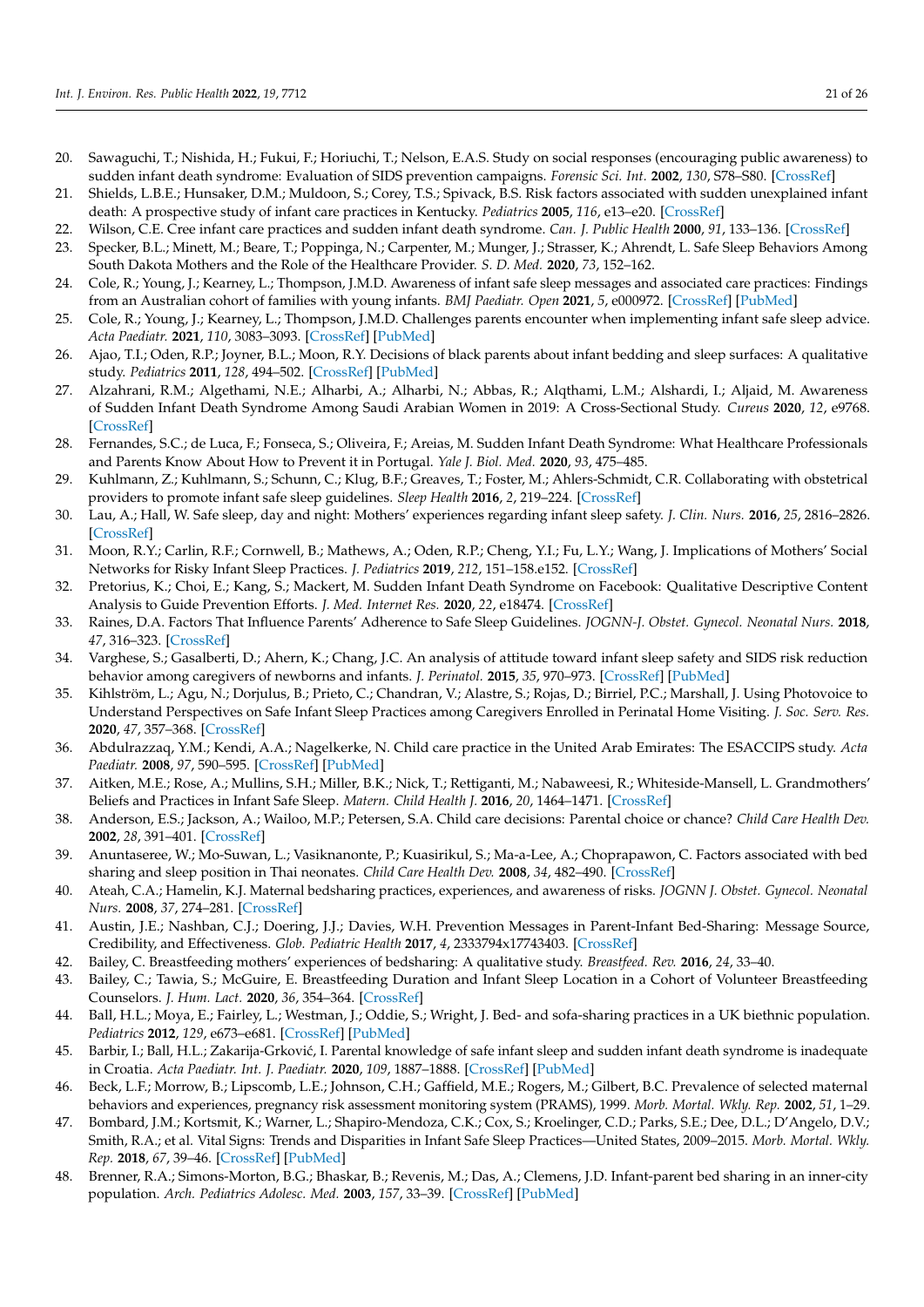- <span id="page-21-0"></span>49. Broussard, D.; Sappenfield, W.; Goodman, D. The Black and White of Infant Back Sleeping and Infant Bed Sharing in Florida, 2004-2005. *Matern. Child Health J.* **2012**, *16*, 713–724. [\[CrossRef\]](http://doi.org/10.1007/s10995-011-0768-y)
- <span id="page-21-1"></span>50. Caraballo, M.; Shimasaki, S.; Johnston, K.; Tung, G.; Albright, K.; Halbower, A.C. Knowledge, Attitudes, and Risk for Sudden Unexpected Infant Death in Children of Adolescent Mothers: A Qualitative Study. *J. Pediatrics* **2016**, *174*, 78–83.e72. [\[CrossRef\]](http://doi.org/10.1016/j.jpeds.2016.03.031)
- <span id="page-21-2"></span>51. Cesar, J.A.; Acevedo, J.D.; Kaczan, C.R.; Venzo, J.C.P.; Costa, L.R.; da Silva, L.C.M.; Neumann, N.A. Identifying mothers' intention to place infant in supine sleep position: A population-based study. *Cienc. E Saude Coletiva* **2018**, *23*, 501–508. [\[CrossRef\]](http://doi.org/10.1590/1413-81232018232.20732015)
- <span id="page-21-3"></span>52. Cesar, J.A.; Marmitt, L.P.; Carpena, M.X.; Pereira, F.G.; Neto, J.D.M.; Neumann, N.A.; Acevedo, J.D. Maternal Knowledge and Unsafe Baby Sleep Position: A Cross-Sectional Survey in Southern Brazil. *Matern. Child Health J.* **2019**, *23*, 183–190. [\[CrossRef\]](http://doi.org/10.1007/s10995-018-2613-z)
- <span id="page-21-4"></span>53. Chung, E.K.; Hung, Y.Y.; Marchi, K.; Chavez, G.F.; Braveman, P. Infant sleep position: Associated maternal and infant factors. *Ambul. Pediatr.* **2003**, *3*, 234–239. [\[CrossRef\]](http://doi.org/10.1367/1539-4409(2003)003<0234:ISPAMA>2.0.CO;2)
- <span id="page-21-5"></span>54. Chung-Park, C.M.S. Knowledge, opinions, and practices of infant sleep position among parents. *Mil. Med.* **2012**, *177*, 235–239. [\[CrossRef\]](http://doi.org/10.7205/MILMED-D-11-00323) [\[PubMed\]](http://www.ncbi.nlm.nih.gov/pubmed/22360073)
- <span id="page-21-6"></span>55. Cole, R.; Young, J.; Kearney, L.; Thompson, J.M.D. Reducing sleep-related infant mortality through understanding factors associated with breastfeeding duration: A cross-sectional survey. *Breastfeed. Rev.* **2020**, *28*, 7–19.
- <span id="page-21-7"></span>56. Colson, E.R.; Stille, C.J.; Payton, J.; Bernstein, B.; Dworkin, P. Not yet 'Back to Sleep': Sleep position for infants in two inner-city clinics. *Ambul. Child Health* **2000**, *6*, 269–275. [\[CrossRef\]](http://doi.org/10.1046/j.1467-0658.2000.00096.x)
- <span id="page-21-8"></span>57. Colson, E.R.; Bergman, D.M.; Shapiro, E.; Leventhal, J.H. Position for newborn sleep: Associations with parents' perceptions of their nursery experience. *Birth* **2001**, *28*, 249–253. [\[CrossRef\]](http://doi.org/10.1046/j.1523-536X.2001.00249.x)
- <span id="page-21-9"></span>58. Colson, E.R.; Levenson, S.; Rybin, D.; Calianos, C.; Margolis, A.; Colton, T.; Lister, G.; Corwin, M.J. Barriers to following the supine sleep recommendation among mothers at four centers for the Women, Infants, and Children Program. *Pediatrics* **2006**, *118*, e243–e250. [\[CrossRef\]](http://doi.org/10.1542/peds.2005-2517)
- <span id="page-21-10"></span>59. Colson, E.R.; Rybin, D.; Smith, L.A.; Colton, T.; Lister, G.; Corwin, M.J. Trends and factors associated with infant sleeping position: The national infant sleep position study, 1993–2007. *Arch. Pediatrics Adolesc. Med.* **2009**, *163*, 1122–1128. [\[CrossRef\]](http://doi.org/10.1001/archpediatrics.2009.234)
- <span id="page-21-11"></span>60. Colson, E.R.; Willinger, M.; Rybin, D.; Heeren, T.; Smith, L.A.; Lister, G.; Corwin, M.J. Trends and factors associated with infant bed sharing, 1993-2010: The national infant sleep position study. *JAMA Pediatr.* **2013**, *167*, 1032–1037. [\[CrossRef\]](http://doi.org/10.1001/jamapediatrics.2013.2560)
- <span id="page-21-12"></span>61. Colson, E.R.; Geller, N.L.; Heeren, T.; Corwin, M.J. Factors Associated With Choice of Infant Sleep Position. *Pediatrics* **2017**, *140*, e20170596. [\[CrossRef\]](http://doi.org/10.1542/peds.2017-0596)
- <span id="page-21-13"></span>62. Cornwell, B.; Yan, X.; Carlin, R.F.; Fu, L.; Wang, J.; Moon, R.Y. Social network influences on new mothers' infant sleep adjustments. *Soc. Sci. Med.* **2021**, *269*, 113585. [\[CrossRef\]](http://doi.org/10.1016/j.socscimed.2020.113585)
- <span id="page-21-14"></span>63. Corwin, M.J.; Lesko, S.M.; Heeren, T.; Vezina, R.M.; Hunt, C.E.; Mandell, F.; McClain, M.; Mitchell, A.A. Secular changes in sleep position during infancy: 1995-1998. *Pediatrics* **2003**, *111*, 52–60. [\[CrossRef\]](http://doi.org/10.1542/peds.111.1.52)
- <span id="page-21-15"></span>64. Crane, D.; Ball, H.L. A qualitative study in parental perceptions and understanding of SIDS-reduction guidance in a UK bi-cultural urban community. *BMC Pediatrics* **2016**, *16*, 23. [\[CrossRef\]](http://doi.org/10.1186/s12887-016-0560-7) [\[PubMed\]](http://www.ncbi.nlm.nih.gov/pubmed/26830470)
- <span id="page-21-16"></span>65. Cullen, A.; Kiberd, B.; McDonnell, M.; Mehanni, M.; Matthews, T.G.; O'Regan, M. Sudden infant death syndrome—Are parents getting the message? *Ir. J. Med. Sci.* **2000**, *169*, 40–43. [\[CrossRef\]](http://doi.org/10.1007/BF03170483) [\[PubMed\]](http://www.ncbi.nlm.nih.gov/pubmed/10846857)
- <span id="page-21-17"></span>66. Cunningham, H.M.; Vally, H.; Bugeja, L. Bed-Sharing in the First 8 Weeks of Life: An Australian Study. *Matern. Child Health J.* **2018**, *22*, 556–564. [\[CrossRef\]](http://doi.org/10.1007/s10995-017-2424-7) [\[PubMed\]](http://www.ncbi.nlm.nih.gov/pubmed/29299793)
- <span id="page-21-18"></span>67. da Silva, B.G.C.; da Silveira, M.F.; de Oliveira, P.D.; Domingues, M.R.; Neumann, N.A.; Barros, F.C.; Bertoldi, A.D. Prevalence and associated factors of supine sleep position in 3-month-old infants: Findings from the 2015 Pelotas (Brazil) Birth Cohort. *BMC Pediatrics* **2019**, *19*, 165. [\[CrossRef\]](http://doi.org/10.1186/s12887-019-1534-3)
- <span id="page-21-19"></span>68. Douglas, T.A.; Buettner, P.G.; Whitehall, J. Maternal awareness of sudden infant death syndrome in North Queensland, Australia: An analysis of infant care practices. *J. Paediatr. Child Health* **2001**, *37*, 441–445. [\[CrossRef\]](http://doi.org/10.1046/j.1440-1754.2001.00670.x) [\[PubMed\]](http://www.ncbi.nlm.nih.gov/pubmed/11885706)
- <span id="page-21-20"></span>69. Duzinski, S.V.; Yuma-Guerrero, P.J.; Fung, A.; Brown, J.M.; Wheeler, T.; Barczyk, A.N.; Lawson, K.A. Sleep behaviors of infants and young children: Associated demographic and acculturation characteristics among Hispanic teen mothers. *J. Trauma Nurs.* **2013**, *20*, 189–198. [\[CrossRef\]](http://doi.org/10.1097/JTN.0000000000000011)
- <span id="page-21-21"></span>70. Efe, E.; Ak, G. Turkish mothers' who have preterm ınfants knowledge about risk factors of sudden ınfant death sendrome. *HealthMED* **2012**, *6*, 1137–1146.
- <span id="page-21-22"></span>71. Eisenberg, S.R.; Bair-Merritt, M.H.; Colson, E.R.; Heeren, T.C.; Geller, N.L.; Corwin, M.J. Maternal Report of Advice Received for Infant Care. *Pediatrics* **2015**, *136*, E315–E322. [\[CrossRef\]](http://doi.org/10.1542/peds.2015-0551)
- <span id="page-21-23"></span>72. Epstein, J.; Jolly, C. Credibility gap? Parents' beliefs about reducing the risk of cot death. *Community Pr.* **2009**, *82*, 21–24.
- <span id="page-21-24"></span>73. Erdoğan, Ç.; Turan, T. Risky Behaviors of Mothers with Infants on Sudden Infant Death Syndrome in Turkey. *J. Pediatr. Nurs.* **2018**, *38*, e2–e6. [\[CrossRef\]](http://doi.org/10.1016/j.pedn.2017.11.017)
- <span id="page-21-25"></span>74. Erick-Peleti, S.; Paterson, J.; Williams, M. Pacific Islands Families Study: Maternal factors associated with cigarette smoking amongst a cohort of Pacific mothers with infants. *N. Z. Med. J.* **2007**, *120*, 113585.
- <span id="page-21-27"></span><span id="page-21-26"></span>75. Ford, R.P.K.; Schluter, P.J.; Cowan, S. Changes to infant sleep practices in Canterbury. *N. Z. Med. J.* **2000**, *113*, 8–10. [\[PubMed\]](http://www.ncbi.nlm.nih.gov/pubmed/10738493)
- 76. Fowler, A.J.; Evans, P.W.; Etchegaray, J.M.; Ottenbacher, A.; Arnold, C. Safe sleep practices and sudden infant death syndrome risk reduction: NICU and well-baby nursery graduates. *Clin. Pediatrics* **2013**, *52*, 1044–1053. [\[CrossRef\]](http://doi.org/10.1177/0009922813506038) [\[PubMed\]](http://www.ncbi.nlm.nih.gov/pubmed/24137040)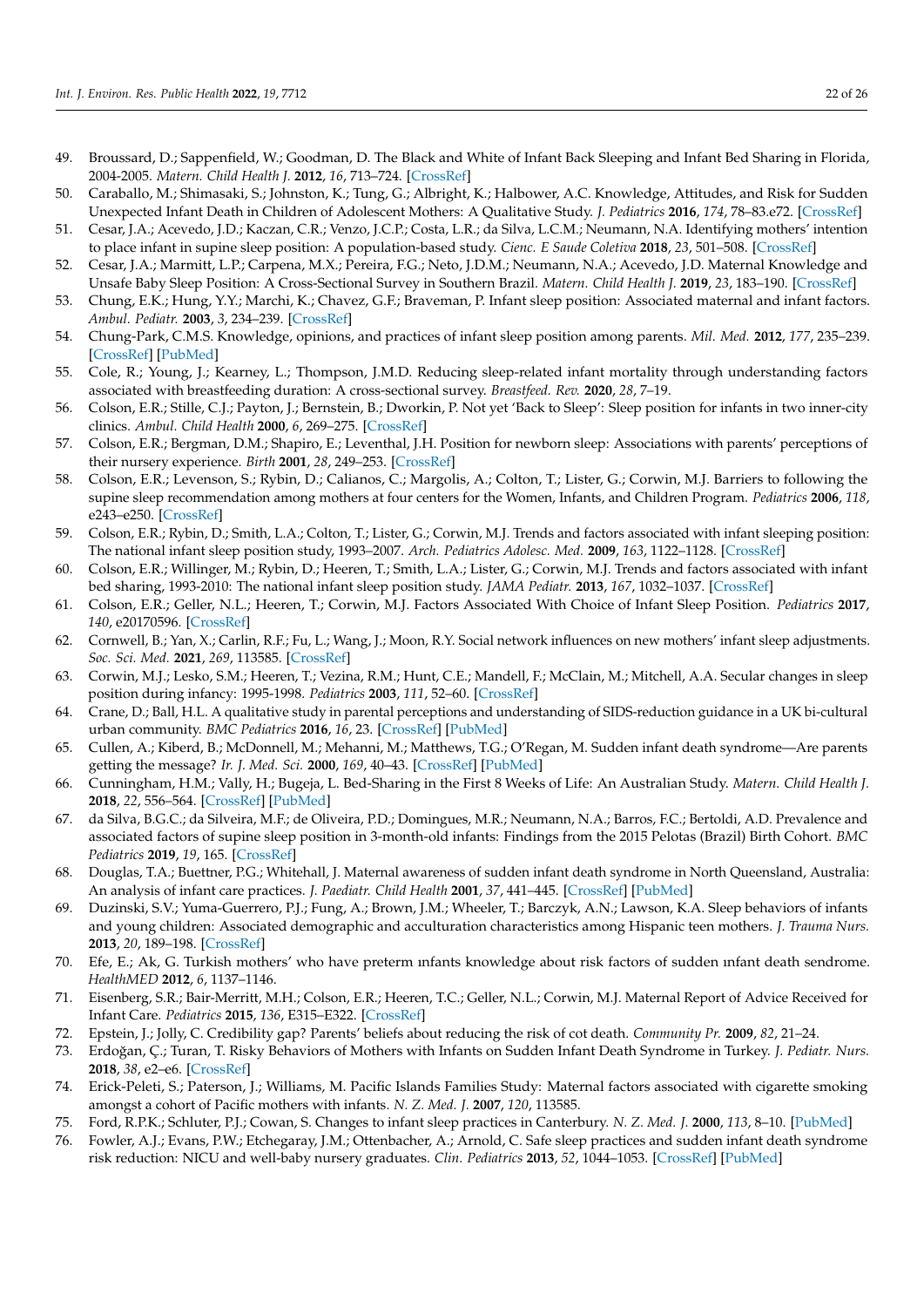- <span id="page-22-0"></span>77. Galland, B.C.; Gray, A.; Sayers, R.M.; Heath, A.-L.M.; Lawrence, J.; Taylor, R.; Taylor, B.J. Safe sleep practices in a New Zealand community and development of a Sudden Unexpected Death in Infancy (SUDI) risk assessment instrument. *BMC Pediatrics* **2014**, *14*, 263. [\[CrossRef\]](http://doi.org/10.1186/1471-2431-14-263)
- <span id="page-22-1"></span>78. Gaydos, L.M.; Blake, S.C.; Gazmararian, J.A.; Woodruff, W.; Thompson, W.W.; Dalmida, S.G. Revisiting Safe Sleep Recommendations for African-American Infants: Why Current Counseling is Insufficient. *Matern. Child Health J.* **2015**, *19*, 496–503. [\[CrossRef\]](http://doi.org/10.1007/s10995-014-1530-z)
- <span id="page-22-2"></span>79. Gibson, E.; Greenspan, J.S.; Rubin, S.; Dembofsky, C.A. Infant Sleep Position Practices 2 Years Into the "Back to Sleep" Campaign. *Clin. Pediatrics* **2000**, *39*, 285–289. [\[CrossRef\]](http://doi.org/10.1177/000992280003900505)
- <span id="page-22-3"></span>80. Goodstein, M.H.; Bell, T.; Krugman, S.D. Improving infant sleep safety through a comprehensive hospital-based program. *Clin. Pediatrics* **2015**, *54*, 212–221. [\[CrossRef\]](http://doi.org/10.1177/0009922814566928)
- <span id="page-22-4"></span>81. Hamadneh, S.; Kassab, M.; Hamadneh, J.; Amarin, Z. Sudden unexpected infant death in Jordan and the home environment. *Pediatr. Int.* **2016**, *58*, 1333–1336. [\[CrossRef\]](http://doi.org/10.1111/ped.13016)
- <span id="page-22-5"></span>82. Hannan, K.E.; Smith, R.A.; Barfield, W.D.; Hwang, S.S. Association between Neonatal Intensive Care Unit Admission and Supine Sleep Positioning, Breastfeeding, and Postnatal Smoking among Mothers of Late Preterm Infants. *J. Pediatrics* **2020**, *227*, 114–120.e111. [\[CrossRef\]](http://doi.org/10.1016/j.jpeds.2020.07.053)
- <span id="page-22-6"></span>83. Hauck, F.R.; Signore, C.; Fein, S.B.; Raju, T.N.K. Infant sleeping arrangements and practices during the first year of life. *Pediatrics* **2008**, *122*, S113–S120. [\[CrossRef\]](http://doi.org/10.1542/peds.2008-1315o)
- <span id="page-22-7"></span>84. Hauck, F.R.; Tanabe, K.O.; McMurry, T.; Moon, R.Y. Evaluation of bedtime basics for babies: A national crib distribution program to reduce the risk of sleep-related sudden infant deaths. *J. Community Health* **2015**, *40*, 457–463. [\[CrossRef\]](http://doi.org/10.1007/s10900-014-9957-0) [\[PubMed\]](http://www.ncbi.nlm.nih.gov/pubmed/25331608)
- <span id="page-22-8"></span>85. Hirabayashi, M.; Yoshinaga, M.; Nomura, Y.; Ushinohama, H.; Sato, S.; Tauchi, N.; Horigome, H.; Takahashi, H.; Sumitomo, N.; Shiraishi, H.; et al. Environmental risk factors for sudden infant death syndrome in Japan. *Eur. J. Pediatr.* **2016**, *175*, 1921–1926. [\[CrossRef\]](http://doi.org/10.1007/s00431-016-2786-7) [\[PubMed\]](http://www.ncbi.nlm.nih.gov/pubmed/27664161)
- <span id="page-22-9"></span>86. Homer, C.; Armari, E.; Fowler, C. Bed-sharing with infants in a time of SIDS awareness. *Neonatal Paediatr. Child Health Nurs.* **2012**, *15*, 3–7.
- <span id="page-22-10"></span>87. Hussain, S.; Lowell, G.S.; Roehler, D.R.; Quinlan, K.P.; Tandon, S.D.; Schwartz, L. You can have your breastmilk and safe sleep too: A preliminary analysis of infant safe sleep data in a Midwestern home visiting program. *Inj. Epidemiol.* **2018**, *5*, 14. [\[CrossRef\]](http://doi.org/10.1186/s40621-018-0138-y) [\[PubMed\]](http://www.ncbi.nlm.nih.gov/pubmed/29637422)
- <span id="page-22-11"></span>88. Hutchison, L.; Stewart, A.W.; Mitchell, E.A. SIDS-protective infant care practices among Auckland, New Zealand mothers. *N. Z. Med. J.* **2006**, *119*, U2365.
- <span id="page-22-12"></span>89. Hutchison, L.; Stewart, A.; Mitchell, E. Infant sleep position, head shape concerns, and sleep positioning devices. *J. Paediatr. Child Health* **2007**, *43*, 243–248. [\[CrossRef\]](http://doi.org/10.1111/j.1440-1754.2007.01054.x)
- <span id="page-22-13"></span>90. Hutchison, B.L.; Stewart, A.W.; Mitchell, E.A. The prevalence of cobedding and SIDS-related child care practices in twins. *Eur. J. Pediatr.* **2010**, *169*, 1477–1485. [\[CrossRef\]](http://doi.org/10.1007/s00431-010-1246-z)
- <span id="page-22-14"></span>91. Hwang, S.S.; Barfield, W.D.; Smith, R.A.; Morrow, B.; Shapiro-Mendoza, C.K.; Prince, C.B.; Smith, V.C.; McCormick, M.C. Discharge timing, outpatient follow-up, and home care of late-preterm and early-term infants. *Pediatrics* **2013**, *132*, 101–108. [\[CrossRef\]](http://doi.org/10.1542/peds.2012-3892)
- <span id="page-22-15"></span>92. Hwang, S.S.; Smith, R.A.; Barfield, W.D.; Smith, V.C.; McCormick, M.C.; Williams, M.A. Supine sleep positioning in preterm and term infants after hospital discharge from 2000 to 2011. *J. Perinatol.* **2016**, *36*, 787–793. [\[CrossRef\]](http://doi.org/10.1038/jp.2016.80)
- <span id="page-22-16"></span>93. Inbar, Z.; Meibar, R.; Shehada, S.; Irena, V.; Rubin, S.; Rishpon, S. 'Back to sleep': Parents compliance with the recommendation on the most appropriate sleeping position of infants, Haifa District, Israel, 2001. *Prev. Med.* **2005**, *40*, 765–768. [\[CrossRef\]](http://doi.org/10.1016/j.ypmed.2004.09.020)
- <span id="page-22-17"></span>94. Joyner, B.L.; Oden, R.P.; Moon, R.Y. Reasons for Pacifier Use and Non-Use in African-Americans: Does Knowledge of Reduced SIDS Risk Change Parents' Minds? *J. Immigr. Minor. Health* **2016**, *18*, 402–410. [\[CrossRef\]](http://doi.org/10.1007/s10903-015-0206-0) [\[PubMed\]](http://www.ncbi.nlm.nih.gov/pubmed/25864091)
- <span id="page-22-18"></span>95. Kelmanson, I. Swaddling: Maternal Option and Sleep Behaviour in Two-month-old Infants. *Child Care Pract.* **2013**, *19*, 36–48. [\[CrossRef\]](http://doi.org/10.1080/13575279.2012.712035)
- <span id="page-22-19"></span>96. Konstat-Korzenny, E.; Cohen-Welch, A.; Fonseca-Portilla, R.; Morgenstern-Kaplan, D. Sudden Unexpected Infant Death: Review and Analysis of Adherence to Recommendations. *Cureus* **2019**, *11*, e6076. [\[CrossRef\]](http://doi.org/10.7759/cureus.6076) [\[PubMed\]](http://www.ncbi.nlm.nih.gov/pubmed/31832293)
- <span id="page-22-20"></span>97. Krouse, A.; Craig, J.; Watson, U.; Matthews, Z.; Kolski, G.; Isola, K. Bed-sharing influences, attitudes, and practices: Implications for promoting safe infant sleep. *J. Child Health Care* **2012**, *16*, 274–283. [\[CrossRef\]](http://doi.org/10.1177/1367493511432300)
- <span id="page-22-21"></span>98. Lahr, M.B.; Rosenberg, K.D.; Lapidus, J.A. Health departments do it better: Prenatal care site and prone infant sleep position. *Matern. Child Health J.* **2005**, *9*, 165–172. [\[CrossRef\]](http://doi.org/10.1007/s10995-005-4868-4) [\[PubMed\]](http://www.ncbi.nlm.nih.gov/pubmed/15965622)
- <span id="page-22-22"></span>99. Lahr, M.B.; Rosenberg, K.D.; Lapidus, J.A. Bedsharing and maternal smoking in a population-based survey of new mothers. *Pediatrics* **2005**, *116*, e530–e542. [\[CrossRef\]](http://doi.org/10.1542/peds.2005-0354)
- <span id="page-22-23"></span>100. Lahr, M.B.; Rosenberg, K.D.; Lapidus, J.A. Maternal-infant bedsharing: Risk factors for bedsharing in a population-based survey of new mothers and implications for SIDS risk reduction. *Matern. Child Health J.* **2007**, *11*, 277–286. [\[CrossRef\]](http://doi.org/10.1007/s10995-006-0166-z)
- <span id="page-22-24"></span>101. Martiniuk, A.; Jacob, J.; Faruqui, N.; Yu, W. Positional plagiocephaly reduces parental adherence to SIDS Guidelines and inundates the health system. *Child Care Health Dev.* **2016**, *42*, 941–950. [\[CrossRef\]](http://doi.org/10.1111/cch.12386)
- <span id="page-22-25"></span>102. Mathews, A.; Joyner, B.; Oden, R.; Alamo, I.; Moon, R. Comparison of Infant Sleep Practices in African-American and US Hispanic Families: Implications for Sleep-Related Infant Death. *J. Immigr. Minority Health* **2015**, *17*, 834–842. [\[CrossRef\]](http://doi.org/10.1007/s10903-014-0016-9)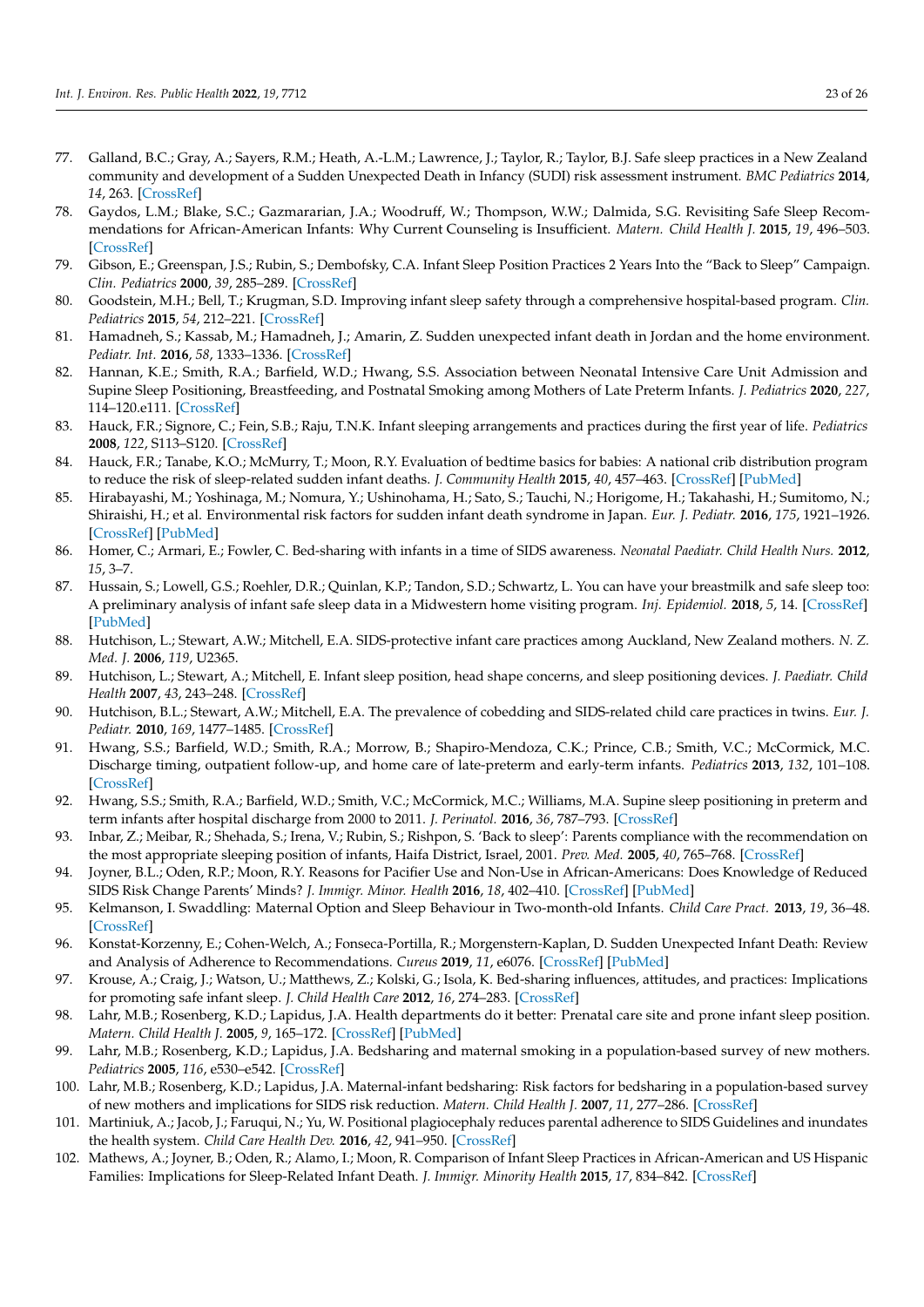- <span id="page-23-0"></span>103. Miladinia, M.; Baraz, S.; Nouri, E.M. Sudden infant death syndrome: Risk factors and the relationship between them. *Int. J. Pediatrics* **2015**, *3*, 1103–1110. [\[CrossRef\]](http://doi.org/10.22038/ijp.2015.5724)
- <span id="page-23-1"></span>104. Möllborg, P.; Wennergren, G.; Norvenius, S.G.; Alm, B. Bed-sharing among six-month-old infants in western Sweden. *Acta Paediatr. Int. J. Paediatr.* **2011**, *100*, 226–230. [\[CrossRef\]](http://doi.org/10.1111/j.1651-2227.2010.02008.x) [\[PubMed\]](http://www.ncbi.nlm.nih.gov/pubmed/20840516)
- <span id="page-23-2"></span>105. Moon, R.Y.; Oden, R.P.; Joyner, B.L.; Ajao, T.I. Qualitative analysis of beliefs and perceptions about sudden infant death syndrome in African-American mothers: Implications for safe sleep recommendations. *J. Pediatrics* **2010**, *157*, 92–97. [\[CrossRef\]](http://doi.org/10.1016/j.jpeds.2010.01.027) [\[PubMed\]](http://www.ncbi.nlm.nih.gov/pubmed/20303505)
- <span id="page-23-3"></span>106. Moon, R.Y.; Omron, R. Determinants of infant sleep position in an urban population. *Clin. Pediatrics* **2002**, *41*, 569–573. [\[CrossRef\]](http://doi.org/10.1177/000992280204100803) [\[PubMed\]](http://www.ncbi.nlm.nih.gov/pubmed/12403373)
- <span id="page-23-4"></span>107. Nelson, E.A.; Taylor, B.J.; ICCPS Study Group. International Child Care Practices Study: Infant sleep position and parental smoking. *Early Hum. Dev.* **2001**, *64*, 7–20. [\[CrossRef\]](http://doi.org/10.1016/S0378-3782(01)00165-7)
- <span id="page-23-5"></span>108. Nelson, E.A.S.; Taylor, B.J.; Jenik, A.; Vance, J.; Walmsley, K.; Pollard, K.; Freemantle, M.; Ewing, D.; Einspieler, C.; Engele, H.; et al. International Child Care Practices Study: Infant sleeping environment. *Early Hum. Dev.* **2001**, *62*, 43–55. [\[CrossRef\]](http://doi.org/10.1016/S0378-3782(01)00116-5)
- <span id="page-23-6"></span>109. Nelson, E.A.S.; Yu, L.; Williams, S. International Child Care Practices Study: Breastfeeding and pacifier use. *J. Hum. Lact.* **2005**, *21*, 289–295. [\[CrossRef\]](http://doi.org/10.1177/0890334405278489)
- <span id="page-23-7"></span>110. Norton, P.J.; Grellner, K.W. A Retrospective Study on Infant Bed-Sharing in a Clinical Practice Population. *Matern. Child Health J.* **2011**, *15*, 507–513. [\[CrossRef\]](http://doi.org/10.1007/s10995-010-0600-0)
- <span id="page-23-8"></span>111. Nongkynrih, R.; Cutinho, S.P.; D'Almeida, V. A Study on Knowledge and Practice on Maternal Bed sharing Among Mothers in A Selected Hospital at Mangalore. *Nitte Univ. J. Health Sci.* **2017**, *7*, 3–7. [\[CrossRef\]](http://doi.org/10.1055/s-0040-1708728)
- <span id="page-23-9"></span>112. Oden, R.P.; Powell, C.; Sims, A.; Weisman, J.; Joyner, B.L.; Moon, R.Y. Swaddling: Will it get babies onto their backs for sleep? *Clin. Pediatrics* **2012**, *51*, 254–259. [\[CrossRef\]](http://doi.org/10.1177/0009922811420714)
- <span id="page-23-10"></span>113. Osberg, S.; Kalstad, T.G.; Stray-Pedersen, A. Norwegian parents avoid placing infants in prone sleeping positions but frequently share beds in hazardous ways. *Acta Paediatr.* **2021**, *110*, 2119–2125. [\[CrossRef\]](http://doi.org/10.1111/apa.15797)
- <span id="page-23-11"></span>114. Panaretto, K.S.; Smallwood, V.E.; Cole, P.; Elston, J.; Whitehall, J.S. Sudden infant death syndrome risk factors in north Queensland: A survey of infant-care practices in Indigenous and non-Indigenous women. *J. Paediatr. Child Health* **2002**, *38*, 129–134. [\[CrossRef\]](http://doi.org/10.1046/j.1440-1754.2002.00759.x) [\[PubMed\]](http://www.ncbi.nlm.nih.gov/pubmed/12030992)
- <span id="page-23-12"></span>115. Paterson, J.; Tukuitonga, C.; Butler, S.; Williams, M. Infant bed-sharing among Pacific families in New Zealand. *N. Z. Med. J.* **2002**, *115*, 241–243. [\[PubMed\]](http://www.ncbi.nlm.nih.gov/pubmed/12117176)
- <span id="page-23-13"></span>116. Pease, A.; Ingram, J.; Blair, P.S.; Fleming, P.J. Factors influencing maternal decision-making for the infant sleep environment in families at higher risk of SIDS: A qualitative study. *BMJ Paediatr. Open* **2017**, *1*, e000133. [\[CrossRef\]](http://doi.org/10.1136/bmjpo-2017-000133) [\[PubMed\]](http://www.ncbi.nlm.nih.gov/pubmed/29637151)
- <span id="page-23-14"></span>117. Pease, A.S.; Blair, P.S.; Ingram, J.; Fleming, P.J. Mothers' knowledge and attitudes to sudden infant death syndrome risk reduction messages: Results from a UK survey. *Arch. Dis. Child.* **2018**, *103*, 33–38. [\[CrossRef\]](http://doi.org/10.1136/archdischild-2017-312927)
- <span id="page-23-15"></span>118. Phares, T.M.; Morrow, B.; Lansky, A.; Barfield, W.D.; Prince, C.B.; Marchi, K.S.; Braveman, P.A.; Williams, L.M.; Kinniburgh, B. Surveillance for disparities in maternal health-related behaviors-selected states, Pregnancy Risk Assessment Monitoring System (PRAMS), 2000–2001. *Morb. Mortal. Wkly. Rep.* **2004**, *53*, 1–13.
- <span id="page-23-16"></span>119. Provini, L.E.; Corwin, M.J.; Geller, N.L.; Heeren, T.C.; Moon, R.Y.; Rybin, D.V.; Shapiro-Mendoza, C.K.; Colson, E.R. Differences in Infant Care Practices and Smoking among Hispanic Mothers Living in the United States. *J. Pediatrics* **2017**, *182*, 321–326.e321. [\[CrossRef\]](http://doi.org/10.1016/j.jpeds.2016.11.053)
- <span id="page-23-17"></span>120. Roberts, H.; Upton, D. New mothers' knowledge of sudden infant death syndrome. *Br. J. Midwifery* **2000**, *8*, 147–150. [\[CrossRef\]](http://doi.org/10.12968/bjom.2000.8.3.8166)
- <span id="page-23-18"></span>121. Robida, D.; Moon, R.Y. Factors influencing infant sleep position: Decisions do not differ by SES in African-American families. *Arch. Dis. Child.* **2012**, *97*, 900–905. [\[CrossRef\]](http://doi.org/10.1136/archdischild-2011-301360)
- <span id="page-23-19"></span>122. Rohana, J.; Ishak, S.; Wan Nurulhuda, W.M.Z. Sudden infant death syndrome: Knowledge and practise in parents of preterm infants. *Pediatr. Int.* **2018**, *60*, 710–713. [\[CrossRef\]](http://doi.org/10.1111/ped.13605)
- <span id="page-23-20"></span>123. Ruiz Botia, I.; Cassanello Peñarroya, P.; Díez Izquierdo, A.; Martínez Sánchez, J.M.; Balaguer Santamaria, A. Sudden infant death syndrome: Do the parents follow the recommendations? *An. Pediatr.* **2020**, *92*, 222–228. [\[CrossRef\]](http://doi.org/10.1016/j.anpedi.2019.06.011)
- <span id="page-23-21"></span>124. Salm Ward, T.; Ngui, E. Factors Associated with Bed-Sharing for African American and White Mothers in Wisconsin. *Matern. Child Health J.* **2015**, *19*, 720–732. [\[CrossRef\]](http://doi.org/10.1007/s10995-014-1545-5) [\[PubMed\]](http://www.ncbi.nlm.nih.gov/pubmed/24942138)
- <span id="page-23-22"></span>125. Salm Ward, T.C.; Kanu, F.A.; Anderson, A.K. Trends and Factors Associated with Breastfeeding and Infant Sleep Practices in Georgia. *J. Community Health* **2018**, *43*, 496–507. [\[CrossRef\]](http://doi.org/10.1007/s10900-017-0442-4) [\[PubMed\]](http://www.ncbi.nlm.nih.gov/pubmed/29129035)
- <span id="page-23-23"></span>126. Salm Ward, T.C.; Robb, S.W.; Kanu, F.A. Prevalence and Characteristics of Bed-Sharing Among Black and White Infants in Georgia. *Matern. Child Health J.* **2016**, *20*, 347–362. [\[CrossRef\]](http://doi.org/10.1007/s10995-015-1834-7) [\[PubMed\]](http://www.ncbi.nlm.nih.gov/pubmed/26525561)
- <span id="page-23-24"></span>127. Shapiro-Mendoza, C.K.; Colson, E.R.; Willinger, M.; Rybin, D.V.; Camperlengo, L.; Corwin, M.J. Trends in infant bedding use: National Infant Sleep Position Study, 1993–2010. *Pediatrics* **2015**, *135*, 10–17. [\[CrossRef\]](http://doi.org/10.1542/peds.2014-1793) [\[PubMed\]](http://www.ncbi.nlm.nih.gov/pubmed/25452654)
- <span id="page-23-25"></span>128. Sivan, Y.; Reisner, S.; Amitai, Y.; Wasser, J.; Nehama, H.; Tauman, R. Effect of religious observance on infants' sleep position in the Jewish population. *J. Paediatr. Child Health* **2004**, *40*, 534–539. [\[CrossRef\]](http://doi.org/10.1111/j.1440-1754.2004.00458.x)
- <span id="page-23-26"></span>129. Smith, M.G.; Liu, J.H.; Helms, K.H.; Wilkerson, K.L. Racial differences in trends and predictors of infant sleep positioning in South Carolina, 1996-2007. *Matern. Child Health J.* **2012**, *16*, 72–82. [\[CrossRef\]](http://doi.org/10.1007/s10995-010-0718-0)
- <span id="page-23-27"></span>130. Smith, L.A.; Geller, N.L.; Kellams, A.L.; Colson, E.R.; Rybin, D.V.; Heeren, T.; Corwin, M.J. Infant Sleep Location and Breastfeeding Practices in the United States, 2011-2014. *Acad. Pediatr.* **2016**, *16*, 540–549. [\[CrossRef\]](http://doi.org/10.1016/j.acap.2016.01.021)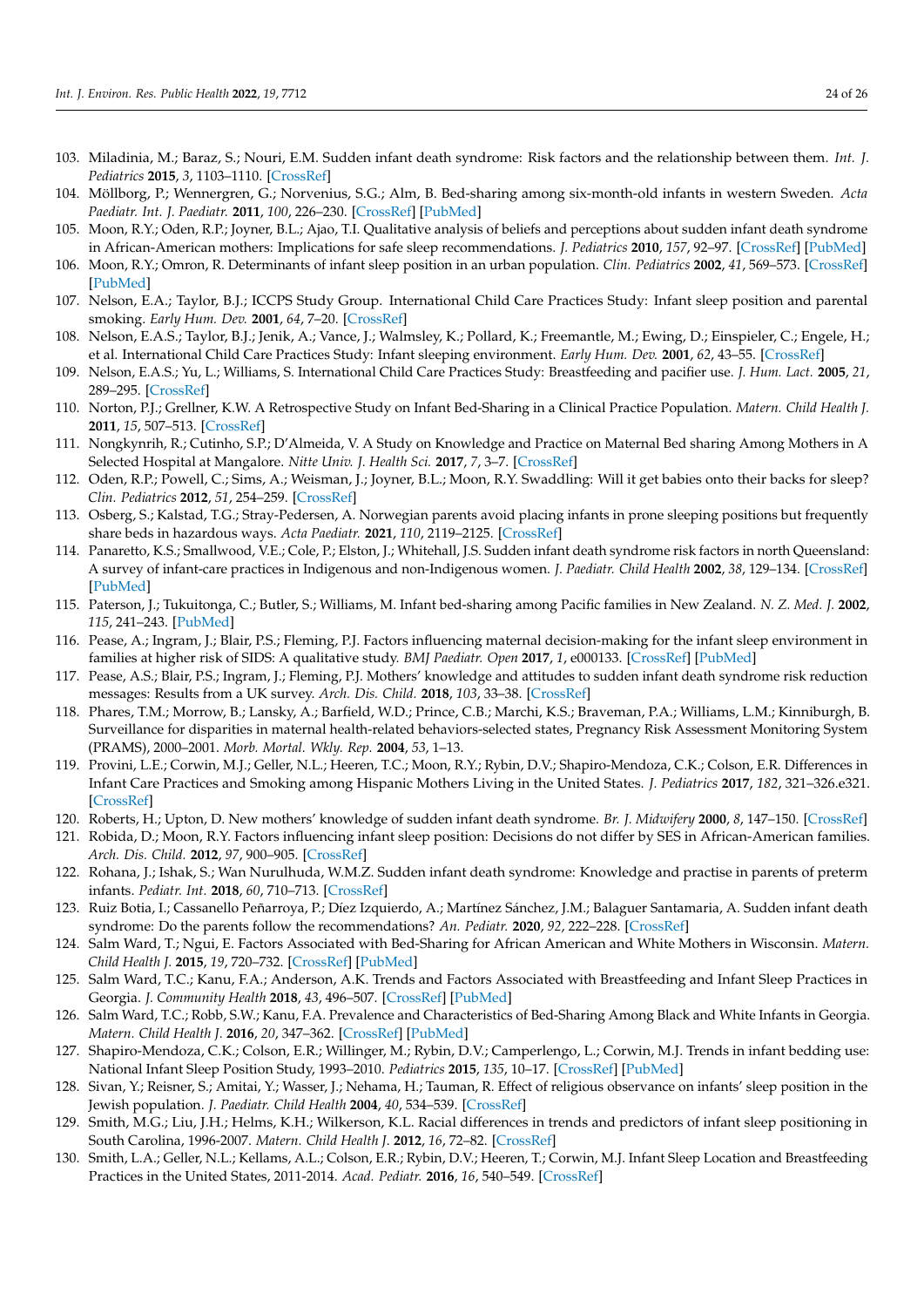- <span id="page-24-0"></span>131. Smylie, J.; Fell, D.B.; Chalmers, B.; Sauve, R.; Royle, C.; Allan, B.; O'Campo, P.; Maternity Experiences Study, G. Socioeconomic Position and Factors Associated With Use of a Nonsupine Infant Sleep Position: Findings From the Canadian Maternity Experiences Survey. *Am. J. Public Health* **2014**, *104*, 539–547. [\[CrossRef\]](http://doi.org/10.2105/AJPH.2012.301061)
- <span id="page-24-1"></span>132. Sperhake, J.P.; Zimmermann, I.; Püschel, K. Current recommendations on infants' sleeping position are being followed-initial results of a population-based sentinel study on risk factors for SIDS, 1996-2006, in Hamburg, Germany. *Int. J. Leg. Med.* **2009**, *123*, 41–45. [\[CrossRef\]](http://doi.org/10.1007/s00414-008-0298-3)
- <span id="page-24-2"></span>133. Strömberg Celind, F.; Wennergren, G.; Möllborg, P.; Goksör, E.; Alm, B. Area-based study shows most parents follow advice to reduce risk of sudden infant death syndrome. *Acta Paediatr.* **2017**, *106*, 579–585. [\[CrossRef\]](http://doi.org/10.1111/apa.13711)
- <span id="page-24-3"></span>134. Tipene-Leach, D.; Hutchison, L.; Tangiora, A.; Rea, C.; White, R.; Stewart, A.; Mitchell, E. SIDS-related knowledge and infant care practices among Māori mothers. N. Z. Med. J. 2010, 123, 88-96. [\[PubMed\]](http://www.ncbi.nlm.nih.gov/pubmed/21326403)
- <span id="page-24-4"></span>135. Tirosh, E.; Becker, T.; Mansour, Y.; Cohen, A.; Jaffe, M. Sleep position, bedding and heating practices in high- and low-risk ethnic groups for unexpected death in infancy (UDI). *Eur. J. Epidemiol.* **2000**, *16*, 281–286. [\[CrossRef\]](http://doi.org/10.1023/A:1007682605820) [\[PubMed\]](http://www.ncbi.nlm.nih.gov/pubmed/10870945)
- <span id="page-24-5"></span>136. Tully, K.; Holditch-Davis, D.; Brandon, D. The Relationship Between Planned and Reported Home Infant Sleep Locations Among Mothers of Late Preterm and Term Infants. *Matern. Child Health J.* **2015**, *19*, 1616–1623. [\[CrossRef\]](http://doi.org/10.1007/s10995-015-1672-7) [\[PubMed\]](http://www.ncbi.nlm.nih.gov/pubmed/25626714)
- <span id="page-24-6"></span>137. van Sleuwen, B.E.; L'Hoir, M.P.; Engelberts, A.C.; Westers, P.; Schulpen, T.W.J. Infant care practices related to cot death in Turkish and Moroccan families in the Netherlands. *Arch. Dis. Child.* **2003**, *88*, 784–788. [\[CrossRef\]](http://doi.org/10.1136/adc.88.9.784)
- <span id="page-24-7"></span>138. Vernacchio, L.; Corwin, M.J.; Lesko, S.M.; Vezina, R.M.; Hunt, C.E.; Hoffman, H.J.; Willinger, M.; Mitchell, A.A. Sleep position of low birth weight infants. *Pediatrics* **2003**, *111*, 633–640. [\[CrossRef\]](http://doi.org/10.1542/peds.111.3.633)
- <span id="page-24-8"></span>139. Vilvens, H.L.; Vaughn, L.M.; Southworth, H.; Denny, S.A.; Gittelman, M.A. Personalising Safe Sleep Messaging for Infant Caregivers in the United States. *Health Soc. Care Community* **2020**, *28*, 891–902. [\[CrossRef\]](http://doi.org/10.1111/hsc.12920)
- <span id="page-24-9"></span>140. Von Kohorn, I.; Corwin, M.J.; Rybin, D.V.; Heeren, T.C.; Lister, G.; Colson, E.R. Influence of prior advice and beliefs of mothers on infant sleep position. *Arch. Pediatrics Adolesc. Med.* **2010**, *164*, 363–369. [\[CrossRef\]](http://doi.org/10.1001/archpediatrics.2010.26)
- <span id="page-24-10"></span>141. Walcott, R.L.; Salm Ward, T.C.; Ingels, J.B.; Llewellyn, N.A.; Miller, T.J.; Corso, P.S. A Statewide Hospital-Based Safe Infant Sleep Initiative: Measurement of Parental Knowledge and Behavior. *J. Community Health* **2018**, *43*, 534–542. [\[CrossRef\]](http://doi.org/10.1007/s10900-017-0449-x)
- <span id="page-24-11"></span>142. Wennergren, G.; Strömberg Celind, F.; Goksör, E.; Alm, B. Swedish survey of infant sleep practices showed increased bed-sharing and positive associations with breastfeeding. *Acta Paediatr.* **2021**, *110*, 1835–1841. [\[CrossRef\]](http://doi.org/10.1111/apa.15719)
- <span id="page-24-12"></span>143. Willinger, M.; Ko, C.W.; Hoffman, H.J.; Kessler, R.C.; Corwin, M.J. Factors associated with caregivers' choice of infant sleep position, 1994-1998: The national infant sleep position study. *J. Am. Med. Assoc.* **2000**, *283*, 2135–2142. [\[CrossRef\]](http://doi.org/10.1001/jama.283.16.2135)
- <span id="page-24-13"></span>144. Woods, N.K.; Ahlers-Schmidt, C.R.; Wipperman, J.; Williams, T. Comparing Self-Reported Infant Safe Sleep From Communityand Health Care-Based Settings. *J. Prim. Care Community Health* **2015**, *6*, 205–210. [\[CrossRef\]](http://doi.org/10.1177/2150131914567967) [\[PubMed\]](http://www.ncbi.nlm.nih.gov/pubmed/26066348)
- <span id="page-24-14"></span>145. Wright, C.; Beard, H.; Cox, J.; Scott, P.; Miller, J. Parents' choice of non-supine sleep position for newborns: A cross-sectional study. *Br. J. Midwifery* **2014**, *22*, 625–629. [\[CrossRef\]](http://doi.org/10.12968/bjom.2014.22.9.625)
- <span id="page-24-15"></span>146. Yikilkan, H.; Ünalan, P.C.; Cakir, E.; Ersu, R.H.; Cifcili, S.; Akman, M.; Uzuner, A.; Dagli, E. Sudden infant death syndrome: How much mothers and health professionals know. *Pediatr. Int.* **2011**, *53*, 24–28. [\[CrossRef\]](http://doi.org/10.1111/j.1442-200X.2010.03202.x) [\[PubMed\]](http://www.ncbi.nlm.nih.gov/pubmed/20626640)
- <span id="page-24-16"></span>147. Zoucha, R.; Walters, C.A.; Colbert, A.M.; Carlins, E.; Smith, E. Exploring Safe Sleep and SIDS Risk Perception in an African-American Community: Focused Ethnography. *Public Health Nurs.* **2016**, *33*, 206–213. [\[CrossRef\]](http://doi.org/10.1111/phn.12235)
- <span id="page-24-17"></span>148. Young, J.; Watson, K.; Ellis, L.; Raven, L. Responding to evidence: Breastfeed baby if you can-the sixth public health recommendation to reduce the risk of sudden and unexpected death in infancy. *Breastfeed. Rev.* **2012**, *20*, 7–15.
- <span id="page-24-18"></span>149. ISPID Epidemiology and Education Working Group. Guidelines on Risk Reduction: Safe Infant Sleep Recommenations. Available online: [https://www.ispid.org/fileadmin/user\\_upload/textfiles/ISPID\\_Safe\\_Sleep\\_Recommendations\\_17\\_May\\_2021\\_\\_final\\_](https://www.ispid.org/fileadmin/user_upload/textfiles/ISPID_Safe_Sleep_Recommendations_17_May_2021__final_version_.pdf) [version\\_.pdf](https://www.ispid.org/fileadmin/user_upload/textfiles/ISPID_Safe_Sleep_Recommendations_17_May_2021__final_version_.pdf) (accessed on 12 April 2022).
- <span id="page-24-19"></span>150. Mitchell, E.A.; Freemantle, J.; Young, J.; Byard, R.W. Scientific consensus forum to review the evidence underpinning the recommendations of the Australian SIDS and Kids Safe Sleeping Health Promotion Programme—October 2010. *J. Paediatr. Child Health* **2012**, *48*, 626–633. [\[CrossRef\]](http://doi.org/10.1111/j.1440-1754.2011.02215.x)
- <span id="page-24-26"></span>151. Ball, H.L.; Volpe, L.E. Sudden Infant Death Syndrome (SIDS) risk reduction and infant sleep location—Moving the discussion forward. *Soc. Sci. Med.* **2013**, *79*, 84–91. [\[CrossRef\]](http://doi.org/10.1016/j.socscimed.2012.03.025)
- <span id="page-24-20"></span>152. Fleming, P.J.; Blair, P.S.; Pease, A. Sudden unexpected death in infancy: Aetiology, pathophysiology, epidemiology and prevention in 2015. *Arch. Dis. Child.* **2015**, *100*, 984–988. [\[CrossRef\]](http://doi.org/10.1136/archdischild-2014-306424)
- <span id="page-24-21"></span>153. Well Child Tamariki Ora. Keep Your Baby Safe during Sleep. Available online: [https://www.healthed.govt.nz/system/files/](https://www.healthed.govt.nz/system/files/resource-files/HE1228%20Keep%20your%20baby%20safe%20during%20sleep.pdf) [resource-files/HE1228%20Keep%20your%20baby%20safe%20during%20sleep.pdf](https://www.healthed.govt.nz/system/files/resource-files/HE1228%20Keep%20your%20baby%20safe%20during%20sleep.pdf) (accessed on 15 December 2016).
- <span id="page-24-25"></span>154. Moon, R.Y.; AAP Task Force on Sudden Infant Death Syndrome. SIDS and other sleep-related infant deaths: Updated 2016 recommendations for a safe infant sleeping environment. *Pediatrics* **2016**, *138*, e20162938. [\[CrossRef\]](http://doi.org/10.1542/peds.2016-2940)
- <span id="page-24-22"></span>155. Lullaby Trust. Safer Sleep for Babies: A Guide for Parents. Available online: [https://www.lullabytrust.org.uk/wp-content/](https://www.lullabytrust.org.uk/wp-content/uploads/Safer-Sleep-for-babies-a-guide-for-parents.pdf) [uploads/Safer-Sleep-for-babies-a-guide-for-parents.pdf](https://www.lullabytrust.org.uk/wp-content/uploads/Safer-Sleep-for-babies-a-guide-for-parents.pdf) (accessed on 30 April 2019).
- <span id="page-24-23"></span>156. Hwang, S.S.; Lu, E.; Cui, X.; Diop, H.; Barfield, W.D.; Manning, S.E. Home care practices for preterm and term infants after hospital discharge in Massachusetts, 2007 to 2010. *J. Perinatol.* **2015**, *35*, 880–884. [\[CrossRef\]](http://doi.org/10.1038/jp.2015.90)
- <span id="page-24-24"></span>157. Red Nose. Safe Sleeping Brochure. Available online: [https://rednose.com.au/downloads/Safe\\_Sleeping\\_Brochure.pdf](https://rednose.com.au/downloads/Safe_Sleeping_Brochure.pdf) (accessed on 15 December 2016).